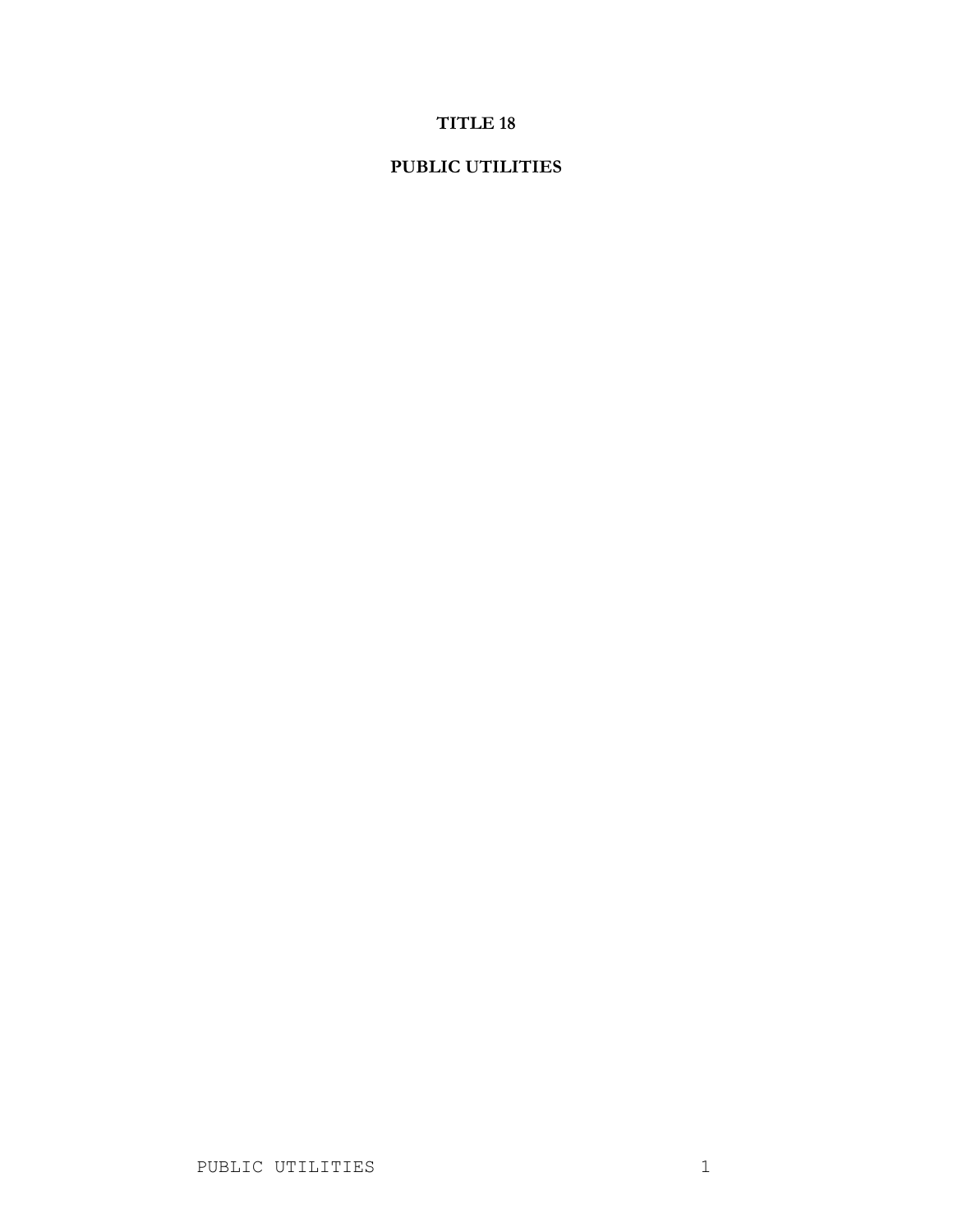### **TITLE 18**

#### **PUBLIC UTILITIES**

# **Chapters:**

- **18.01 Protecting the Public Water System**
- **18.02 Water rates and charges**
- **18.21 Connection and use of Sanitary Sewage System**
- **18.22 Sewer rates and charges**
- **18.43 Stormwater Management Policy**
- **18.44 Department of Stormwater Management**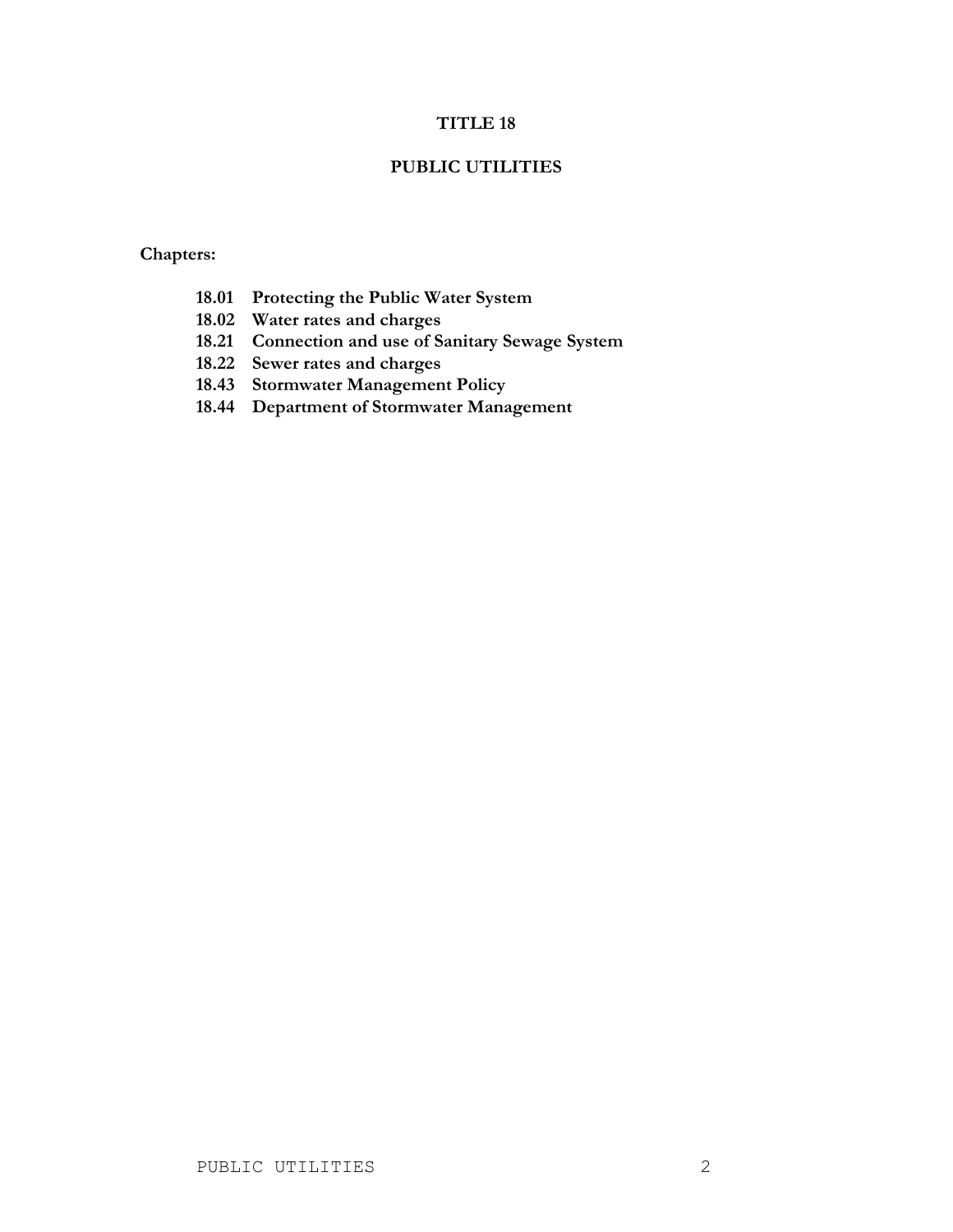#### **Chapter 18.01**

### **PROTECTING THE PUBLIC WATER SYSTEM**

**Sections:**

| 18.01.010 Definitions                                                      |
|----------------------------------------------------------------------------|
| 18.01.020 Approval by Indiana Department of Environmental Management       |
| (IDEM) for connection/cross connection methods                             |
| 18.01.030 Inspections                                                      |
| 18.01.040 Right of entry                                                   |
| 18.01.050 Discontinuance of water service for violators                    |
| 18.01.060 Notice of water emergency                                        |
| 18.01.070 Reduced-pressure-principle backflow preventer device required by |
| certain water consumers                                                    |

**18.01.080 Supplementary to State of Indiana Uniform Plumbing Code**

**18.01.010 Definitions.** That a cross connection shall be defined as any physical connection or arrangement between two otherwise separate systems, one of which contains potable water from the Town of Dale water system, and the other, water from a private source, water of unknown or questionable safety, or steam, gases, or chemicals, whereby there may be a flow from one system to the other, the direction of flow depending on the pressure differential between the two systems. (Ord. 1990-5, S1, 1990)

**18.01.020 Approval by Indiana Department of Environmental Management (IDEM) for connection/cross connection methods.** That no persons, firm, or corporation shall establish or permit to be established or maintain or permit to be maintained any cross connection. No interconnection shall be established whereby potable water from a private, auxiliary, or emergency water supply other than the regular public water supply of the Town of Dale, Indiana, may enter the supply or distribution system of said municipality, unless such private, auxiliary, or emergency water supply and the method of connection and use of such supply shall have been approved by the Town of Dale water utility and by the Indiana Department of Environmental Management in accordance with 327 IAC 8-10. (Ord. 1990- 5, S2, 1990)

**18.01.030 Inspections.** That it shall be the duty of the Town of Dale water utility to cause inspections to be made of all properties served by the public water system where cross connections with the public water system is deemed possible. The frequency of inspections and reinspections based on potential health hazards involved shall be as established by the Town of Dale water utility. (Ord. 1990-5, S3, 1990)

**18.01.040 Right of entry.** That upon presentation of credentials, the representative of the Town of Dale water utility shall have the right to request entry at any reasonable time to examine any property served by a connection to the public water system of the Town of Dale, Indiana, for cross connections. On request, the owner, lessee, or occupant of any property so served shall furnish to the inspection agency any pertinent information regarding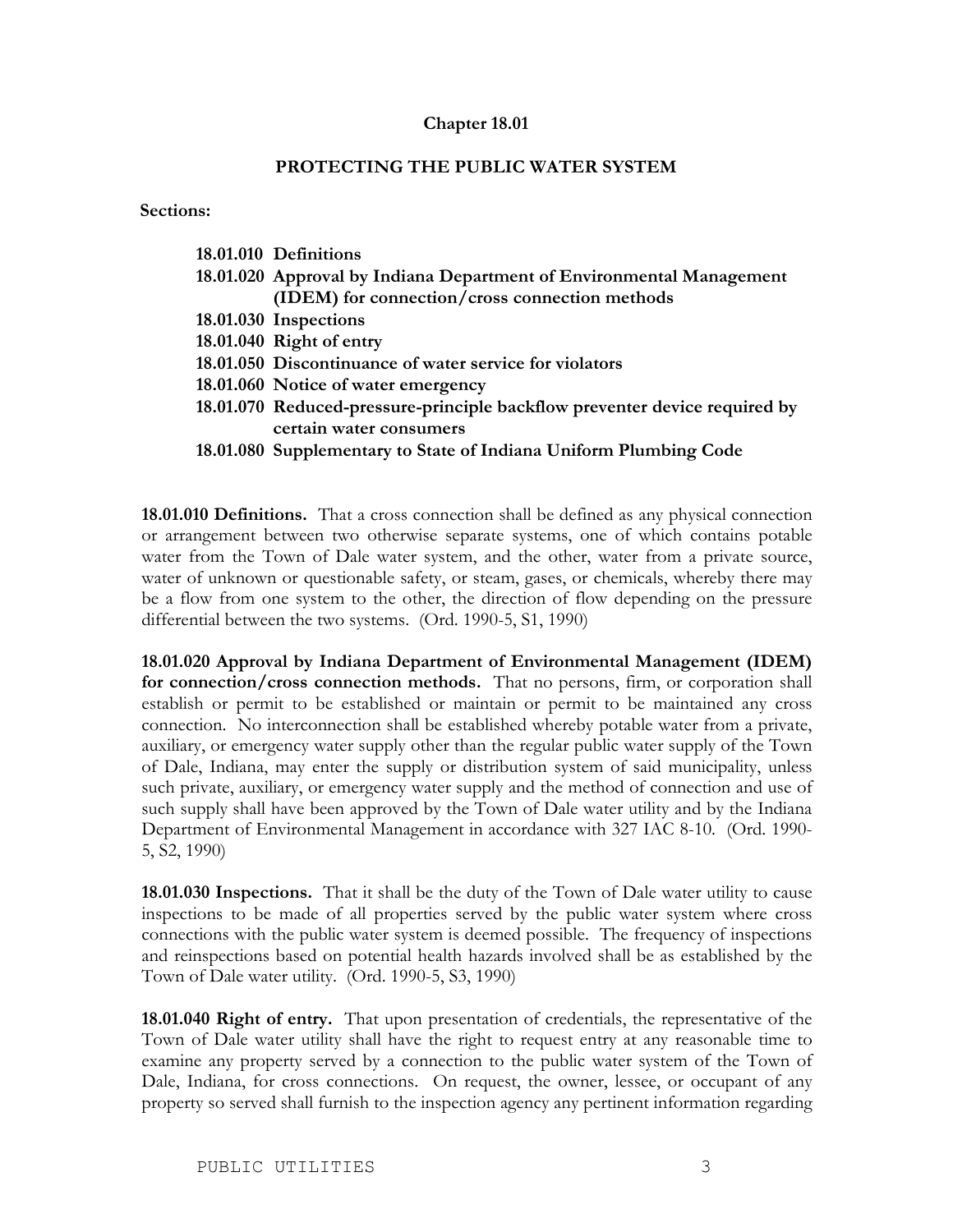the piping system or systems on such property. The refusal of access or refusal of requested pertinent information shall be deemed evidence of the presence of cross connections. (Ord. 1990-5, S4, 1990)

**18.01.050 Discontinuance of water service for violators.** That the Town of Dale water utility is hereby authorized and directed to discontinue water service to any property wherein any connection in violation of this ordinance exists, and to take such other precautionary measures deemed necessary to eliminate any danger of contamination of the public water system. Water service shall be discontinued only after reasonable notice is served on the owner, lessee, or occupants of the property or premises where a violation is found or suspected to exist. Water service to such property shall not be restored until the cross connection(s) has been eliminated in compliance with the provisions of this ordinance. (Ord. 1990-5, S5, 1990)

**18.01.060 Notice of water emergency.** That, if it is deemed by the Town of Dale water utility that a cross connection or an emergency endangers public health, safety, or welfare and requires immediate action, and a written finding to that effect is filed with the Clerk of the Town of Dale, Indiana, and delivered to the customer's premises, service may be immediately discontinued. The consumer shall have an opportunity for hearing within ten (10) days of such emergency discontinuance. (Ord. 1990-5, S6, 1990)

**18.01.070 Reduced-pressure-principle-backflow preventer device required by certain water consumers.** That all consumers using toxic or hazardous liquids, all hospitals, mortuaries, wastewater treatment plants, laboratories, and all other hazardous users install and maintain a reduced-pressure-principle backflow preventer in the main water line serving each building on the premises. The backflow preventer must be installed in an easily accessible location not subject to flooding or freezing. (Ord. 1990-5, S7, 1990)

**18.01.080 Supplementary to State of Indiana Uniform Plumbing Code.** That this ordinance does not supersede the State Uniform Plumbing Code, but is supplementary to it. (Ord. 1990, S8, 1990)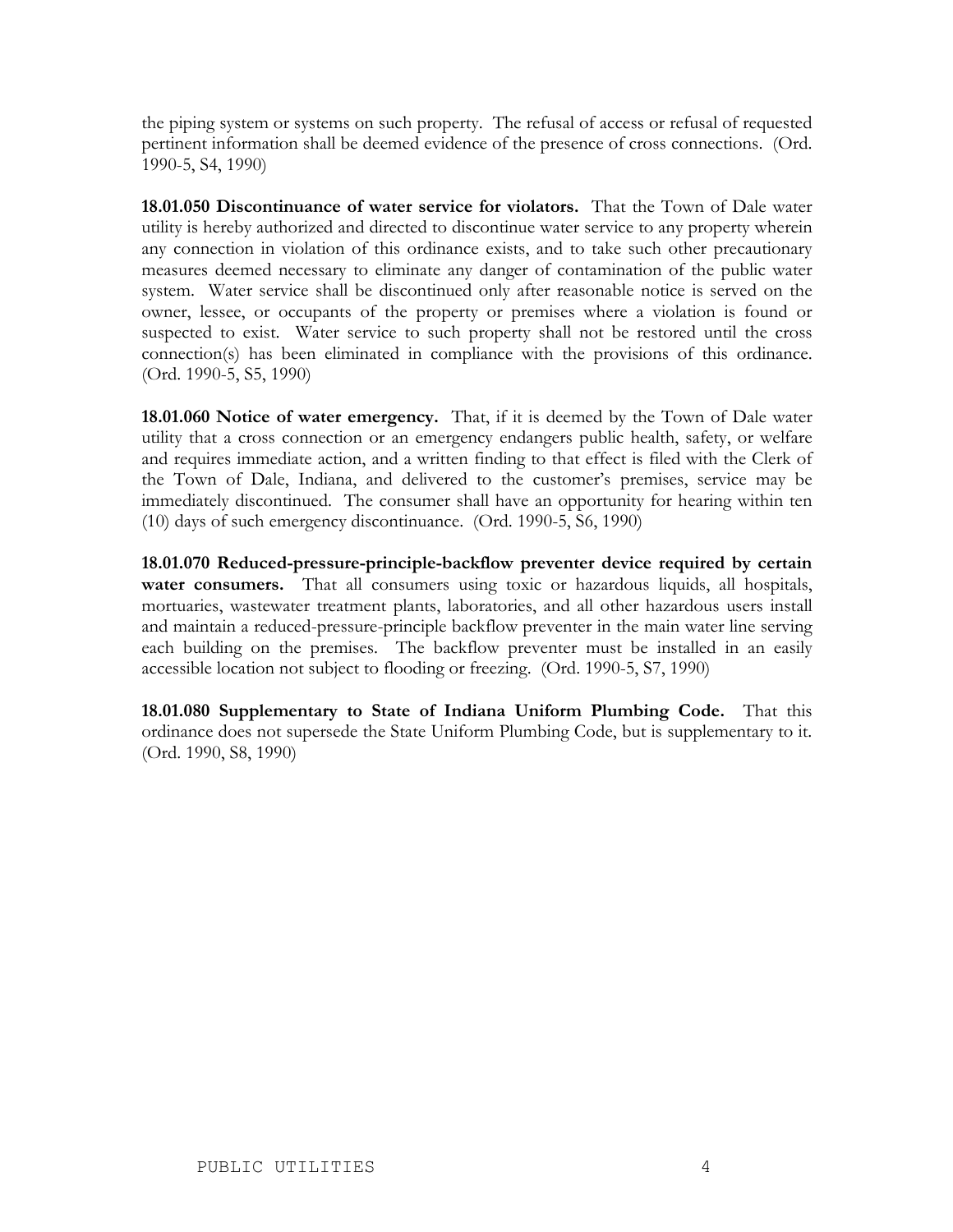#### **Chapter 18.02**

# **WATER RATES AND CHARGES**

**Sections:**

|                   | 18.02.010 Schedule of rates and charges                                         |
|-------------------|---------------------------------------------------------------------------------|
|                   | 18.02.020 Collection or deferred payment charge                                 |
|                   | 18.02.030 Surcharge for services rendered outside the corporate limits          |
|                   | 18.02.171 Discontinuance of water service                                       |
|                   | 18.02.172 Written notice of intention to discontinue service                    |
|                   | 18.02.173 Condition of pipes, fixtures, meters                                  |
|                   | 18.02.175 Correction of reason for discontinuance, before renewal of water      |
|                   | service                                                                         |
| 18.02.176 Deposit |                                                                                 |
|                   | 18.02.200 Removal of water utility from the jurisdiction of the Indiana Utility |
|                   | <b>Regulatory Commission</b>                                                    |
|                   | 18.02.400 Sale of water to Santa La Hill, Inc.                                  |
|                   | 18.02.500 Purchase of water from St. Henry Water Corporation                    |

**18.02.010 Schedule of rates and charges.** That there shall be, and there are hereby, established for the use of and service rendered by the waterworks system of the Town of Dale, Indiana, the following rates and charges, based on the use of water supplied by said waterworks system:

| (1)                   |            |                | Monthly Rate        |
|-----------------------|------------|----------------|---------------------|
| <b>Metered Usage</b>  |            |                | Per $1,000$ gallons |
| First 2,000 gallons   |            |                | \$11.95             |
| Next 10,000 gallons   |            |                | 8.29                |
| Next 10,000 gallons   |            |                | 7.86                |
| Next 33,000 gallons   |            |                | 7.05                |
| Next 55,000 gallons   |            |                | 6.62                |
| (2)                   |            |                |                     |
|                       |            | Gallons        |                     |
| <u>Minimum Charge</u> |            | <u>Allowed</u> | <u>Per Month</u>    |
| $5/8$ and $3/4$       | inch meter | 2,000          | \$<br>23.90         |
| 1                     | inch meter | 3,366          | 35.22               |
| 11/2                  | inch meter | 8,594          | 78.56               |
| 2                     | inch meter | 26,981         | 220.52              |
| 3                     | inch meter | 40,395         | 315.08              |
| $\overline{4}$        | inch meter | 67,263         | 499.23              |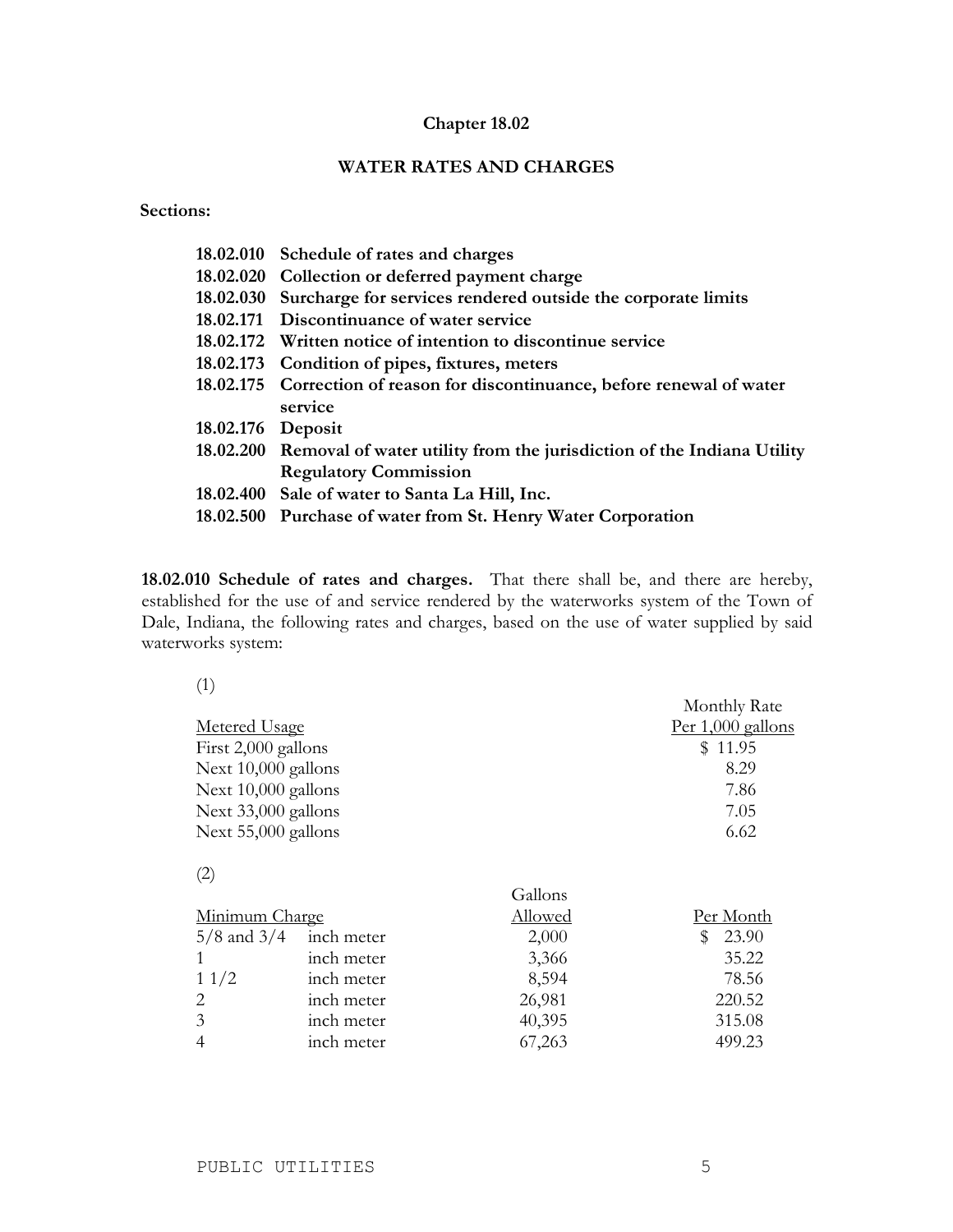(3)

| Fire Protection       | Per Annum |
|-----------------------|-----------|
| Municipal hydrants    | \$159.33  |
| Private fire hydrants | 428.42    |

# (4)

| Public Fire Protection     |            |     | Per Month |
|----------------------------|------------|-----|-----------|
| $5/8$ and $3/4$ inch meter |            | SS. | 3.37      |
|                            | inch meter |     | 844       |
| 11/2                       | inch meter |     | 16.86     |
|                            | inch meter |     | 26.98     |

# (5)

| <b>Automatic Sprinklers</b> |                 | Per Annum  |
|-----------------------------|-----------------|------------|
| $11/2$ inch connection      |                 | 40.99<br>5 |
| 2 <sup>1</sup>              | inch connection | 61.54      |
| $21/2$ inch connection      |                 | 81.96      |
| $\mathfrak{Z}$              | inch connection | 122.95     |
| $\overline{4}$              | inch connection | 204.91     |
| 6                           | inch connection | 307.40     |
| 8                           | inch connection | 408.79     |
|                             |                 |            |
|                             |                 |            |

| Private Fire Protection Inspection       |         |
|------------------------------------------|---------|
| Per connection for each new installation | \$52.50 |

# (7)

# Connection charge

Each user, at the time they are connected with the waterworks system, shall pay the following tap in fees.

| $5/8 - 3/4$ | inch meter | \$800.00 |
|-------------|------------|----------|
|             | inch meter | 1,000.00 |
| 11/2        | inch meter | 1,500.00 |
|             | inch meter | 1,800.00 |

Any tap that requires a meter over 2 inches will be charged the costs of materials, labor and equipment usage as determined by the Dale Water Department, but not less than \$1,800.00.

#### (8)

# Bad Check Charge \$ 21.00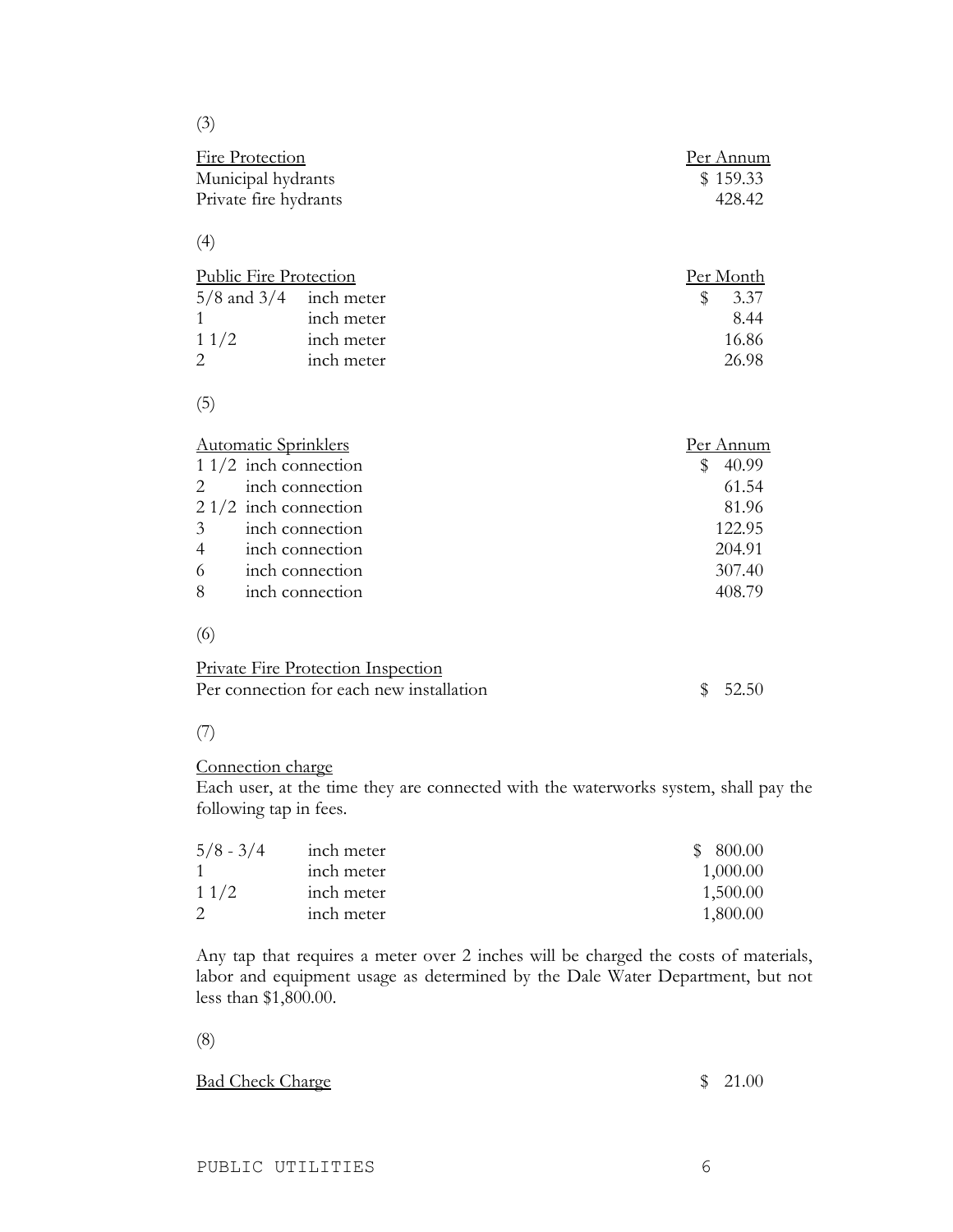#### Reconnect Fee or Non Existing Customer Hydrant Connect Fee \$ 21.00

(Ord. 2019-3, S1, Apr. 12, 2019) (Ord. 2015-12, S1, Sept. 8, 2015) (Ord. 2010-4, S1, June 7, 2010) (Ord. 2008-3, S1, July 22, 2008) (Ord. 2005-6, S1, Aug. 1, 2005) (Ord. 1997-7, pt. S1, Oct. 6, 1997) (Ord. 1993-10, pt. S1, July 5, 1993) (Ord. 1992-3, pt. S1, April 6, 1992) (Ord. 1991-3, pt. S1, March 4, 1991) (Res. 1990-10, Nov. 14, 1990) (Res. 1990-1, Mar. 5, 1990) (Res. 1989-1, Mar. 6, 1989) (Ord. 1982-7, pt. S1, Nov. 1, 1982) (Ord. 1978-13, pt. S1, Dec. 14, 1978) (Ord. 1978-12, pt. S1, Oct. 18, 1978) (Ord. 1972-115 pt. SIII, July 11, 1972) (Ord. 1972-1, Mar. 6, 1972) (Ord. 1972-1, Mar. 6, 1972) (Ord. 98, S1a, Oct. 19, 1959)

**18.02.020 Collection or Deferred Payment Charge.** All bills not paid on the due date thereof, as stated in such bills, shall be subject to a collection or deferred payment charge of ten percent  $(10\%)$  on the first Three Dollars (\$3.00) and three percent  $(3\%)$  on the excess over Three Dollars (\$3.00). (Ord. 2019-3, S2, Apr. 12, 2019) (Ord. 2015-12, S2, Sept. 8, 2015) (Ord. 2010-4, S2, June 7, 2010) (Ord. 2008-3, S2, July 22, 2008) (Ord. 2005-6, S2, Aug. 1, 2005) (Ord. 1997-7, S2, Oct. 6, 1997) (Ord. 1993-10, S2, July 5, 1993) (Ord. 1992-3, S2, April 6, 1992) (Ord. 1991-3, S2, March 4, 1991) (Ord. 1989-3, S1, Sept. 11, 1989) (Ord. 1982-7, S1, Nov. 1, 1982) (Ord. 1978-13, S2, Dec. 14, 1978) (Ord. 1978-12, S2, Oct. 18, 1978) (Ord. 98, S1c, Oct. 19, 1959)

**18.02.030 Surcharge for services rendered outside the corporate limits.** All users outside the corporate limits of the Town shall pay a surcharge of five percent (5%) for any service rendered or for the use of water. (Ord. 2019-3, S3, Apr. 12, 2019) (Ord. 2015-12, S3, Sept. 8, 2015) (Ord. 2010-4, S3, June 7, 2010) (Ord. 2008-3, S3, July 22, 2008) (Ord. 2005-6, S3, Aug. 1, 2005) (Ord. 1997-7, S3, Oct. 6, 1997) (Ord. 1993-10, S3, July 5, 1993)

**18.02.170 Disconnection of Service. Hearing Right.** Each customer of the Town's water utility is hereby granted a right to a hearing prior to disconnection of water service. Prior to disconnection of service, each customer who is delinquent shall receive Notice of the Town's intent to disconnect service, which notice shall be mailed by First Class mail to such customer's mailing address on file with the Town, which the Town determines is reasonably calculated to provide notice of this hearing right. Such notice shall be mailed and shall notify the customer of the right to a hearing before the Town Board, as follows:

#### NOTICE OF HEARING RIGHT

Any customer who has reason to believe that this disconnection notice is in error or who wishes to request an evidentiary hearing to contest the disconnection of water service must do so, in writing and delivered by certified mail, return receipt requested, or by hand delivery to the Clerk-Treasurer of the Town during regular business hours, at the Town Hall, 103 S Wallace Street, PO Box 117, Dale IN 47523 on or before the 10<sup>th</sup> day of month following the date of delivery of this Notice. If a hearing is requested, the hearing shall be conducted at the time and location of the next regular meeting of the Town Board. (Ord. 2013-1, July 8, 2013)

(9)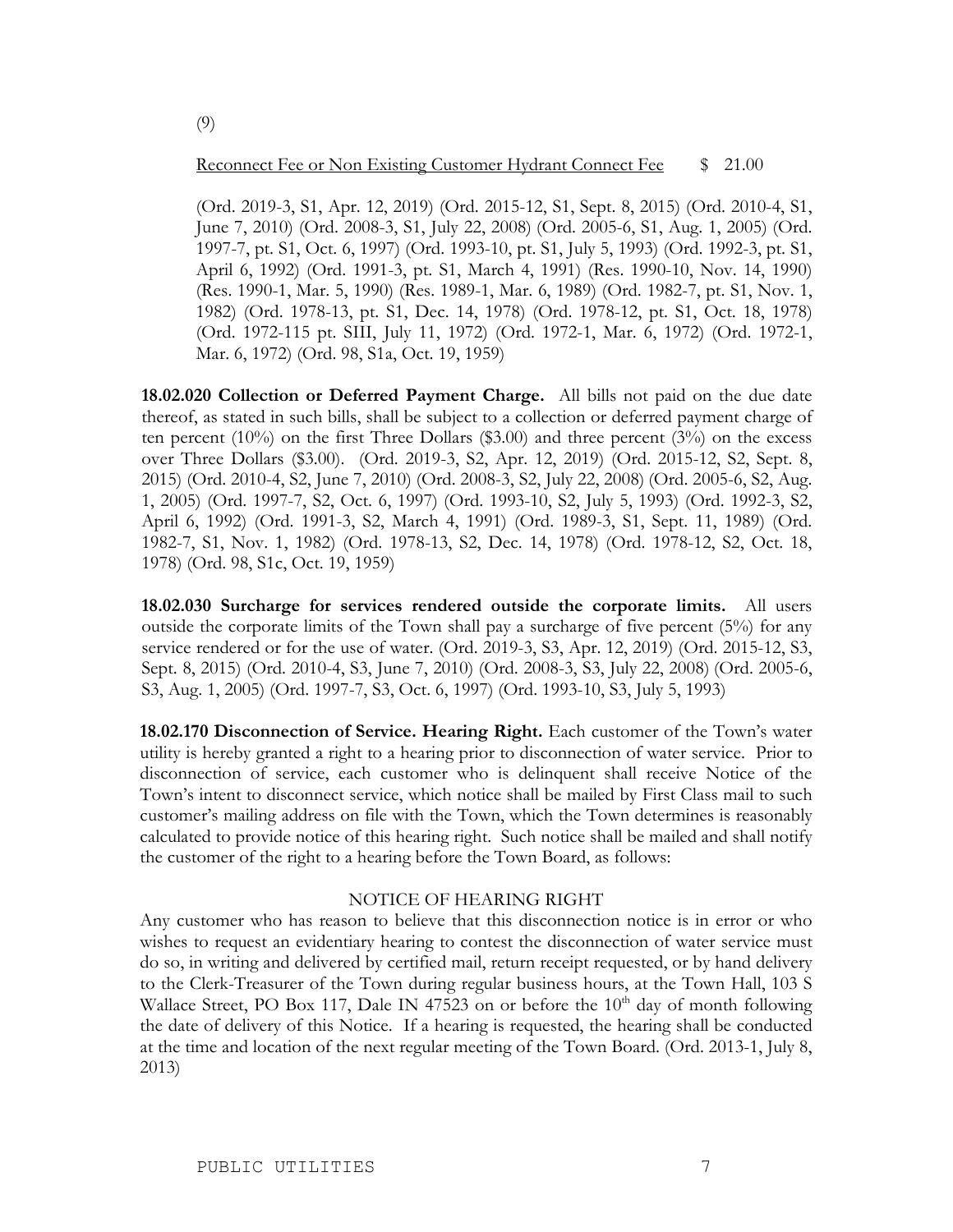**18.02.171 Discontinuance of water service.** The Town Board is hereby authorized to discontinue water service to any water consumer or to any property, upon failure by such water consumer or the owner of such property to pay any charges legally due such municipal corporation for sewer, water, or sewer disposal plant service to such water consumer or such property: Provided, however, That such water service shall not be discontinued for nonpayment of such sewer, water or sewage disposal plant service, until such charges shall have been due and unpaid for at least thirty (30) days. (Ord. 1972-115, S1, July 11, 1972) (Ord. 1972-1, March 6, 1972)

**18.02.172 Written notice of intention to discontinue service.** Prior to discontinuance of such water service pursuant to Section 18.02.171, of this Chapter, the Town of Dale, shall give written notice to such water consumer or the owner of such property of its intention to discontinue such water service if such unpaid sewer, water or sewage disposal plant service charges are not paid on or before a date to be specified in such notice. Such written notice shall be given by regular United States Mail posted not less than ten (10) days prior to the date upon which such water service is to be discontinued and shall be addressed to such water consumer, or such property owner at last known address. (Ord. 1972-115, SII, July 11, 1972)

**18.02.173 Condition of pipes, fixtures, meters.** That service shall furthermore be discontinued from the water consumer or property owner for the willful waste of water through improper or imperfect pipes, fixtures, meters, or otherwise; and for the failure to protect the connections, service lines, or fixtures in good order. (Ord. 1972-115, pt. SIII, July 11, 1972) (Ord. 1972-1, March 6, 1972)

**18.02.175 Correction of reason for discontinuance of water service.** That when service has been discontinued, it will be renewed under a proper application, when conditions under which the service was suspended are corrected, and on the payment of all charges in arrears. (Ord. 1972-115, pt. SIII, July 11, 1972) (Ord. 1972-1, March 6, 1972)

**18.02.176 Deposit.** Whenever an application is made by a person who is not the owner of the premises to be supplied, collect a deposit of Three Hundred Dollars (\$300.00) for water services and Three Hundred Dollar (\$300.00) for wastewater treatment services which shall be used as required by the Town to offset any and all delinquencies by the applicant. Said deposit payment shall only be accepted if made in the form of cash, certified check, cashier's check or money order. (Ord. 2021-01, S1-2, Jan. 12, 2021) (Res. 1990-1, March 5, 1990) (Res. 1989-1, Mar. 6, 1989) (Ord. 1972-115, pt. III, July 11, 1972) (Ord. 1972-1, March 6, 1972)

**18.02.200 Removal of water utility from the jurisdiction of the Indiana Utility Regulatory Commission.** That the Town shall hereby remove itself from the jurisdiction of the Indiana Utility Regulatory Commission for the approval of rates and charges and of the issuance of stocks, bonds, notes or other evidence of indebtedness for its water works system. (Ord. 1989-3, S1, Sept. 11, 1989)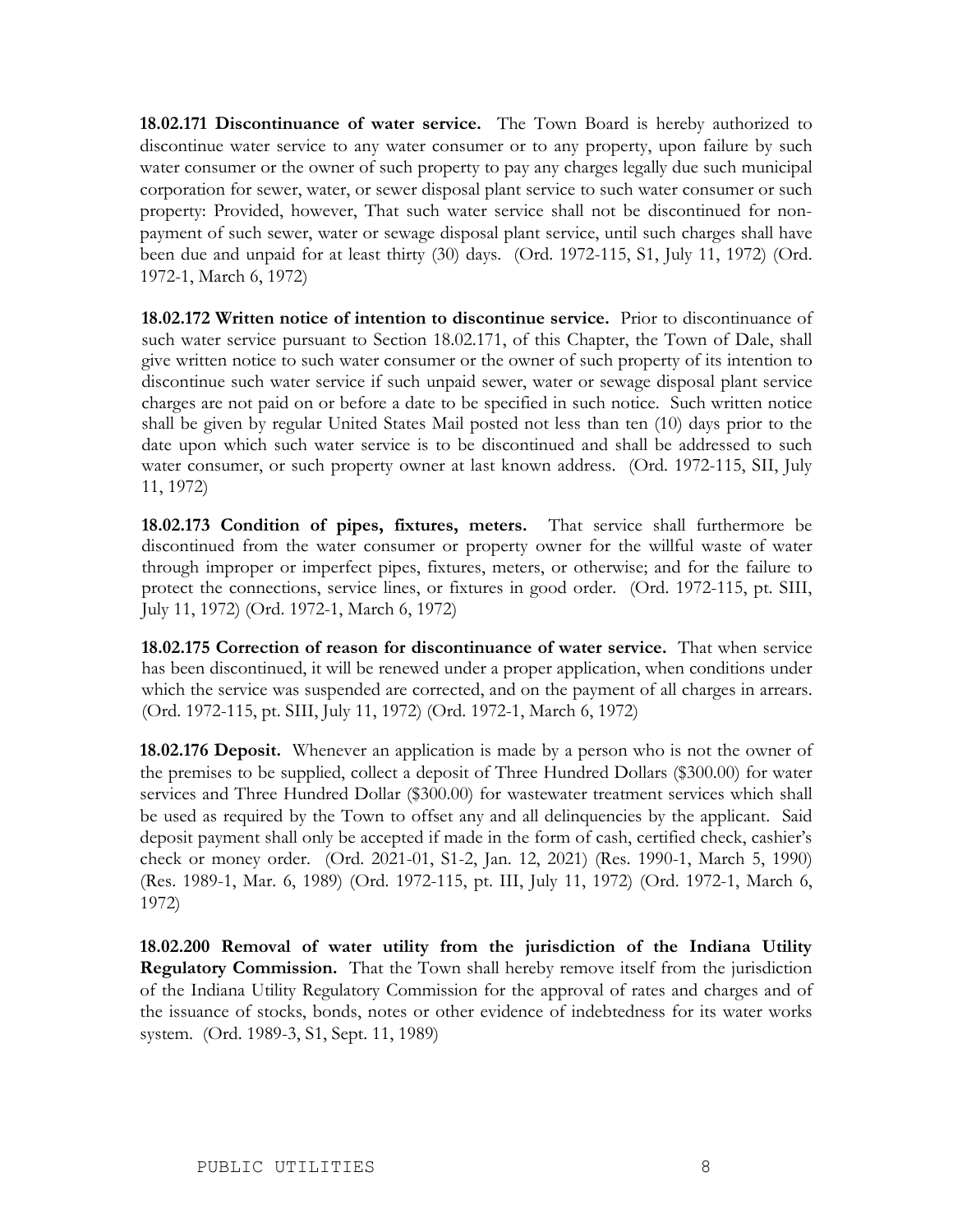#### **18.02.400 Sale of water to Santa La Hill, Inc.**

- (1) RATES AND CHARGES The water utility of the Town of Dale enter into a contract with Santa La Hill, Inc. for the sale of, not to exceed 52,000 gallons of water per day, for the consideration and payment of a sum equal to thirty-one cents (\$0.31) per thousand gallons, to be metered by equipment owned by the Santa La Hill, Inc. The meter to be read on the first calendar day of each month and billing to be made to the corporation not later than the fifth  $(5<sup>th</sup>)$  day of the month, and payment therefor to be made by the corporation not later than the tenth  $(10<sup>th</sup>)$  day of the month. (Ord. 105, S5, Jan. 4, 1965)
- (2) TERM OF WATER CONTRACT That the term of the contract shall be for a term of forty (40) years, which may thereafter be extended or renewed by mutual consent at the will of the parties. That the contract provide that the schedule of rates to be paid by the corporation are subject to revaluation and reestablishment at the end of every five (5) year period by mutual consent of the parities thereto. (Ord. 105, S6, Jan. 4, 1965)
- (3) EXECUTION OF CONTRACT That the proper officers of the Board of Trustees of the Town of Dale, Indiana, are hereby authorized to execute any and all contracts or other written instruments as may be necessary to make such contract of the sale of water to Santa La Hill, Inc., and to execute any and all petitions to or publish such rates as may be required by the rules and regulations of the Public Service Commission of Indiana. (Ord. 105, S7, Jan. 4, 1965)
- (4) INDIANA PUBLIC SERVICE COMMISSION CONSENT That proper consent of the Public Service Commission of the State of Indiana be procured for said contractual sale of water to Santa La Hill, Inc., in accordance with statutes of the State of Indiana (Burns 48-7207). (Ord. 105, S8, Jan, 4, 1965)

**18.02.500 Purchase of water from St. Henry Water Corporation.** That the Town of Dale, Spencer County, Indiana, enter into the Contract with St. Henry Water Corporation, said Contract being entitled "Water Purchase Contract", which said Contract is marked Exhibit "A", and that President of said Board of Trustees and the Clerk-Treasurer of the Town of Dale, Indiana, are hereby instructed and directed to execute said Contract with St. Henry Water Corporation, agreeing to make payment of the connection fee in the sum of \$218,000.00 and to purchase water from said Corporation for a period of forty (40) years under the terms and conditions set out in said Contract. (Ord. 1978-4, S1, August 24, 1978)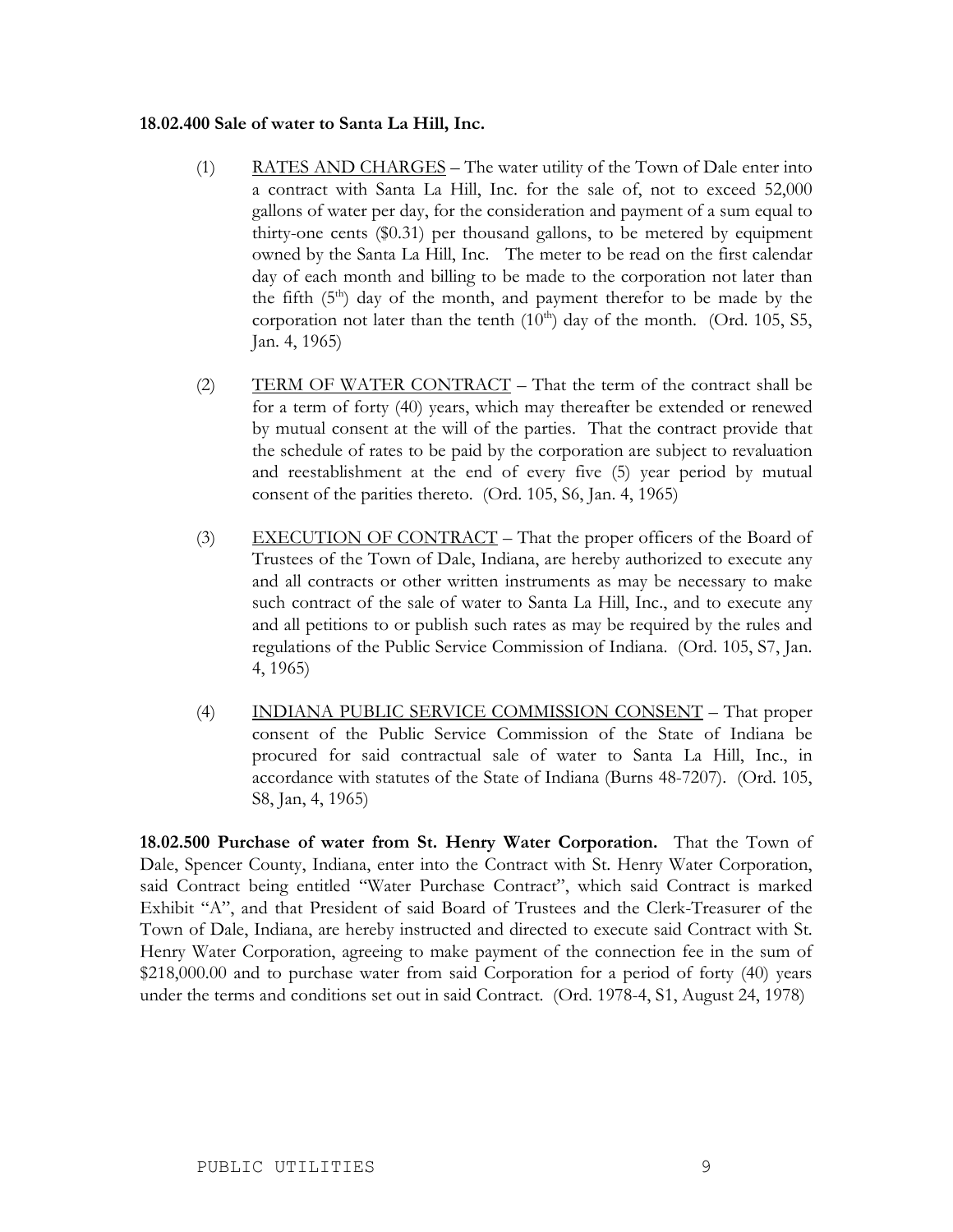### **Chapter 18.21**

#### **CONNECTION AND USE OF SANITARY SEWAGE SYSTEM**

**Sections:**

- **18.21.010 Definitions**
- **18.21.020 Unlawful to deposit objectionable wastes in an unsanitary manner**
- **18.21.030 Private sewage disposal system**
- **18.21.040 Connection to sewer system**
- **18.21.050 Discharges to sanitary sewer prohibited**
- **18.21.060 Pretreatment of industrial wastes**
- **18.21.070 Pretreatment plans and specifications**
- **18.21.080 Disposal of unpolluted water**
- **18.21.090 Industrial cooling water**
- **18.21.100 Wastewater data**
- **18.21.110 Determination of strength of wastewater**
- **18.21.120 Grease, oil, and sand interceptor**
- **18.21.130 Unusual flows**
- **18.21.140 Applicability of State and Federal requirements**
- **18.21.150 Damage violation**
- **18.21.160 Only authorized employees can enter public and private properties**
- **18.21.170 Penalty for violation of Sections 18.21.020(2) and (3) as well as Section 18.21.040(8)**
- **18.21.180 Penalty for violation of ordinance except provisions covered under Section 18.21.170**
- **18.21.190 More Stringent Standards**
- **18.21.200 Severability**
- **18.21.210 Right to appeal**

**18.21.010 Definitions.** Unless the context specifically indicates otherwise, the meaning of terms used in this Ordinance (Chapter) shall be as follows:

- (1) "Ammonia" (or NH3) shall mean all nitrogen in water, wastewater or other liquid waste present in the form of ammonia (NH3) or other ammonium ion (NY4+).
- (2) "Biochemical oxygen demand" (or BOD) shall mean the quantity of oxygen expressed in mg/l utilized in the biochemical oxidation of organic matter under standard laboratory procedures with nitrification inhibition in five (5) days at 20 degrees C.
- (3) "Building drain" shall mean that part of the lowest horizontal piping of a drainage system which receives the discharge from soil, waste and other drainage pipes inside the walls of a building and conveys it to the building sewer beginning three (3) feet outside the building wall.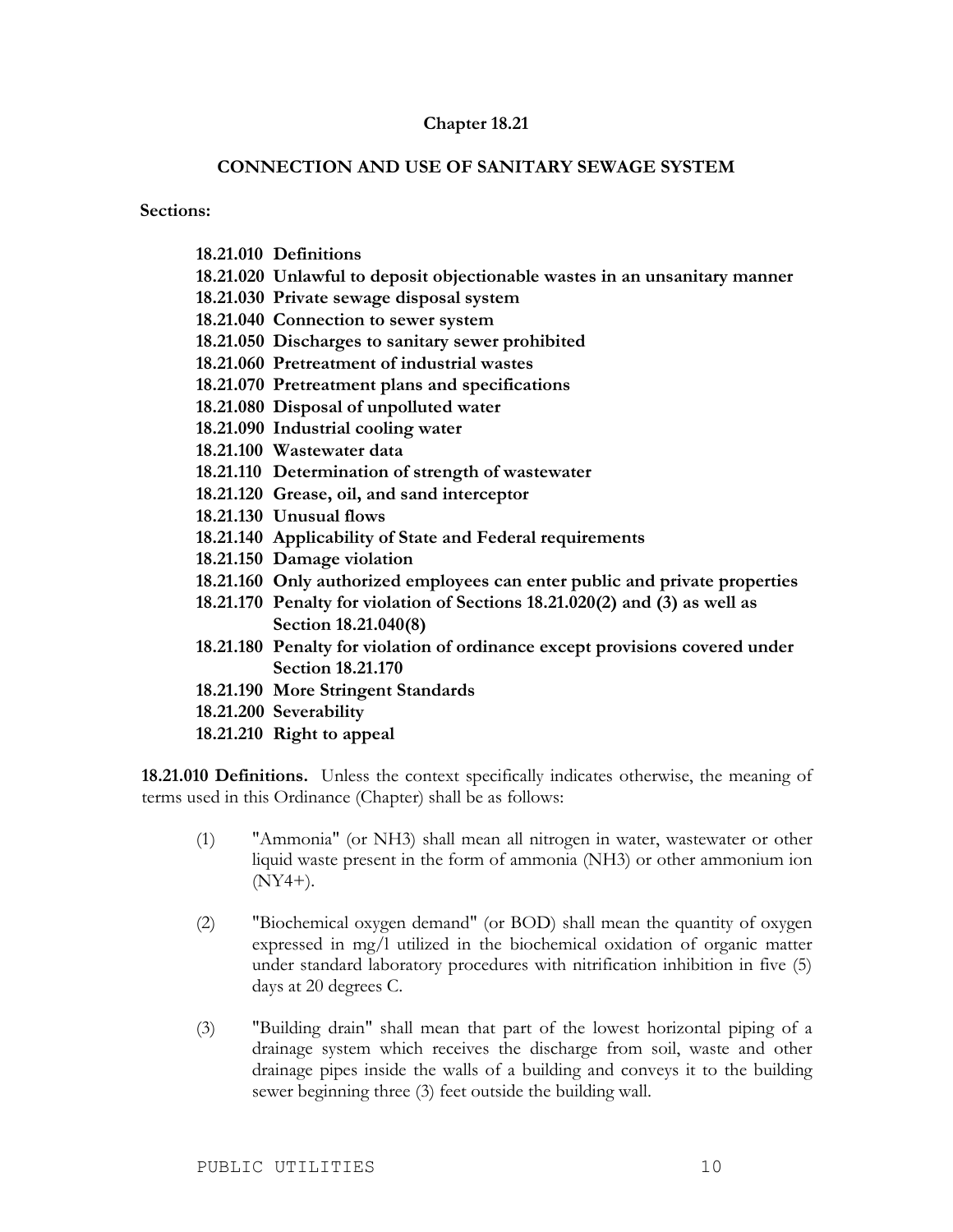Building drain – Sanitary - A building drain which conveys sanitary or industrial sewage only.

Building drain – Storm - A building drain which conveys storm water or other clearwater drainage, but no wastewater.

(4) "Building sewer" shall mean the extension from the building drain to the public sewer or other place of disposal. (Also called house connection.)

Building sewer - Sanitary - A building sewer which conveys sanitary or industrial sewage only.

Building sewer – Storm - A building sewer which conveys stormwater or other clear water drainage, but no sanitary or industrial sewage.

- (5) "Compatible pollutant" shall mean biochemical oxygen demand, suspended solids, pH, and fecal coliform bacteria, plus additional pollutants identified in the NPDES permit if the treatment works was designed to treat such pollutants, and in fact does remove such pollutants to a substantial degree. The term substantial degree is not subject to precise definition, but generally contemplates removals in the order of 80% or greater. Minor incidental removals in the order of 10% to 30% are not considered substantial. Examples of the additional pollutants which may be considered compatible include:
	- A. chemical oxygen demand,
	- B. total organic carbon,
	- C. phosphorus and phosphorus compounds,
	- D. nitrogen and nitrogen compounds, and
	- E. fats, oils, and greases of animal or vegetable origin (except as prohibited where these materials would interfere with the operation of the treatment works).
- (6) "Easement" shall mean an acquired legal right for the specific use of land owned by others.
- (7) "Fecal coliform" shall mean any of a number of organisms common to the intestinal tract of man and animals, whose presence in sanitary sewage is an indicator of pollution.
- (8) "Floatable oil" shall mean, oil, fat, or grease in a physical state, such that will separate by gravity from wastewater by treatment in a pretreatment facility approved by the Town.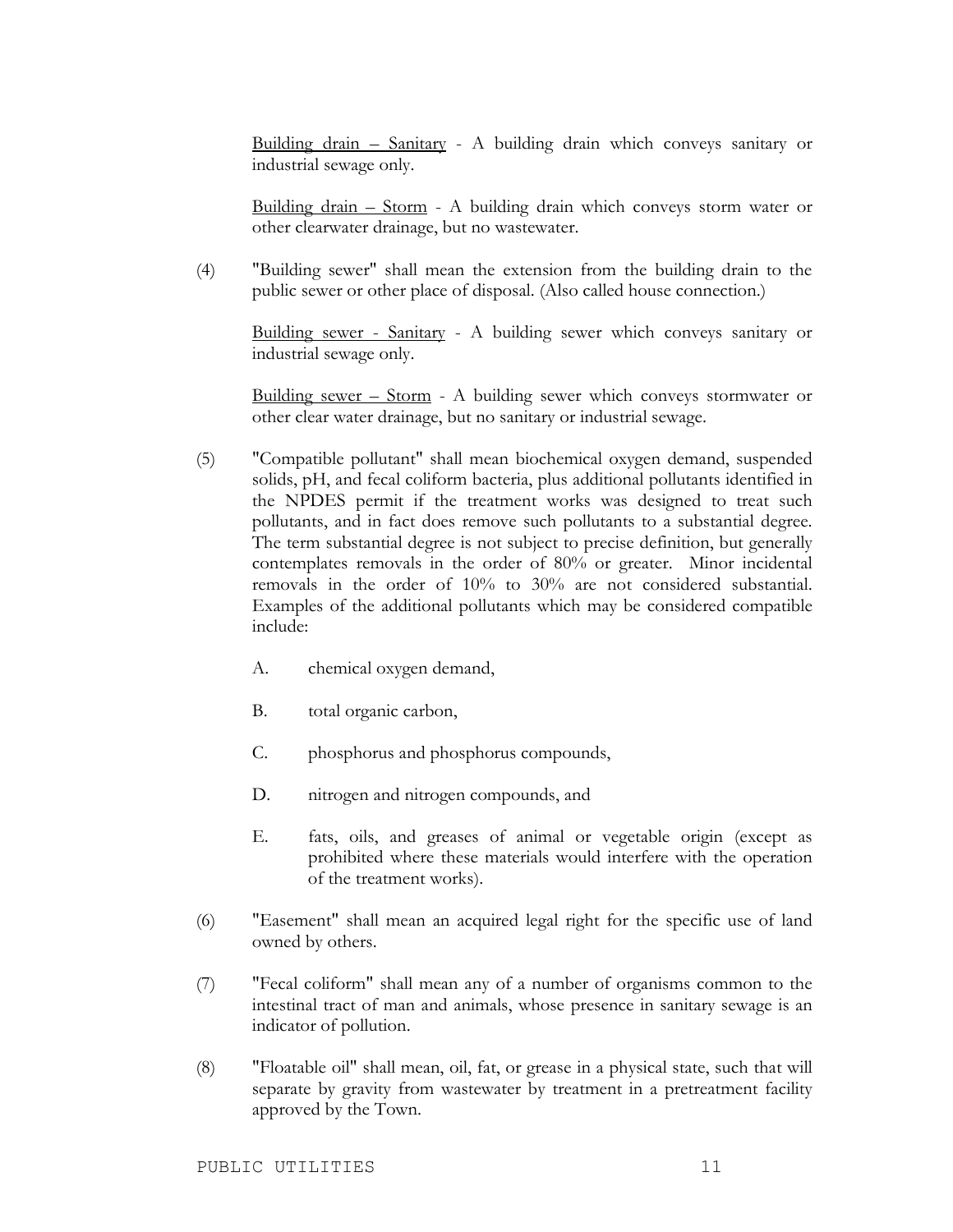- (9) "Garbage" shall mean solid wastes from the domestic and commercial preparation, cooking, and dispensing of food, and from the handling, storage and sale of produce.
- (10) "Incompatible pollutant" shall mean any pollutant that is not defined as a compatible pollutant, including non-biodegradable dissolved solids.
- (11) "Industrial wastes" shall mean the liquid wastes from industrial manufacturing processes, trade, or business as distinct from employee wastes or wastes from sanitary conveniences.
- (12) "Infiltration" shall mean the water entering a sewer system, including building drains and sewers, from the ground, through such means as, but not limited to, defective pipes, pipe joints, connections, or manhole walls. (Infiltration does not include and is distinguished from inflow.)
- (13) "Infiltration/Inflow" shall mean the total quantity of water from both infiltration and inflow without distinguishing the source.
- (14) "Inflow" shall mean the water discharge into a sewer system, including building drains and sewers, from such sources as, but not limited to, roof leaders, cellar, yard and area drains, foundation drains, unpolluted cooling water discharges, drains from springs and swampy areas, manhole covers, cross connections from storm sewers, catch basins, storm waters, surface run-off, street wash waters or drainage. (Inflow does not include, and is distinguished from, infiltration.)
- (15) "Inspector" shall mean the person or persons duly authorized by the Town, through its Town Council, to inspect and approve the installation of building sewers and their connection to the public sewer system.
- (16) "Major contributing industry" shall mean an industry that:
	- A. has a flow of 50,000 gallons or more per average work day; or
	- B. has a flow greater than 5% of the flow carried by the municipal system receiving the waste; or
	- C. has in its waste a toxic pollutant in toxic amounts as defined in standards issued under Section 307 (a) of PL 92-500; or
	- D. has a significant impact, either singly or in combination with other contributing industries, on a treatment works or on the quality of effluent from that treatment works.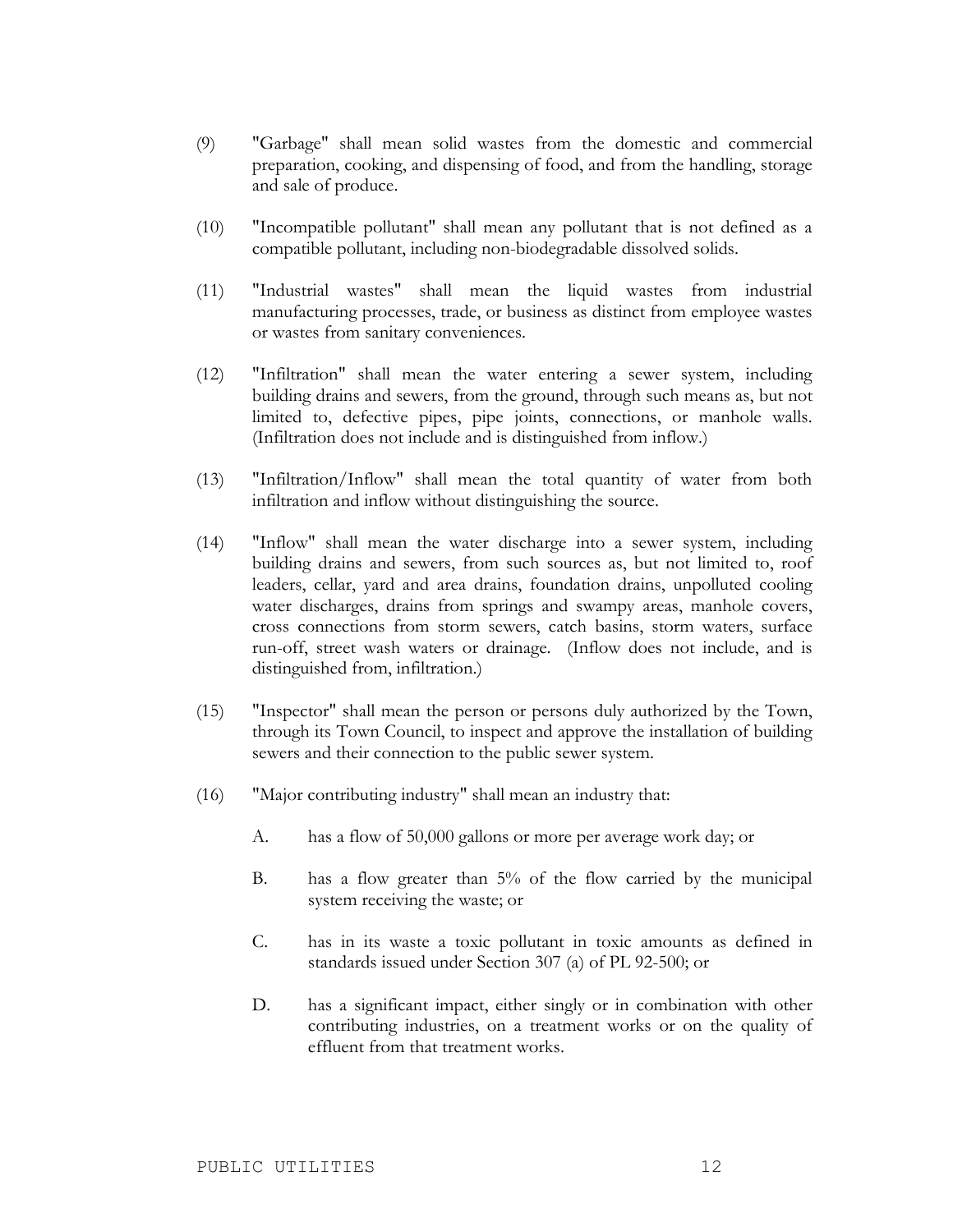- (17) "NPDES Permit" shall mean a permit issued under the National Pollutant Discharge Elimination System for discharge of wastewaters to the navigable waters of the United States pursuant to Section 402 of PL 92-500.
- (18) "Natural Outlet" shall mean any outlet, including storm sewers into a watercourse, pond, ditch, lake, or other body of surface or groundwater.
- (19) "Normal domestic sewage" shall have the same meaning as defined in the Sewage Rate Ordinance.
- (20) "pH" shall mean the reciprocal of the logarithm of the hydrogen ion concentration. The concentration is the weight of hydrogen ions, in grams per liter of solution.
- (21) "Person" shall mean any individual, firm, company, association, society, corporation, group or other entity.
- (22) "Pretreatment" shall mean the treatment of industrial sewage from privately owned industrial sources prior to introduction into a public treatment works.
- (23) "Private sewer" shall mean a sewer which is not owned by a public authority.
- (24) "Properly shredded garbage" shall mean the wastes from the preparation, cooking, and dispensing of food that has been shredded to such a degree that all particles will be carried freely under the flow conditions normally prevailing in public sewers, with no particle greater than one-half (1/2) inch in any dimension.
- (25) "Public sewer" shall mean a sewer which is owned and controlled by the public authority and will consist of the following increments:

Collector sewer shall mean a sewer whose primary purpose is to collect wastewaters from individual point source discharges.

Interceptor sewer shall mean a sewer whose primary purpose is to transport wastewater from collector sewers to a treatment facility.

Force main shall mean a pipe in which wastewater is carried under pressure.

Pumping station shall mean a station positioned in the public sewer system at which wastewater is pumped to a higher level.

- (26) "Sanitary sewer" shall mean a sewer which carries sanitary and industrial wastes, and to which storm, surface, and ground water are not intentionally admitted.
- (27) "Sewage" shall mean the combination of the liquid and water-carried wastes from residences, commercial buildings, industrial plants and institutions,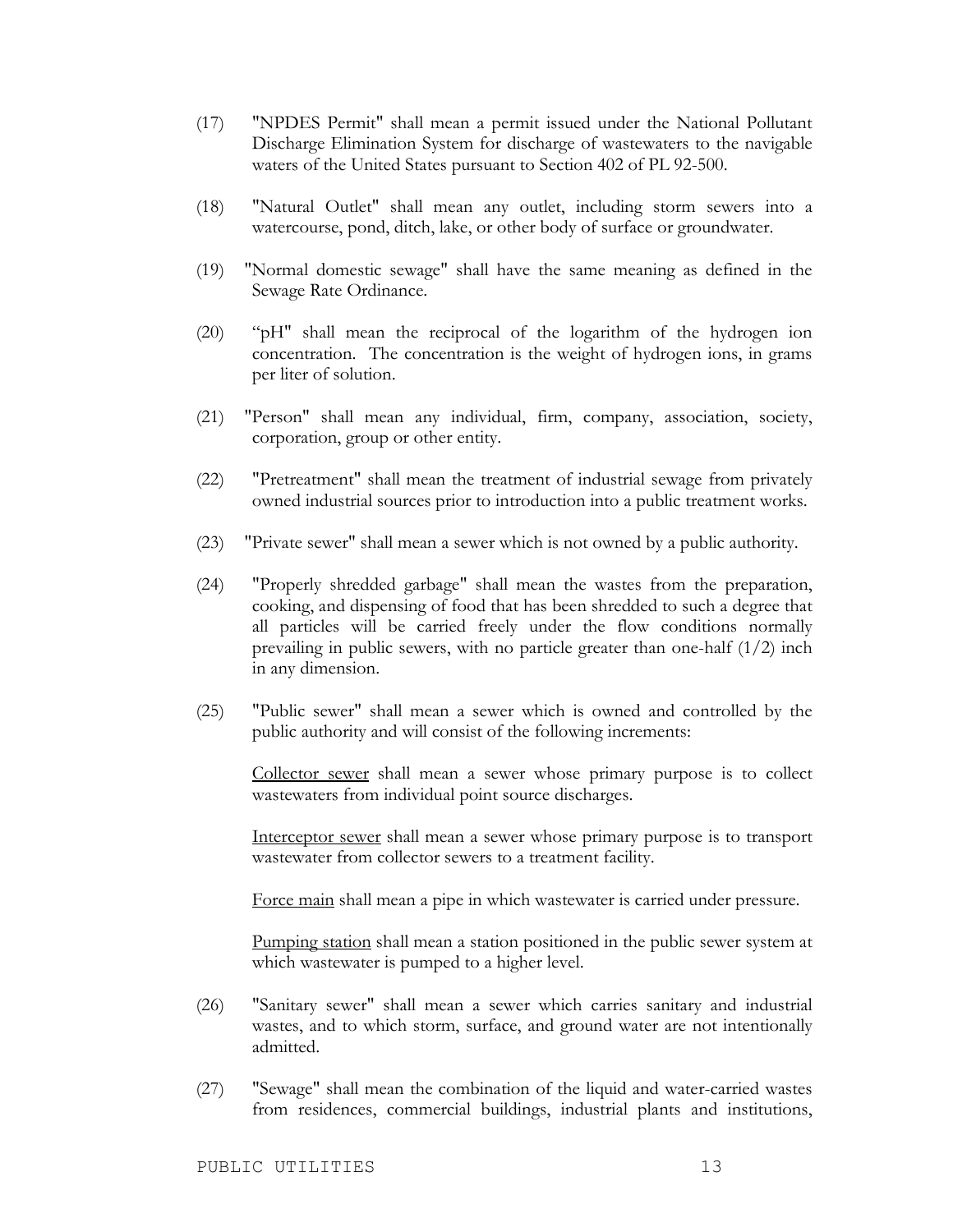(including polluted cooling water). The three most common types of sewage are:

Sanitary sewage shall mean the combination of liquid and water-carried wastes discharged from toilet and other sanitary plumbing facilities.

Industrial sewage shall mean a combination of liquid and water-carried wastes, discharged from any industrial establishment, and resulting from any trade or process carried on in that establishment (this shall include the wastes from pretreatment facilities and polluted cooling water).

- (28) "Sewage works" shall mean the structures, equipment and processes to collect, transport and treat domestic and industrial wastes and dispose of the effluent and accumulated residual solids.
- (29) "Sewer" shall mean a pipe or conduit for carrying sewage.
- (30) "Shall" is mandatory; "May" is permissive.
- (31) "Slug" shall mean any discharge of water or wastewater which in concentration of any given constituent or in quantity of flow exceeds for any period of duration longer than ten (10) minutes more than three (3) times the average 24 hours concentration of flows during normal operation and shall adversely affect the collection system.
- (32) "Standard methods" shall mean the laboratory procedures set forth in the latest edition, at the time of analysis, of "Standard Methods for the Examination of Water and Wastewater" prepared and published jointly by the American Public Health Association, The American Water Works Association and the Water Pollution Control Federation.
- (33) "Storm sewer" shall mean a sewer for conveying water, ground water or unpolluted water from any source and to which sanitary and/or industrial wastes are not intentionally admitted.
- (34) "Superintendent" shall mean the Superintendent of the municipal sewage works of the Town of Dale, Indiana, or his authorized deputy, agent or representative.
- (35) "Suspended solids" shall mean solids that either float on the surface of, or are in suspension in, water, sewage, or other liquids and which are removable by laboratory filtering under standard laboratory procedure.
- (36) "Total solids" shall mean the sum of suspended and dissolved solids.
- (37) "Toxic amount" shall mean concentrations of any pollutant or combination of pollutants, which upon exposure to or assimilation into any organism will cause adverse effects, such as cancer, genetic mutations, and physiological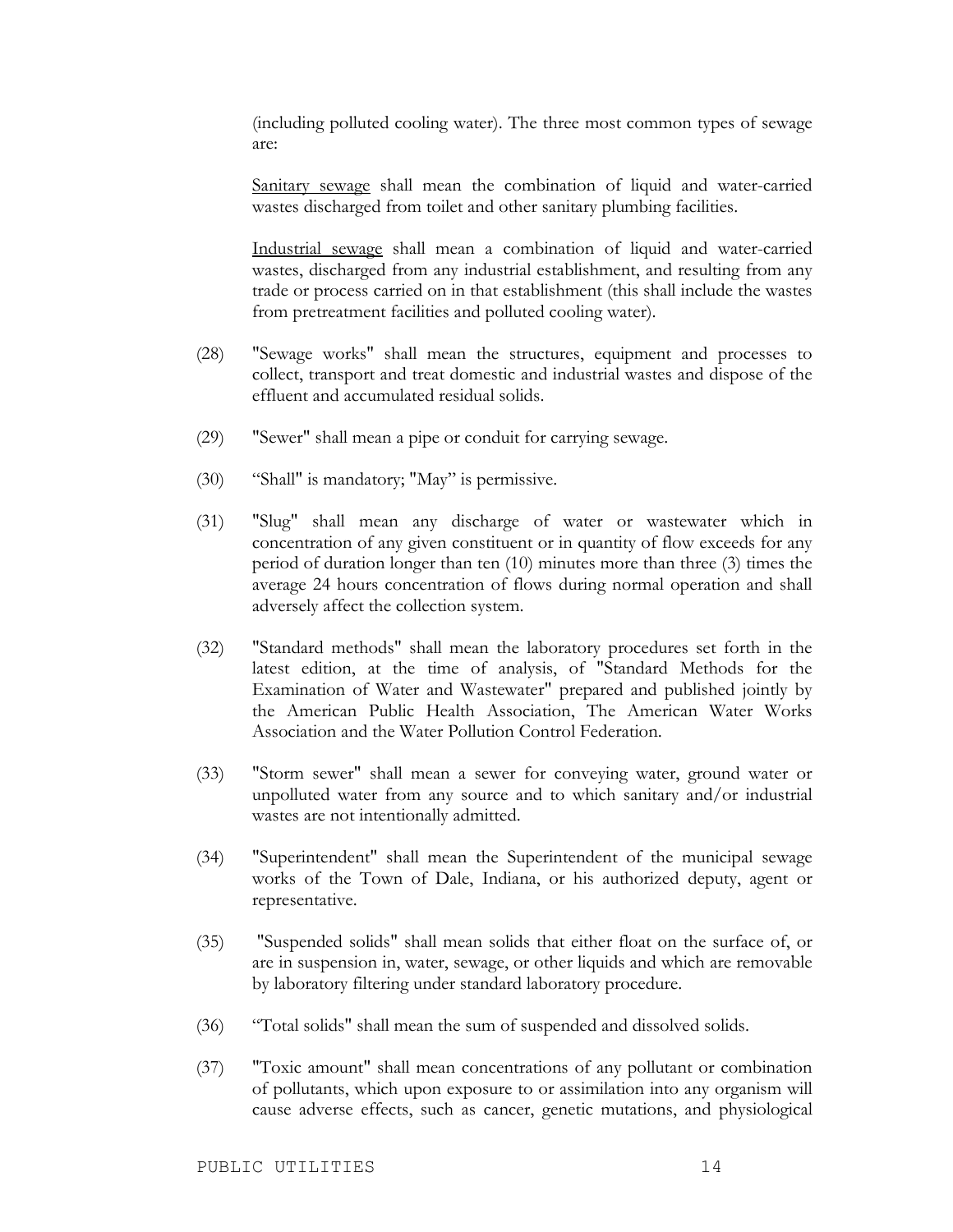manifestations, as defined in standards issued pursuant to Section 307 (a) of PL 92-500.

- (38) "Unpolluted water" is water of quality equal to or better than the effluent criteria in effect, or water that would not cause violation of receiving water quality standards and would not be benefited by discharge to the sanitary sewers and wastewater treatment facilities provided.
- (39) "Volatile organic matter" shall mean the material in the sewage solids transformed to gases or vapors when heated at 55 degrees C for 15 to 20 minutes.
- (40) "Watercourse" shall mean a natural or artificial channel for the passage of water either continuously or intermittently. (Ord. 2015-1, S1, Jan. 5, 2015) (Ord. 1988-7, S1, Sept. 6, 1988) (Ord. 103, S1, March 2, 1964)

#### **18.21.020 Unlawful to deposit objectionable wastes in an unsanitary manner.**

- (1) It shall be unlawful for any person to place, deposit or permit to be deposited in any unsanitary manner on public or private property with the Town or in any area under the jurisdiction of said Town any human or animal excrement, garbage, or other objectionable waste.
- (2) No person shall discharge or cause to be discharged to any sanitary sewer, either directly or indirectly, stormwaters, surface water, ground water, roof run-off, subsurface drainage, cooling water, unpolluted water, or unpolluted industrial process water.
- (3) Stormwater, surface water, ground water, roof run-off, subsurface drainage, cooling water, unpolluted water or unpolluted industrial process water may be admitted to storm sewers which have adequate capacity for their accommodation. No person shall use such sewers, however, without the specific permission of the Town. No new connection shall be made to any sanitary sewer unless there is capacity available in all downstream sewers, lift stations, force mains, and the sewage treatment plant including capacity for BOD and suspended solids.
- (4) No person shall place, deposit, or permit to be deposited in any unsanitary manner on public or private property within the jurisdiction of the Town any wastewater or other polluted waters except where suitable treatment has been provided in accordance with provisions of this ordinance and the NPDES Permit.
- (5) No person shall discharge or cause to be discharged to any natural outlet any wastewater or other polluted waters except where suitable treatment has been provided in accordance with provisions of this ordinance and the NPDES Permit.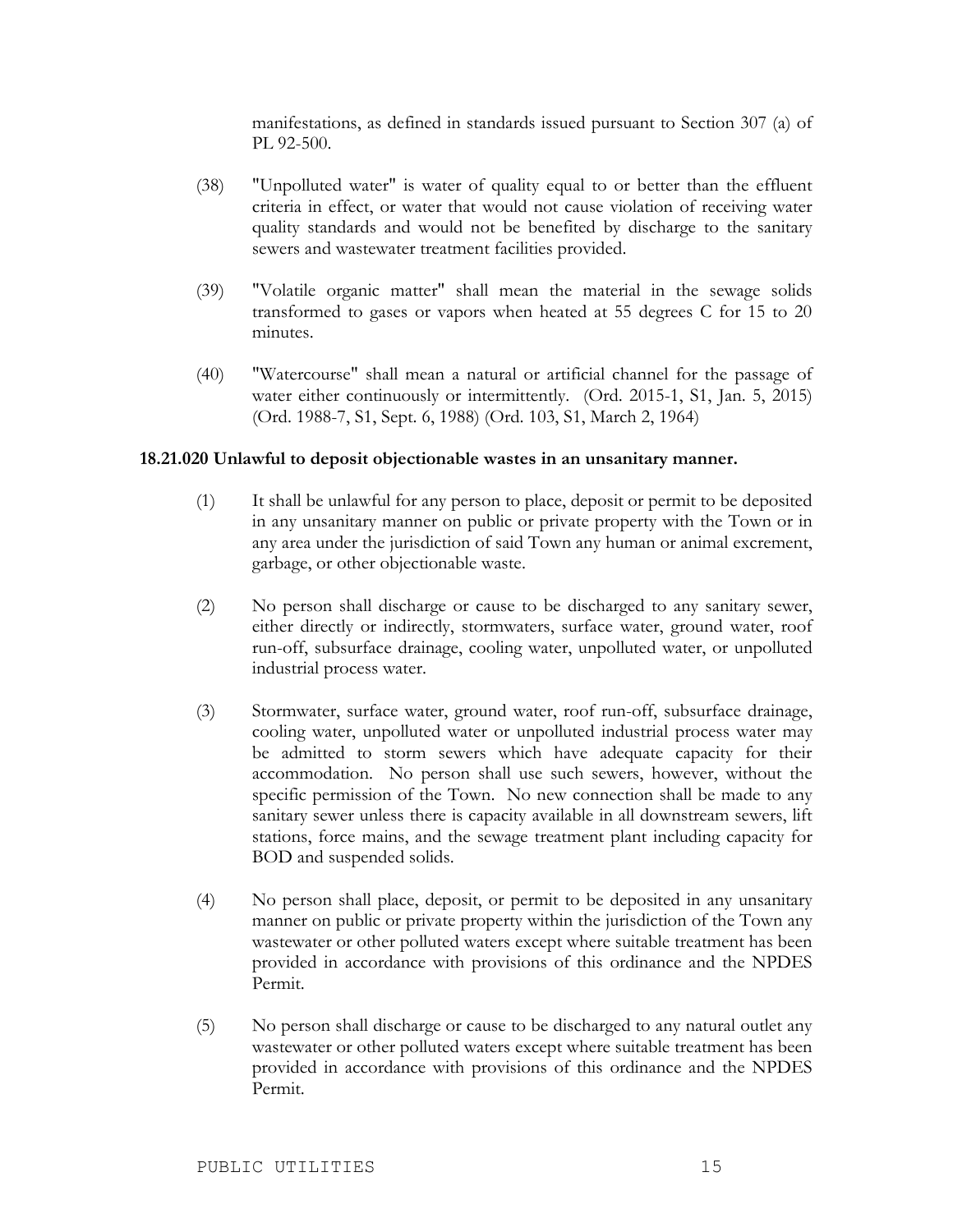- (6) Except as hereinafter provided, it shall be unlawful to construct or maintain any privy, privy vault, septic tank, cesspool, or other facility intended or used for the disposal of sewage.
- (7) The owner of all houses, buildings, or properties used for human occupancy, employment, recreation or other purposes, situated within the Town and abutting on any street, alley, or right-of-way in which there is now located a public sanitary sewer of the Town is hereby required at his expense to install suitable toilet facilities therein, and to connect such facilities directly with the proper public sewer in accordance with the provisions of this ordinance, within sixty (60) days after date of official notice to do so, provided that said public sewer is within three hundred (300) feet of the property line. (Ord. 2015-1, S2, Jan. 5, 2015) (Ord. 1988-7, S2, Sept. 6, 1988) (Ord. 103, S2, March 2, 1964)

#### **18.21.030 Private sewage disposal system.**

- (1) Where a public sanitary sewer is not available under the provisions of Section 18.21.020(7), the building sewer shall be connected to a private sewage disposal system complying with the provisions of this article.
- (2) Before commencement of construction of a private sewage disposal system, the owner shall first obtain a written permit signed by the Superintendent. A permit and inspection fee of Twenty-five dollars (\$25.00) shall be paid to the Town at the time the application is filed.
- (3) A permit for a private sewage disposal system shall not become effective until the installation is completed to the satisfaction of the Superintendent. He shall be allowed to inspect the work at any stage of construction and, in any event, the applicant for the permit shall notify the Superintendent when the work is ready for final inspection, and before any underground portions are covered. The inspection shall be made within twenty-four (24) hours of the receipt of notice by the Superintendent.
- (4) The type, capacities, location, and layout of a private sewage disposal system shall comply with all recommendations of the State Board of Health and Indiana Department of Environmental Management. No permit shall be issued for any private sewage disposal system employing subsurface soil absorption facilities where the area of the lot is less than twenty thousand (20,000) square feet. No septic tank or cesspool shall be permitted to discharge to any natural outlet.
- (5) At such time as a public sewer becomes available to a property served by a private sewage disposal system as provided in Section 18.21.030 (4), a direct connection shall be made to the public sewer in compliance with this ordinance, and any septic tanks, cesspools and similar private sewage disposal facilities shall be abandoned and filled with suitable material.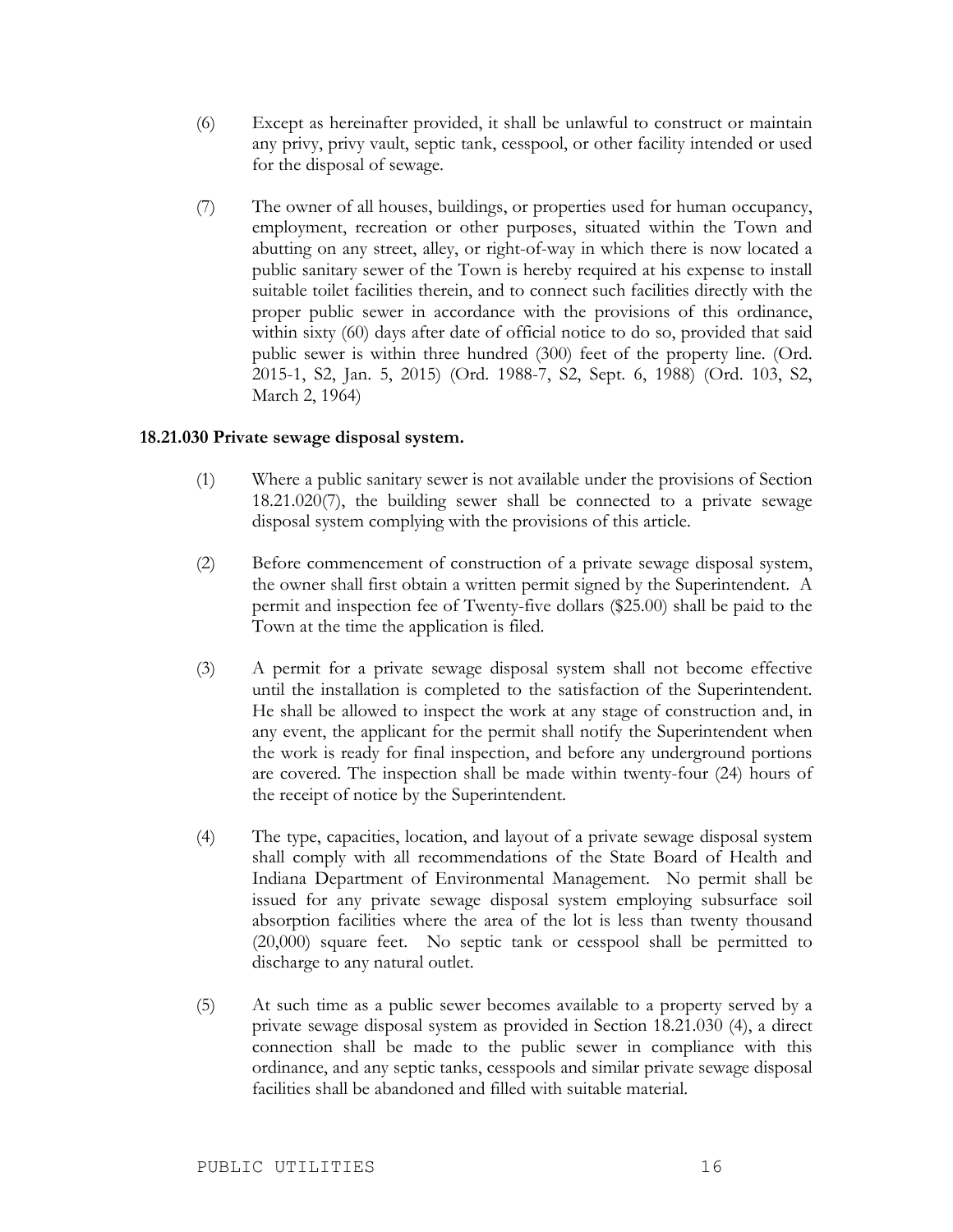- (6) The owner shall operate and maintain the private sewage disposal facilities in a sanitary manner at all times, at no expense to the Town.
- (7) When a public sewer becomes available, the building sewer shall be connected to said sewer within ninety (90) days and the private sewage disposal system shall be cleaned of sludge and filled with clean bank-run gravel or dirt.
- (8) No statement contained in this article shall be construed to interfere with any additional requirements that may be imposed by the Health Officer. (Ord. 2015-1, S3, Jan. 5, 2015) (Ord. 1988-7, S3, Sept. 6, 1988) (Ord. 103, S3, March 2, 1964)

#### **18.21.040 Connection to sewer system.**

- (1) No unauthorized person shall uncover, make any connections with or opening into, alter, or disturb any public sewer or appurtenance thereof without first obtaining a written permit from the Clerk-Treasurer.
- (2) There shall be two (2) classes of building sewer permits:
	- A. for residential and commercial service, and
	- B. for service to establishments producing industrial wastes.

In either case, the owner or his agent shall make application on a special form furnished by the said Town. The permit application shall be supplemented by any plans, specifications, or other information considered pertinent in the judgment of the Inspector. A permit and inspection fees of Fifteen dollars (\$15.00) for a residential or commercial building sewer permit and Twenty-five dollars (\$25.00) for an industrial building sewer permit shall be paid to the Clerk-Treasurer at the time the application is filed.

- (3) All costs and expense incident to the installation and connection of the building sewer shall be borne by the owner. The owner shall indemnify the Town from any loss or damage that may directly or indirectly be occasioned by the installation of the building sewer.
- (4) A separate and independent building sewer shall be provided for every building, except where one building stands at the rear of another on an interior lot and no private sewer is available or can be constructed to the rear building through an adjoining alley, court yard, or driveway, the building sewer from the front building may be extended to the rear building and the whole considered as one building sewer.
- (5) Old building sewers may be used in connection with new buildings only when they are found, on examination and test by the said Inspector, to meet all requirements of this ordinance.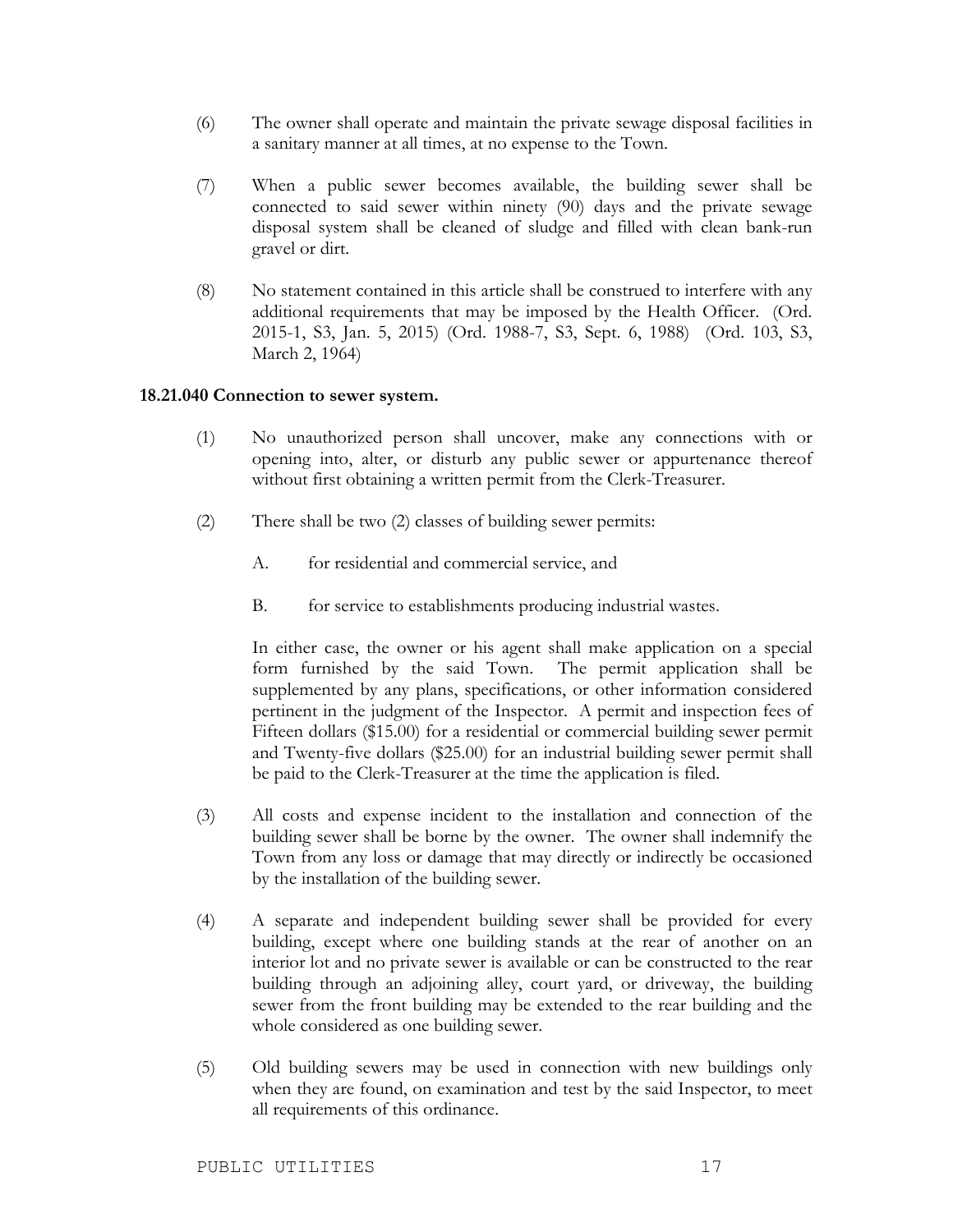- (6) The size, slope, alignment, materials of construction of a building sewer, and the methods to be used in excavating, placing of the pipe, jointing, testing, and backfilling the trench, shall all conform to the requirements of the building and plumbing code or other applicable rules and regulations of the Town. In the absence of code provisions or in amplification thereof, the materials and procedures set forth in appropriate specifications of the A.S.T.M. and W.P.C.F. Manual of Practice No. FD-5 shall apply.
- (7) Whenever possible, the building sewer shall be brought to the building at an elevation below the basement floor. In all buildings in which any building drain is too low to permit gravity flow to the public sewer, sanitary sewage carried by such building drain shall be lifted by an approved means and discharged to the building sewer.
- (8) No person shall make connection of roof downspouts, exterior foundation drains, areaway drains, or other sources of surface run-off or ground water to a building sewer or building drain which in turn is connected directly or indirectly to a public sanitary sewer.
- (9) The connection of the building sewer into the public sewer shall conform to the requirements of the building and plumbing code or other applicable rules and regulations of the Town or the procedures set forth in appropriate specifications of the A.S.T.M. and the W.P.C.F. Manual of Practice No. FD-5. All such connections and materials must be approved by the Superintendent before installations.
- (10) The applicant for the building sewer permit shall notify the said Inspector when the building sewer is ready for inspection and connection to the public sewer. The connection shall be made under the supervision of the said Inspector or his representative.
- (11) All excavations for building sewer installation shall be adequately guarded with barricades and lights so as to protect the public from hazard. Streets, sidewalks, parkways, and other public property disturbed in the course of the work shall be restored in a manner satisfactory to the said Town. (Ord. 2015-1, S4, Jan. 5, 2015) (Ord. 1988-7, S4, Sept. 6, 1988) (Ord. 103, S4 & S5, March 2, 1964)

#### **18.21.050 Discharges to sanitary sewer prohibited.**

- (1) No person shall discharge or cause to be discharged any of the following described waters or wastes to any public sewers:
	- A. Any gasoline, benzene, naphtha, fuel oil, or other flammable or explosive liquid, solid or gas.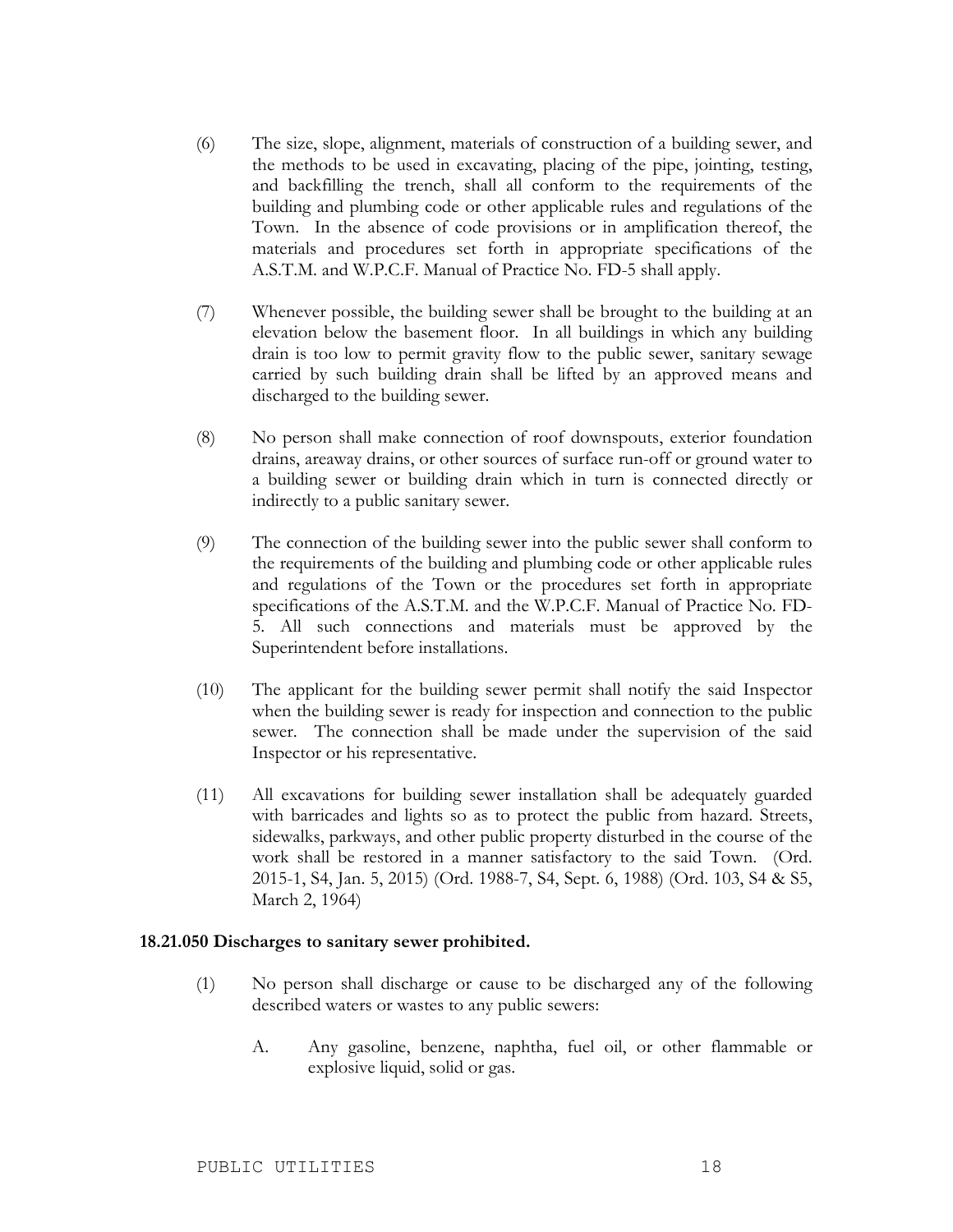- B. Any waters or wastes containing toxic or poisonous solids, liquids, or gases in sufficient quantity, either singly or by interaction with other wastes, to injure or interfere with any sewage treatment process, constitute a hazard to humans or animals, create a public nuisance, or create any hazard in the sewage treatment plant.
- C. Any waters or wastes having a pH lower than 5.5, or having any other corrosive property capable of causing damage or hazard to structures, equipment, and personnel of the sewage works or interfere with any treatment process.
- D. Solid or viscous substances in quantities or of such size capable of causing obstruction to the flow in sewers, or other interference with the proper operation of the sewage works such as, but not limited to, ashes, cinders, sand, mud, straw, shavings, metal, glass, rags, feathers, tar, plastics, wood, unground garbage, whole blood, paunch manure, hair and fleshings, entrails, paper, dishes, cups, milk containers, etc., either whole or ground by garbage grinders.
- E. Any waters or wastes containing phenols or other taste or odor producing substances, in such concentrations exceeding limits which may be established by the Superintendent as necessary, after treatment of the composite sewage, to meet the requirements of the State, Federal, or other public agencies of jurisdiction of such discharge to the receiving waters.
- F. Any radioactive wastes or isotopes of such halflife or concentration as may exceed limits established by the Superintendent in compliance with applicable State or Federal regulations.
- G. Any waters or wastes having pH in excess of 9.5.
- H. Materials which exert or cause:
	- 1. Unusual concentrations of inert suspended solids (such as, but not limited to, fullers earth, lime slurries, and lime residues) or of dissolved solids (such as, but not limited to, sodium chloride and sodium sulfate).
	- 2. Excessive discoloration (such as, but not limited to, dye wastes and vegetable tanning solutions).
	- 3. Unusual BOD, chemical oxygen demand, or chlorine requirements in such quantities as to constitute a significant load on the sewage treatment works; or
	- 4. Unusual volume of flow or concentration of wastes constituting "slugs" as defined herein.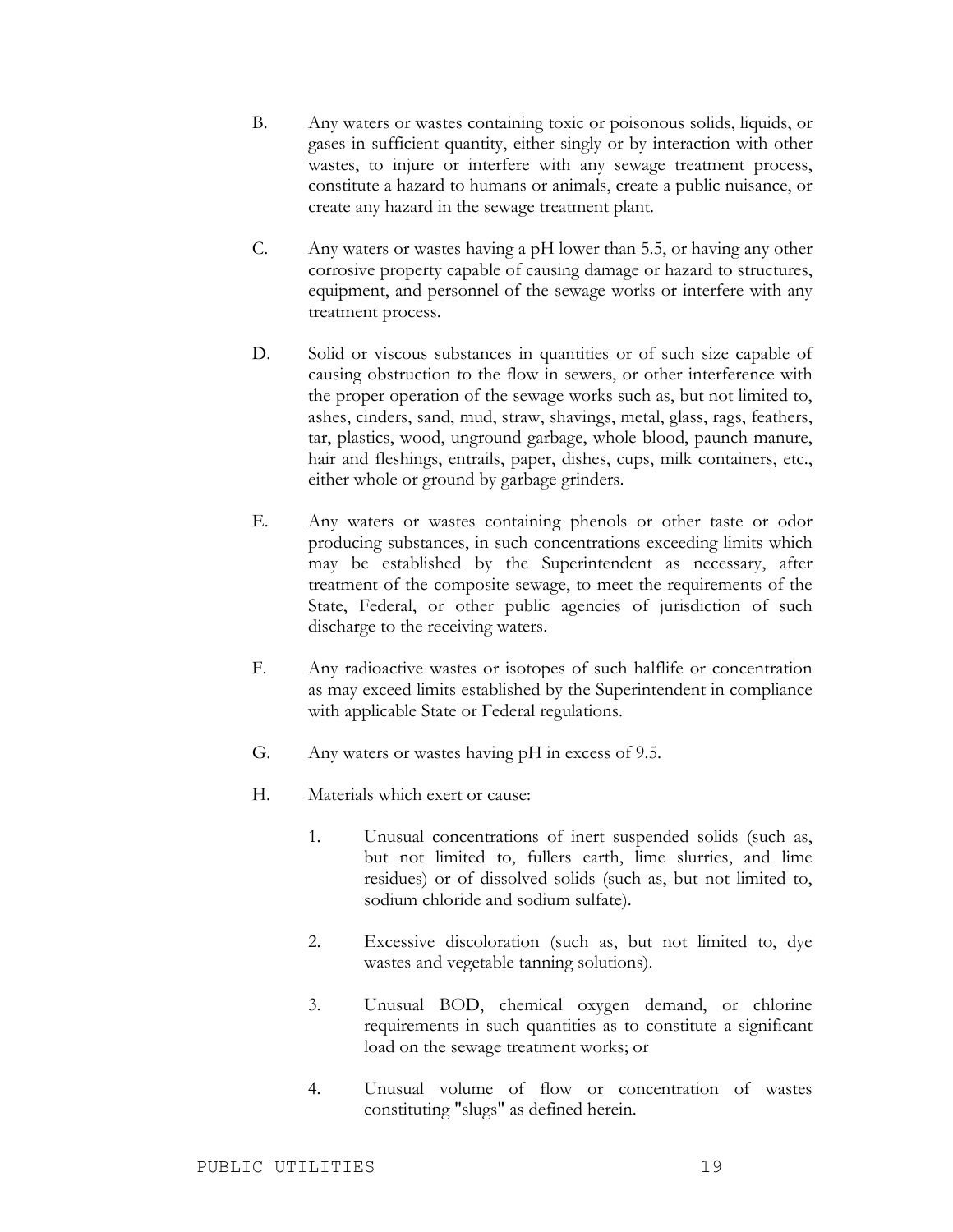- I. Waters or wastes containing substances which are not amendable to treatment or reduction by the sewage treatment processes employed, or are amendable to treatment only to such degree that the sewage treatment plant effluent cannot meet the requirements of other agencies having jurisdiction over discharge to the receiving waters.
- J. A pollutant from any source of nondomestic wastewaters that could pass through or cause interference with the operation or performance of the sewage treatment works.
- K. A pollutant that could create a fire or explosion hazard in the sewage treatment works, including waste streams with a closed cup flashpoint of less than 140 degrees Fahrenheit (60 degrees Celsius) using the test methods in 40 CFR 261.21.
- L. A pollutant that could cause corrosive structural damage to the sewage treatment works, including a discharge with pH lower than 5.0.
- M. A solid or viscous pollutant in an amount that could cause obstruction to the flow in a sewer or other interference with the operation of the sewage treatment works.
- N. A pollutant, including an oxygen demanding pollutant (such as biochemical oxygen demand) released in a discharge at a flow rate or pollutant concentration that could cause interference in the sewage treatment works.
- O. Heat in an amount that could:
	- 1. Inhibit biological activity in the sewage treatment works and result in interference or damage to the sewage treatment works; or
	- 2. Exceed 104 degrees Fahrenheit (40 degrees Celsius) at the sewage treatment works plant unless the commissioner, upon request of the sewage treatment works, approves alternate temperature limits.
- P. Petroleum, oil, non-biodegradable cutting oil, or products of mineral oil origin in an amount that could cause interference or pass through.
- Q. A pollutant that could result in the presence of toxic gases, vapors, or fumes within the sewage treatment works in a quantity that may cause acute worker health and safety problems.
- R. A trucked or hauled pollutant, except: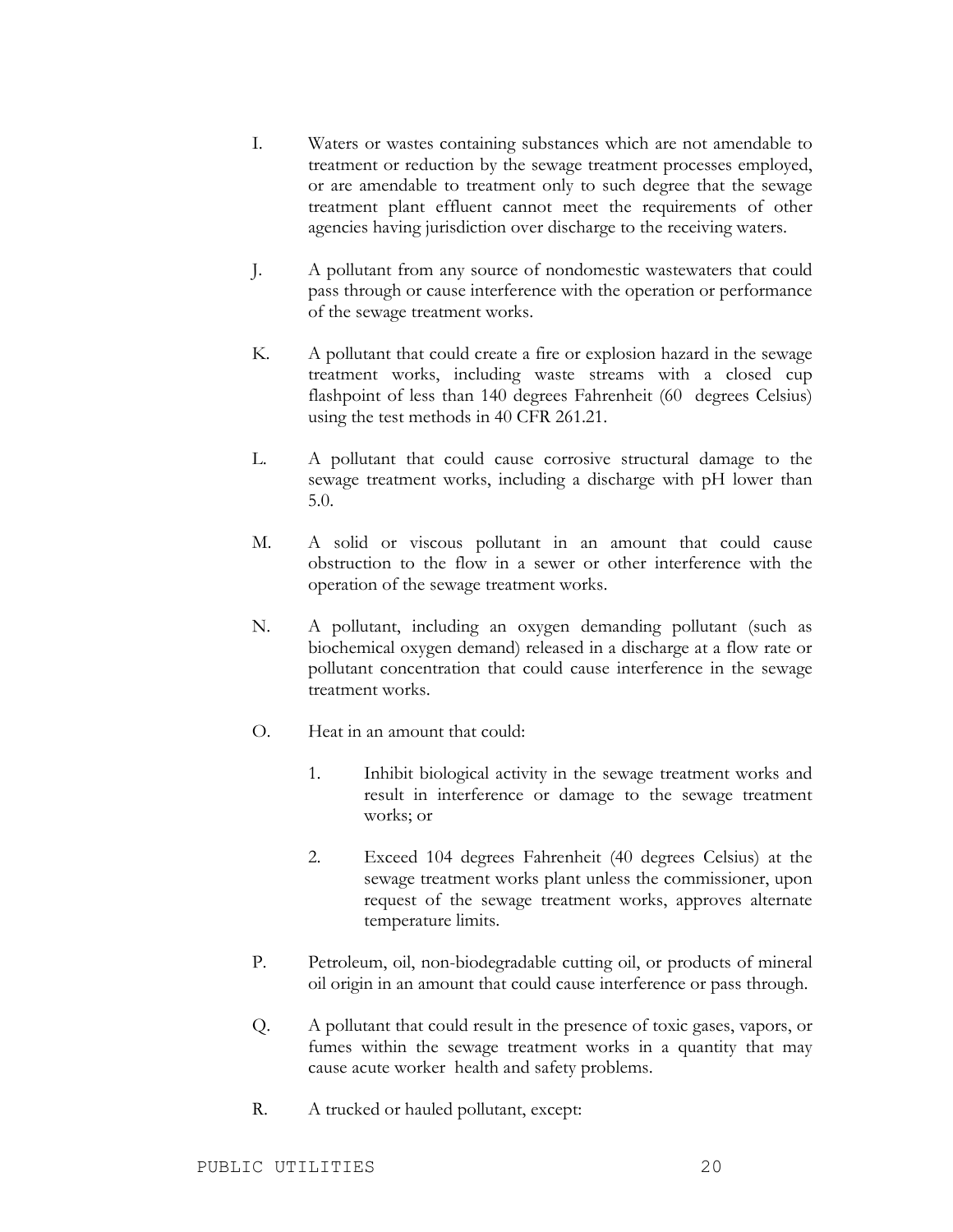- 1. With the permission of the sewage treatment works; and
- 2. When introduced to the sewage treatment works at a discharge point designed by the sewage treatment works.
- S. Any and all other waste, pollutant, or restrictions placed upon any NPDES permits issued to the Town of Dale, Indiana for its sewage treatment works. (Ord. 2015-1, S5A, Jan. 5, 2015) (Ord. 1988-7, S5a, Sept. 6, 1988) (Ord. 103 S5c, S5f, March 2, 1964)
- (2) If any waters or wastes are discharged, or are proposed to be discharged, to the public sewers, which waters contain the substances or possess the characteristics enumerated in Section 18.21.050(1) of this Chapter, and which in the judgment of the Superintendent may have a deleterious effect upon the sewage works, processes, equipment, or receiving waters, or which otherwise create a hazard to life or constitute a public nuisance, the Superintendent may:
	- A. Require new industries (or other large users) or industries (or other large users) with significant increase in discharges to submit information on wastewater quantities characteristics and obtain prior approval for discharges.
	- B. Immediately reject the wastes in whole or in part for any reason deemed appropriate by the Town.
	- C. Require pretreatment of such wastes to within the limits of normal sewage as defined.
	- D. Require control or flow equalization of such wastes so as to avoid any "slug" loads or excessive loads that may be harmful to the treatment works, or
	- E. Require payment of a surcharge on any excessive flows or loadings discharged to the treatment works to cover the additional costs of having capacity for and treating such wastes.

If the Superintendent permits the pretreatment or equalization of waste flows, the design and installation of the plant and equipment shall be subject to the review and approval of the Superintendent and subject to the requirements of all applicable codes, ordinances and laws. (Ord. 2015-1, S5B, Jan. 5, 2015) (Ord. 1988-7, S5b, Sept. 6, 1988)

(3) Where preliminary treatment or flow-equalizing facilities are provided for any waters or wastes, they shall be maintained continuously in satisfactory and effective operation by the owner at his expense. (Ord. 2015-1, S5C, Jan. 5, 2015) (Ord. 1988-7, S5c, Sept. 6, 1988) (Ord. 103, S5g, March 2, 1964)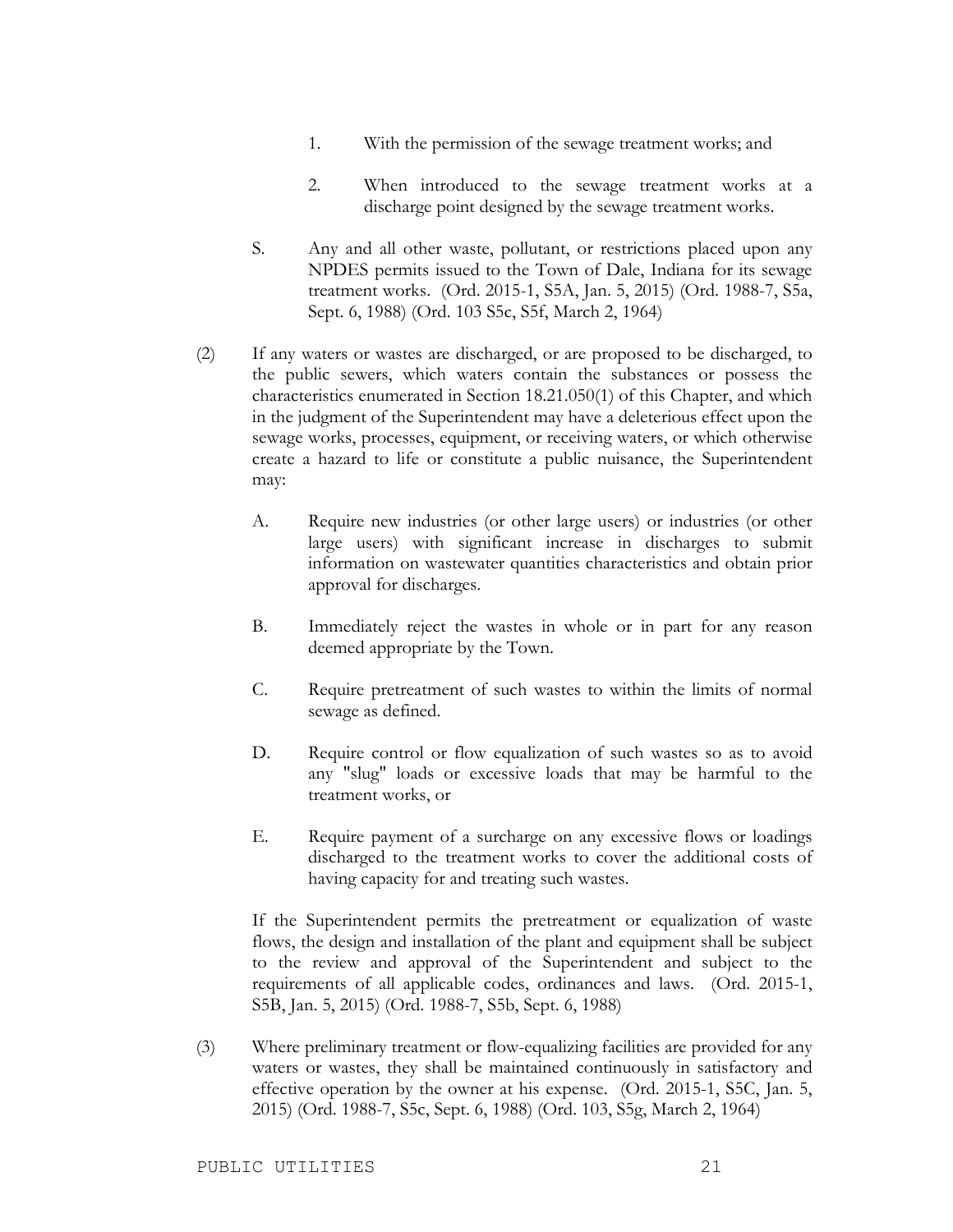- (4) When required by the Superintendent, the owner of any property serviced by a building sewer carrying industrial wastes shall install a suitable control manhole together with such necessary meters and other appurtenances in the building sewer to facilitate observation, sampling, and measurement of the wastes. Such manhole, when required, shall be accessible and safely located, and shall be constructed in accordance with plans approved by the Superintendent. The manhole shall be installed by the owner at his expense, and shall be maintained so as to be safe and accessible at all times. Agents of the Town, the State Water Pollution Control Agencies, and the U.S. Environmental Protection Agency shall be permitted to enter all properties for the purpose of inspection, observation, measurement, sampling and testing. (Ord. 2015-1, S5D, Jan. 5, 2015) (Ord. 1988-7, S5d, Sept. 6, 1988) (Ord. 103, S5h, March 2, 1964)
- (5) All measurements, tests, and analyses of the characteristics of waters and wastes to which reference is made in this ordinance shall be determined in accordance with the latest edition of "Standards Methods for the Examination of Water and Wastewater", published by the American Public Health Association, and shall be determined at the control manhole provided, or upon suitable samples taken at said control manhole, except for applications for NPDES permits and report thereof which shall be conducted in accordance with rules and regulations adopted by the USEPA (40 CFR Part 136). In the event that no special manhole has been required, the control manhole shall be considered to be the nearest downstream manhole in the public sewer to the point at which the building sewer is connected. Sampling shall be carried out by customarily accepted methods to reflect the effect of constituents upon the sewage works and to determine the existence of hazards to life, limb, and property. The particular analyses involved will determine whether a twenty-four (24) hour composite of all outfalls of a premise is appropriate or whether a grab sample or samples should be taken. Normally, but not always, BOD, suspended solids and NH3 analyses are obtained from twenty-four (24) hour composites of all outfalls whereas pH's are determined from periodic grab samples. (Ord. 2015-1, S5E, Jan. 5, 2015) Ord. 1988-7, S5e, Sept. 6, 1988) (Ord. 103, S5i, March 2, 1964)
- (6) No statement contained in this article shall be construed as preventing any special agreement or arrangement between the Town and any industrial concern whereby an industrial waste of unusual strength or character may be accepted by the Town for treatment, subject to payment therefore, by the industrial concern, at such rates as are compatible with the rate ordinance. (Ord. 2015-1, S5F, Jan. 5, 2015) (Ord. 1988-7, S5f, Sept. 6, 1988) (Ord. 103, S5j, March 2, 1964)

**18.21.060 Pretreatment of industrial wastes.** Pretreatment of industrial wastes from major contributing industries prior to discharge to the treatment works is required and is subject to the Rules and Regulations adopted by the United States Environmental Protection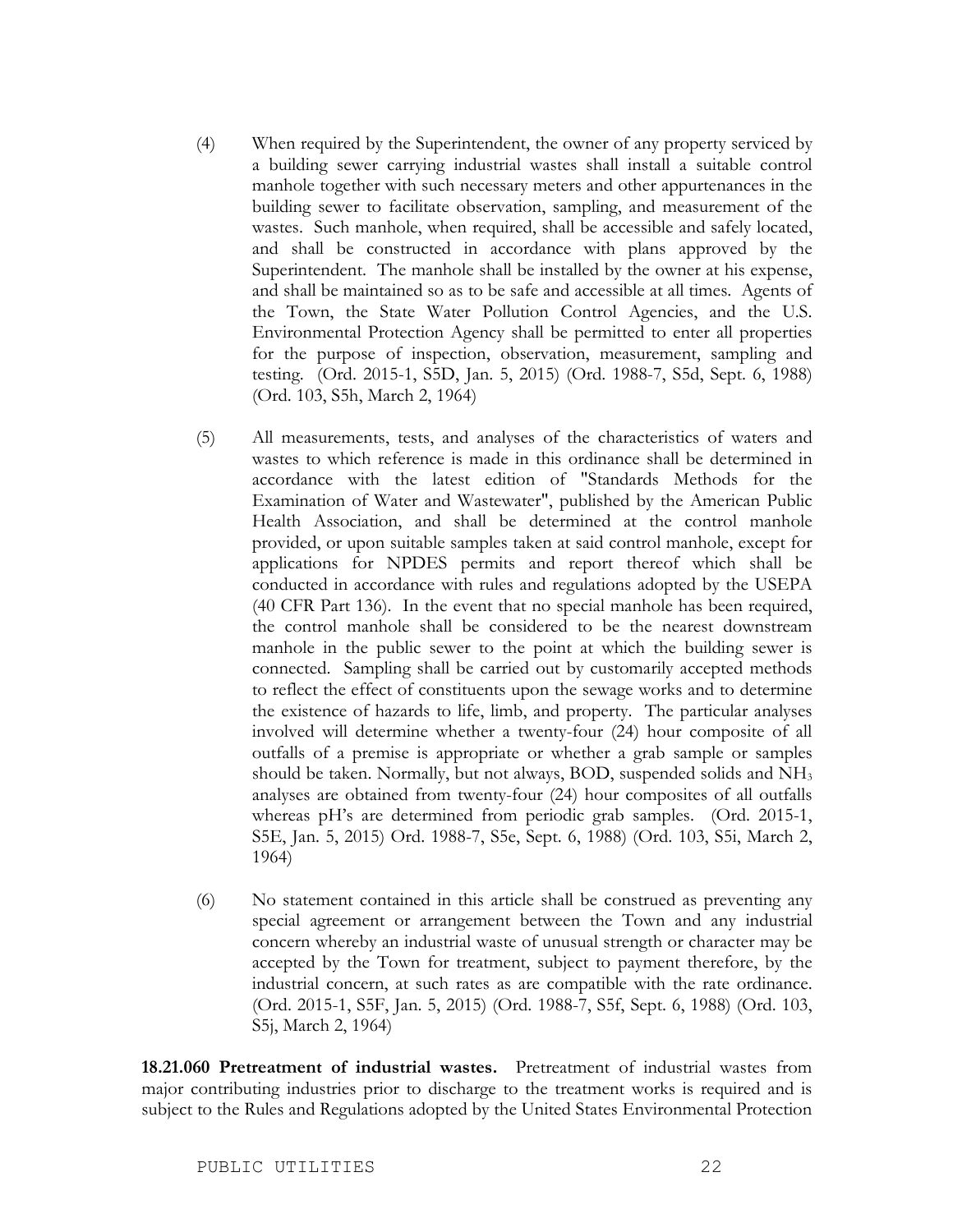Agency (USEPA) (40 CFR Part 403), and "Guidelines Establishing Test Procedures for Analysis of Pollutants" (40 CFR Part 136), in addition to any more stringent requirements established by the Town and any subsequent State or Federal Guidelines and Rules and Regulations. (Ord. 2015-1, S6, Jan. 5, 2015) (Ord. 1988-7, S6, Sept. 6, 1988)

**18.21.070 Pretreatment plans and specifications.** Plans, specifications, and any other pertinent information relating to pretreatment or control facilities shall be submitted for approval of the Town and no construction of such facilities shall be commenced until approval in writing, is granted. Where such facilities are provided, they shall be maintained continuously in satisfactory and effective operating order by the owner at his expense and shall be subject to periodic inspection by the Town to determine that such facilities are being operated in conformance with applicable Federal, State and local laws and permits. The owner shall maintain operating records and shall submit to the Town a monthly summary report of the character of the influent and effluent to show the performance of the treatment facilities and for comparison against Town monitoring records. (Ord. 2015-1, S7, Jan. 5, 2015) (Ord. 1988-7, S7, Sept. 6, 1988)

**18.21.080 Disposal of unpolluted water.** Unpolluted water from air conditioners, cooling, condensing systems or swimming pools, shall be discharged to a storm sewer, where it is available. Where a storm sewer is not available, discharge may be to a natural outlet approved by the Town and by the State of Indiana. Where a storm sewer, or natural sewer is not available, such unpolluted water may be discharged to a sanitary sewer pending written approval by the Town. (Ord. 2015-1, S8, Jan. 5, 2015) (Ord. 1988-7, S8, Sept. 6, 1988)

**18.21.090 Industrial cooling water.** Industrial cooling water, which may be polluted with insoluble oils or grease or suspended solids, shall be pretreated for removal of pollutants and the resultant clear water shall be discharged in accordance with the above Section. (Ord. 2015-1, S9, Jan. 5, 2015) (Ord. 1988-7, S9, Sept. 6, 1988) (Ord. 103, S5b, March 2, 1964)

**18.21.100 Wastewater data.** The Town may require users of the treatment works, other than residential users, to supply pertinent information on wastewater flows and characteristics. Such measurements, tests, and analysis shall be made at the users' expense. If made by the Town, an appropriate charge may be assessed to the user at the option of the Town. (Ord. 2015-1, S10, Jan. 5, 2015) (Ord. 1988-7, S10, Sept. 6, 1988)

**18.21.110 Determination of strength of wastewater.** The strength of wastewaters shall be determined, for periodic establishment of charges provided for in the Rate Ordinance, from samples taken at the aforementioned structure at any period of time and of such duration and in such manner as the Town may elect, or, at any place mutually agreed upon between the user and the Town. Appropriate charges for sampling and analysis may be assessed to the user at the option of the Town. The results of routine sampling and analysis by the user may also be used, for determination of charges after verification by the Town. (Ord. 2015-1, S11, Jan. 5, 2015) (Ord. 1988-7, S11, Sept. 6, 1988)

**18.21.120 Grease, oil, and sand interceptors.** Grease, oil and sand interceptors or traps shall be provided when, in the opinion of the Town they are necessary for the proper handling of liquid wastes containing grease in excessive amounts, or any flammable wastes, sand and other harmful ingredients, except that such interceptors or traps will not be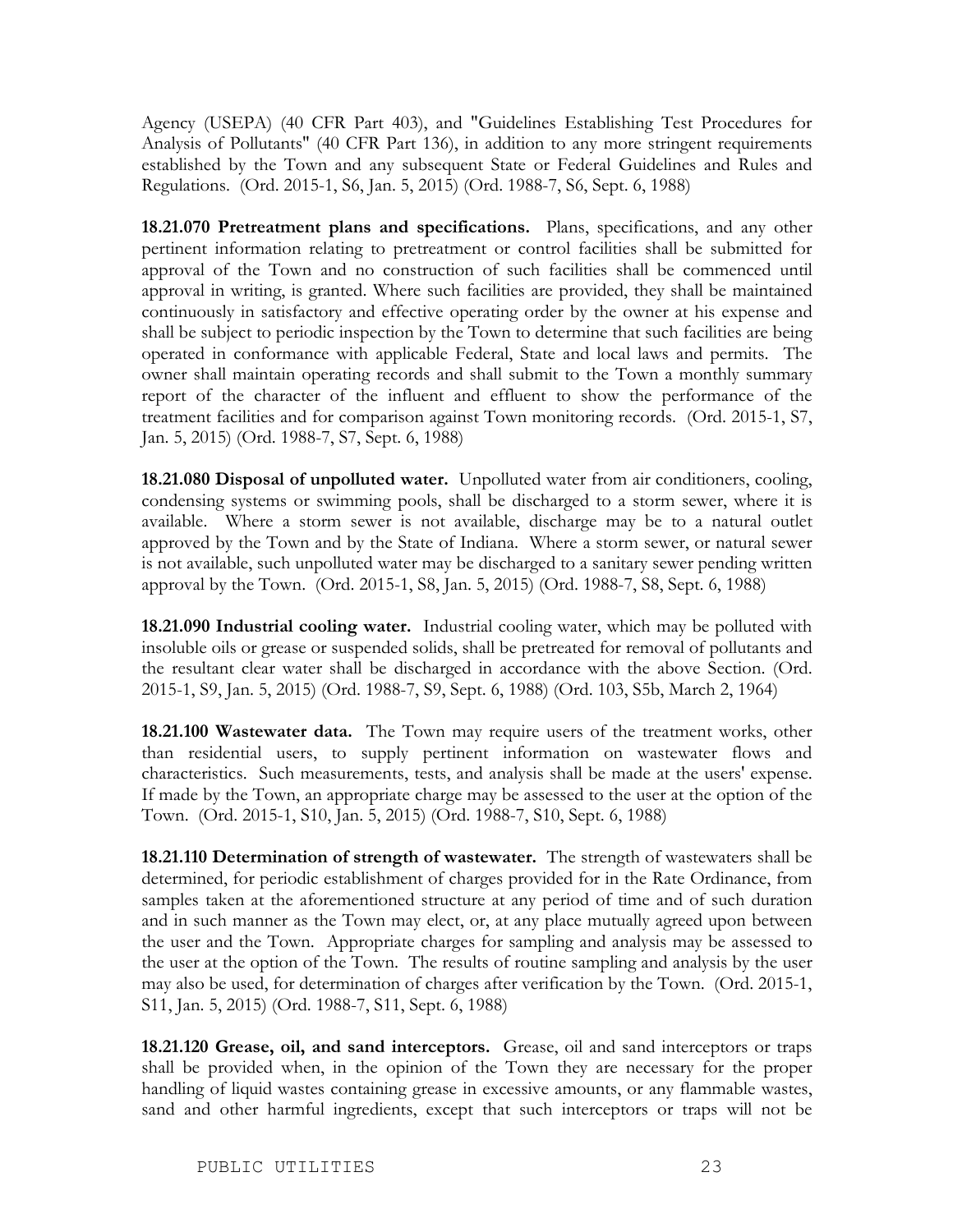required for private living quarters or dwelling units. All interceptors or traps shall be of a type and capacity approved by the Town and shall be located so as to be readily and easily accessible for cleaning and inspection. They shall be constructed of impervious materials capable of withstanding abrupt and extreme changes in temperatures and shall be of substantial construction, be gas tight, water tight, and equipped with easily removable covers. Where installed, all grease, oil and sand interceptors or traps shall be maintained by the owner, at his expense, in continuously efficient operation at all times. (Ord. 2015-1, S12, Jan. 5, 2015) (Ord. 1988-7, S12, Sept. 6, 1988) (Ord. 103, S5d, S5e, Mar. 2, 1964)

**18.21.130 Unusual flows.** Users of the treatment works shall immediately notify the Town of any unusual flows or wastes that are discharged accidentally or otherwise to the sewer system. (Ord. 2015-1, S13, Jan. 5, 2015) (Ord. 1988-7, S13, Sept. 6, 1988)

**18.21.140 Applicability of State and Federal requirements.** All provisions of this ordinance and limits set herein shall comply with any applicable State and/or Federal Requirements now, or projected to be in effect. (Ord. 2015-1, S14, Jan. 5, 2015) (Ord. 1988- 7, S14, Sept. 6, 1988)

**18.21.150 Damage violation.** No unauthorized person shall maliciously, willfully or negligently break, damage, uncover, deface, or tamper with any structure, appurtenance, or equipment which is a part of the municipal sewage works. Any person violating this provision shall be subject to immediate arrest under charge of disorderly conduct. (Ord. 2015-1, S15, Jan. 5, 2015) (Ord. 1988-7, S15, Sept. 6, 1988) (Ord. 103, S6, March 2, 1964)

#### **18.21.160 Only authorized employees can enter public and private properties.**

- (1) The Superintendent, Inspector and other duly authorized employees of the Town bearing proper credentials and identification shall be permitted to enter all properties for the purpose of inspection, observation, measurement, sampling, and testing in accordance with the provisions of this ordinance. The Superintendent or his representative shall have no authority to inquire into any processes including metallurgical, chemical, oil, refining, ceramic, paper or other industries beyond that point having a direct bearing on the kind and source of discharge to the sewers or waterways or facilities for waste treatment. (Ord. 2015-1, S16A, Jan. 5, 2015) (Ord. 1988-7, S16(a), Sept. 6, 1988) (Ord. 103, S7, March 2, 1964)
- (2) While performing the necessary work on private properties referred to in Section 18.21.160(1) above, the Superintendent or duly authorized employees of the Town shall observe all safety rules applicable to the premises established by the company and the company shall be held harmless for injury or death to the Town employees and the Town shall indemnify the company against loss or damage to its property by Town employees and against liability claims and demands for personal injury or property damage asserted against the company and growing out of the gauging and sampling operation, except as such may be caused by negligence or failure of the company to maintain safe conditions as required in Section 18.21.050(5). (Ord. 2015-1, S16B, Jan. 5, 2015) (Ord. 1988-7, S16(b), Sept. 6, 1988)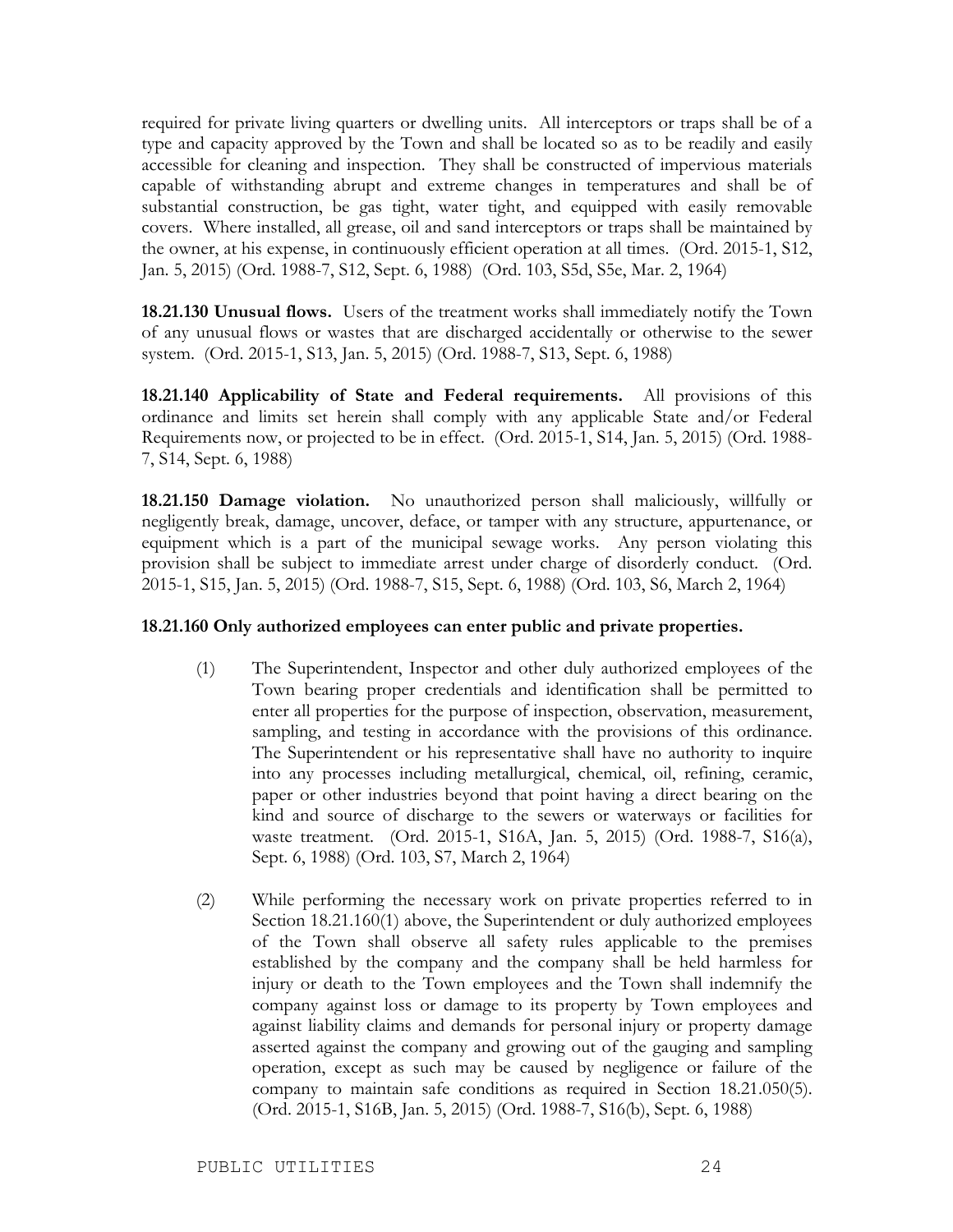(3) The Superintendent and other duly authorized employees of the Town bearing proper credentials and identification shall be permitted to enter all private properties through which the Town holds a duly negotiated easement for the purposes of, but not limited to, inspection, observation, measurement, sampling, repair and maintenance of any portion of the sewage works lying within said easement. All entry and subsequent work, if any, on said easement, shall be done in full accordance with the terms of the duly negotiated easement pertaining to the private property involved. (Ord. 2015- 1, S16C, Jan. 5, 2015) (Ord. 1988-7, S16(c), Sept. 6, 1988)

### **18.21.170 Penalty for violation of Sections 18.21.020(2) and (3), as well as, Section 18.21.040(8).**

- (1) Any persons found to be violating Section 18.21.020(2), Section 18.21.020(3) and Section 18.21.040(8) of this ordinance, shall be subject to a penalty not to exceed One Hundred Dollars (\$100.00) per month, per billing account. This penalty shall be imposed beginning the month immediately following passage and adoption of this ordinance by the Town Council. (Ord. 2015-1, S17A, Jan. 5, 2015) (Ord. 1988-7, S17a, Sept. 6, 1988) (Ord. 103, S8a, March 2, 1964)
- (2) There shall be a moratorium upon the requirements for payment by any penalty as set forth in Section 18.21.170(1). Further, any person who has, pursuant to Section 18.21.170(3), consented to the inspection of their respective premises within ninety (90) days of the date of adoption of this ordinance, shall not be liable for payment until such inspection has been accomplished and the person given the opportunity to bring said premises into compliance within the time frame set out in Section 18.21.170(3). (Ord. 2015-1, S17B, Jan. 5, 2015) (Ord. 1988-7, S17b, Sept. 6, 1988)
- (3) A person may avoid liability for payment of the penalty established in Section 18.21.170(1) upon a showing that he is in compliance with all provisions of Sections 18.21.040(8), 18.21.020(2), and 18.21.020(3) of this Chapter, which showing shall consist of the following procedures and conditions as to each building or appurtenance connected to the sanitary sewer:
	- A. Each such person shall, as to each such building or appurtenance so connected to the sanitary sewer, execute a "Grant of Permission" to the Town to come upon the property and within the premises hereon, of such persons to inspect and/or perform sewer tests as may be deemed necessary by the Town to verify the compliance hereinbefore referred to;
	- B. The Grant of Permission set forth in Section 18.21.170(3) shall be deemed to include periodic inspections and/or tests as may be determined to be necessary by the Town to maintain, insure and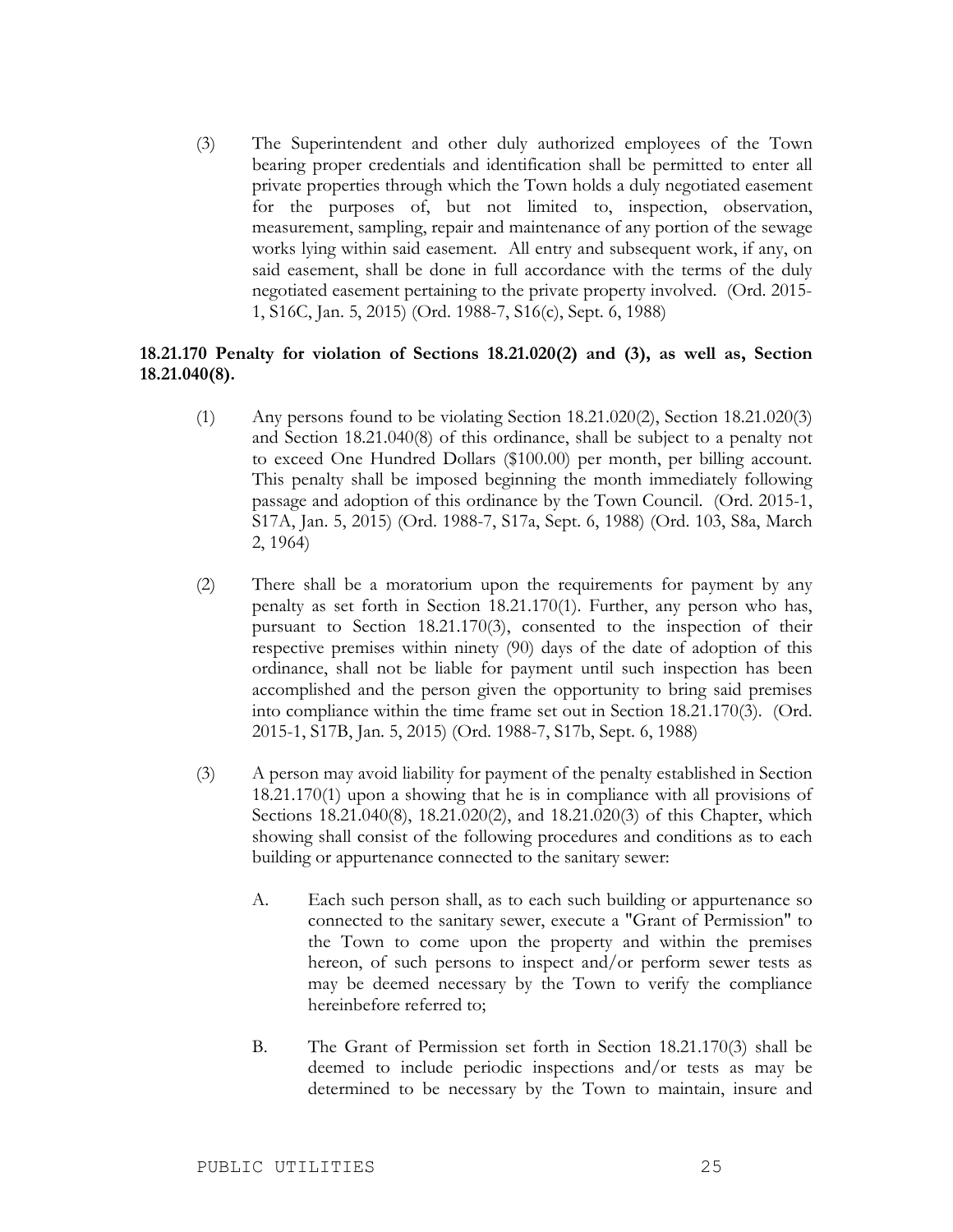monitor compliance with the provisions of Section 18.21.040(8), 18.21.020(2), 18.21.020(3) of this Chapter;

- C. The term "Town" as used herein, shall mean and include such employees, or designees of the Town of Dale, Indiana, as it shall, from time to time utilize in making the inspections and/or tests heretofore referred to. Such persons shall have on their persons, identification to verify the fact that they in fact represent said Town for said purposes.
- D. The inspections shall be made upon reasonable notice of at least forty-eight (48) hours. There shall be no fee charged for said inspections.
- E. If, upon the initial inspection contemplated by Section 18.21.170(2) above to verify compliance, a person is in fact not found to be in compliance, said person shall be given fourteen (14) days from the date of said inspection to so comply. (Ord. 2015-1, S17C, Jan. 5, 2015) (Ord. 1988-7, S17c, Sept. 6, 1988)
- (4) In the event, a person if found to be in compliance as heretofore set forth, and, upon subsequent inspection is found not to be in compliance, said person shall be liable for payment of an amount equal to the sum of the months since adoption of this ordinance, multiplied by the monthly penalty in effect during such period as the case may be; provided that, such liability shall be reduced 50% of said amount if said person complies within a period of ten (10) days after notice by the Town of Dale of his non-compliance a second or subsequent time, then said person shall be liable for a sum equal to five hundred dollars (\$500.00) plus an amount equal to the sum of the months since adoption of this Ordinance multiplied by the monthly penalty in effect during such period as the case may be. (Ord. 2015-1, S17D, Jan. 5, 2015) (Ord. 1988-7, S17d, Sept. 6, 1988)
- (5) The Town Council has determined that the measures heretofore set out are a reasonable means of insuring compliance with Sections 18.21.040(8), 18.21.020(2), and 18.21.020(3) of this ordinance and are further necessary to protect and insure the health, safety and welfare of the Citizens of Dale, Indiana, and surrounding areas. (Ord. 2015-1, S17E, Jan. 5, 2015) (Ord. 1988-7, S17e, Sept. 6, 1988)

## **18.21.180 Penalty for violation of Ordinance except provisions covered under Section 18.21.170.**

(1) Any person found to be in violation of any provision of this ordinance except provisions covered under Section 18.21.170 shall be served by the Town with notice stating the nature of the violation the proposed enforcement actions pursuant to the Town's Pretreatment Program Enforcement Response Plan as amended from time to time. Such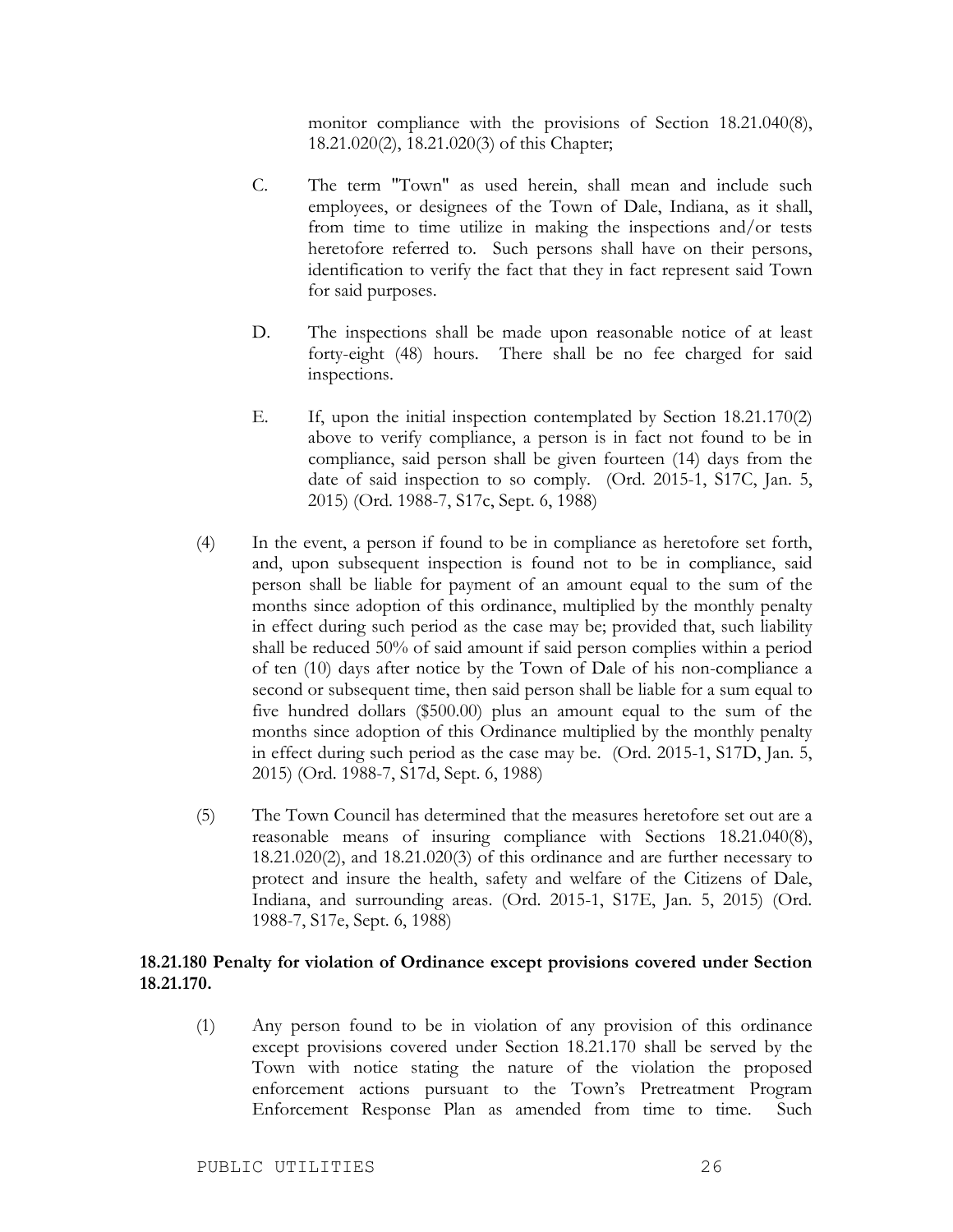Enforcement Response Plan is hereby adopted in its entirety as the enforcement plan and procedure of this ordinance. (Ord. 2015-1, S18A, Jan. 5, 2015)

- (2) Any person who shall continue any violations beyond the time limit provided for in Section 18.21.180(1) shall be subject to a fine of at least One Thousand Dollars (\$1,000.00) per day per violation, in accordance with 40CFR 403.8(f)(1) (vi)(A), but no more than Two Thousand Five Hundred Dollars (\$2,500.00) per day, per violation for a first violation nor more than Seven Thousand Five Hundred Dollars (\$7,500.00) per day, per violation for subsequent violations, in accordance with IC 36-1-3-8(a)(10)(B). (Ord. 2015- 1, S18B, Jan. 5, 2015) (Ord. 1988-7, S18b, Sept. 6, 1988) (Ord. 103, S8b, March 2, 1964)
- (3) Any person violating any of the provisions of this ordinance shall become liable to the Town for any expense, loss or damage occasioned the Town by reason of such violation. (Ord. 2015-1, S18C, Jan. 5, 2015) (Ord. 1988-7, S18c, Sept. 6, 1988) (Ord. 103, S8c, March 2, 1964)

**18.21.190 More Stringent Standards.** The Town reserves the right to establish, by ordinance, more stringent standards or requirements on discharges to the Town of Dale Sewage Works consistent with the purposes of this ordinance. (Ord. 2015-1, S19, Jan. 5, 2015)

**18.21.200 Severability.** All ordinances or parts of ordinances in conflict herewith are hereby repealed. The invalidity of any section, clause, sentence, or provision of this ordinance shall not affect the validity of any other part of this ordinance which can be given effect without such invalid part or parts. (Ord. 2015-1, S20, Jan. 5, 2015) (Ord. 1988-7, S19, Sept. 6, 1988) (Ord. 103, S9, March 2, 1964)

**18.21.210 Right to appeal.** That the rules and regulations promulgated by the Town, after approved by the Town Council shall, among other things, provide for an appeal procedure whereby a user shall have the right to appeal a decision of the administrator of the sewage system and user charge system to the Town Council and that any decision concerning the sewage system or user charges of the Town Council may be appealed to the circuit court of the county under the appeal procedures provided for in the Indiana Administrative Adjudication Act. (Ord. 2015-1, S21, Jan. 5, 2015) (Ord. 1988-7, S20, Sept. 6, 1988)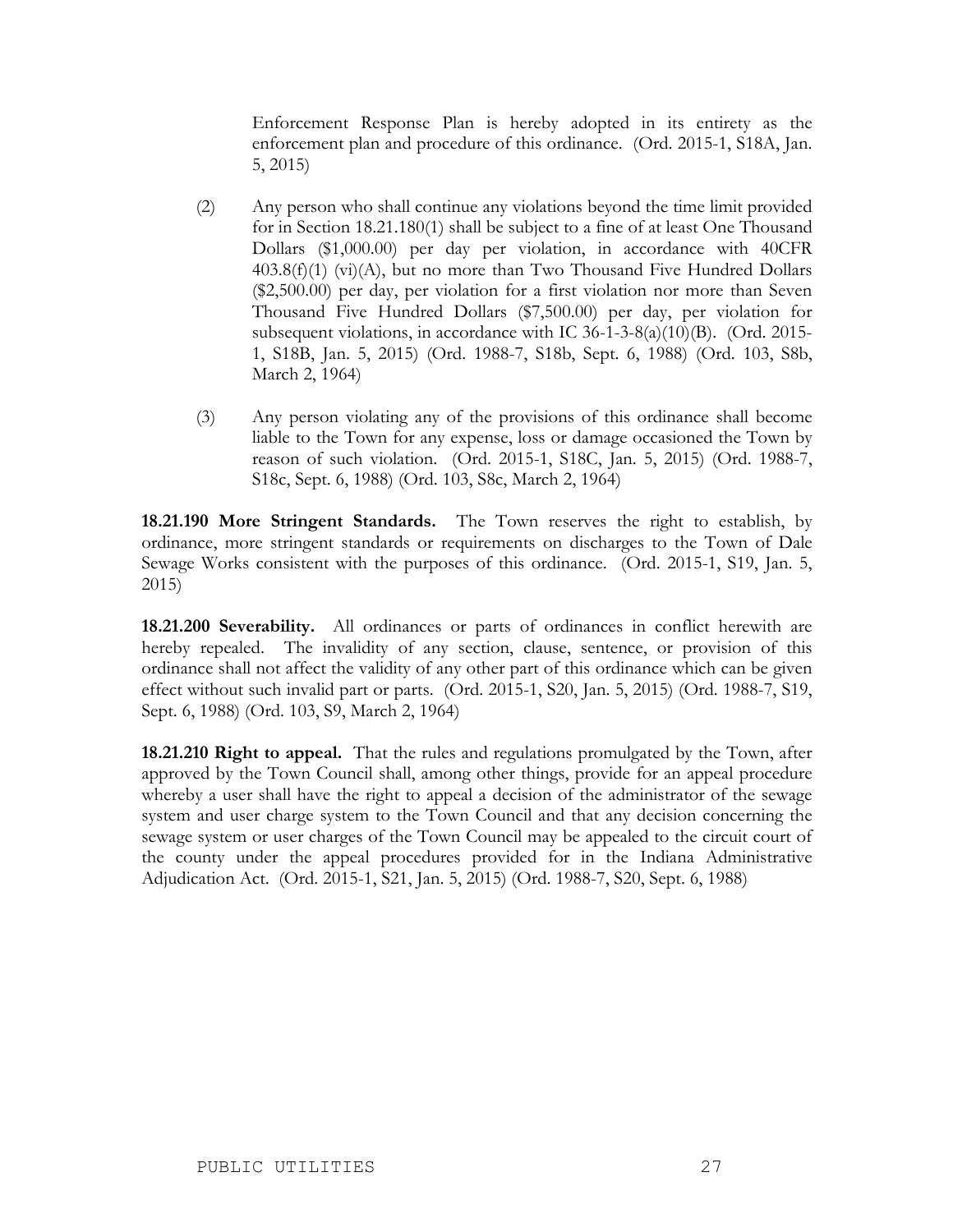#### **Chapter 18.22**

### **SEWER RATES AND CHARGES**

**Sections:**

|                   | 18.22.010 Definitions                                                  |
|-------------------|------------------------------------------------------------------------|
|                   | 18.22.020 User classes                                                 |
| 18.22.025 Deposit |                                                                        |
|                   | 18.22.030 User rates and charges                                       |
|                   | 18.22.035 Sewer Availability Fee                                       |
|                   | 18.22.036 Allowance for Credit for Sewer Availability Fee              |
|                   | 18.22.037 Procedures for Sewer Availability Fee                        |
|                   | 18.22.040 Quantity of water discharged into the Sanitary Sewage System |
|                   | 18.22.050 Volume, strength and character of sewage                     |
|                   | 18.22.060 Billing and collection procedures                            |
|                   | 18.22.065 Reconnection fee                                             |
|                   | 18.22.070 Sewer rate study                                             |
|                   | 18.22.080 Enforcement                                                  |
|                   | 18.22.090 Separability                                                 |
|                   | 18.22.100 Special rate contracts                                       |
|                   | 18.22.110 Rates effective when                                         |
|                   | 18.22.120 Right to appeal                                              |
|                   |                                                                        |

**18.22.010 Definitions.** Unless the context specifically indicates otherwise, the meaning of terms used in this ordinance shall be as follows:

- (1) "Council" shall mean the Town Council of the Town of Dale, Indiana, or any duly authorized officials acting in its behalf.
- (2) "BOD" (or Biochemical Oxygen Demand) shall have the same meaning as defined in the Use Ordinance.
- (3) "Town" shall mean the Town of Dale, Indiana, acting by and through the Town Council.
- (4) "Debt Service Costs" shall mean the average annual principal and interest payments on all proposed revenue bonds or other long-term capital debt.
- (5) "Excessive Strength Surcharge" shall mean an additional charge which is billed to users for treating sewage wastes with an average strength in excess of "normal domestic sewage".
- (6) "Industrial Wastes" shall mean the wastewater discharges from industrial, trade or business processes as distinct from employee wastes or wastes from sanitary conveniences.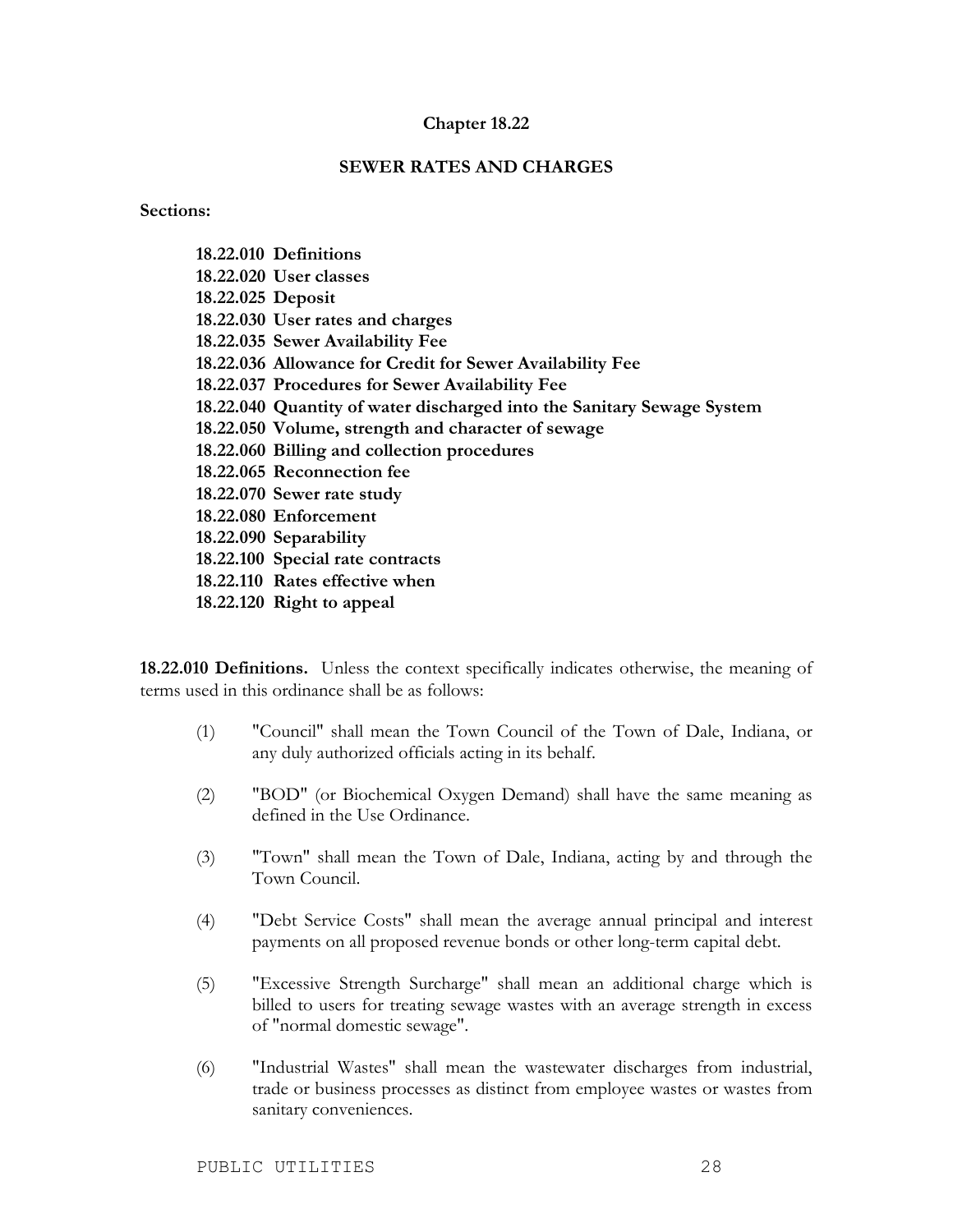- (7) NPDES ~National Pollutant Discharge Elimination System) Permit" shall have the same meaning as defined in the Sewer Use Ordinance.
- (8) "Normal Domestic Sewage" (for the purpose of determining surcharges) shall mean wastewater or sewage having an average daily concentration as follows:

BOD not more than 250 mg/1 S.S. not more than 250 mg/1 NH3 not more than 25 mg/1

As defined by origin, wastewaters from segregated domestic and/or sanitary conveniences as distinct from wastes from industrial processes.

- (9) "Operation and Maintenance Costs" include all costs, direct and indirect, necessary to provide adequate wastewater collection, transport and treatment on a continuing basis and produce discharges to receiving waters that conform with all related Federal, State and local requirements. (These costs include replacement.)
- (10) "Other Service Charges" shall mean tap charges, connection charges, area charges, and other identifiable charges other than User Charges, debt service charges and excessive strength surcharges.
- (11) "Person" shall mean any and all persons, natural or artificial, including any individual, firm, company, municipal or private corporation, association, society, institution, enterprise, governmental agency or other entity.
- (12) "Replacement Costs" shall mean the expenditures for obtaining and installing equipment, accessories or appurtenances which are necessary during the useful life of the treatment works to maintain the capacity and performance for which such works were designed and constructed.
- (13) "S.S." (or suspended solids) shall have the same meaning as defined in the Sewer Use Ordinance.
- (14) "Shall" is mandatory; "May" is permissive.
- (15) "Sewage" shall have the same meaning as defined in the Sewer Use Ordinance.
- (16) "Sewer Use Ordinance" shall mean a separate Ordinance, which regulates the connection to and use of public and private sewers.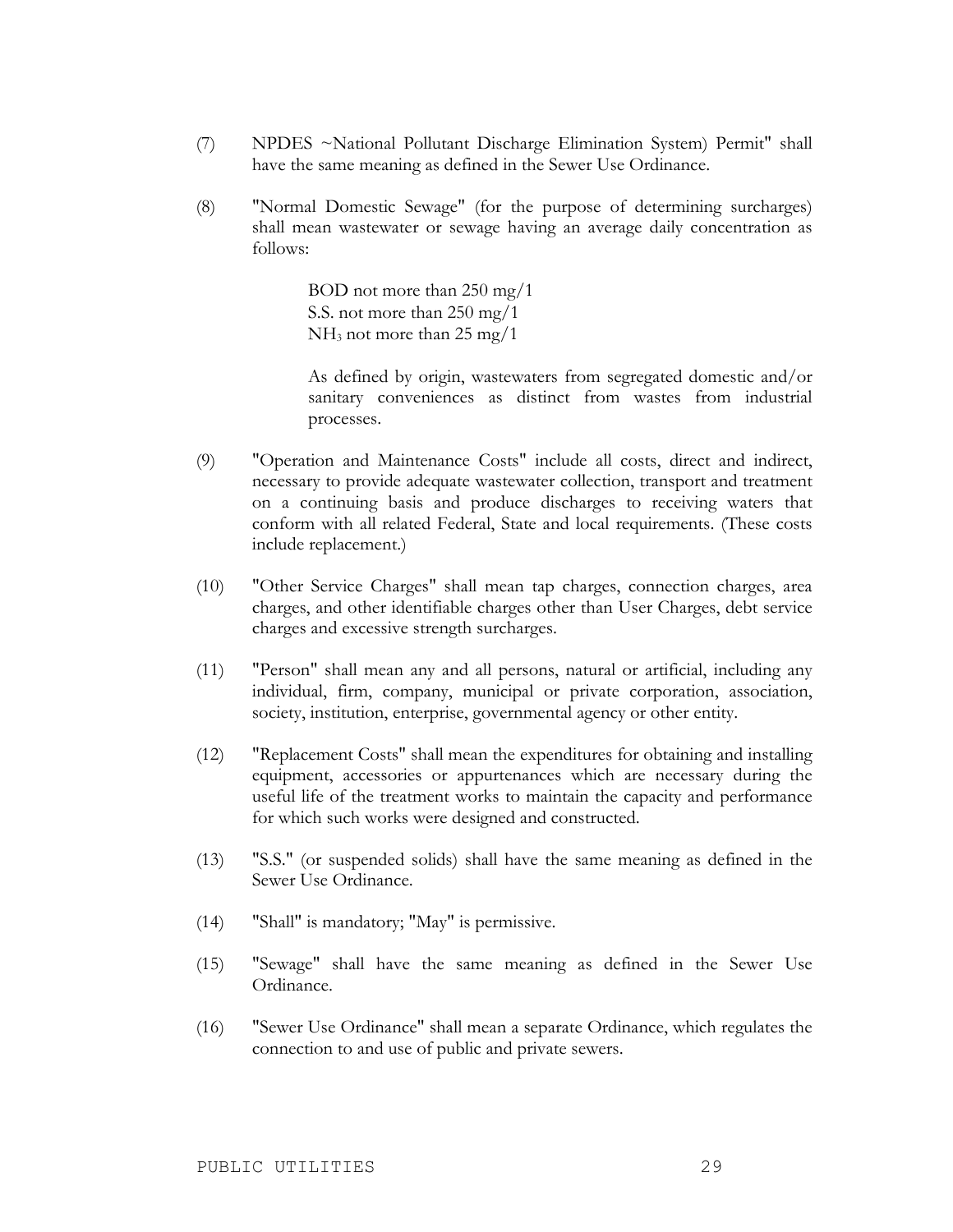- (17) "User Charge" shall mean a charge levied on users of the wastewater treatment works for the cost of operation and maintenance of such works.
- (18) "User Class" shall mean the division of wastewater treatment customers by source, function, waste characteristics, and process or discharge similarities (i.e. residential, commercial, industrial, institutional, and governmental in the User Charge System).

Residential User - shall mean a user of the treatment works whose premises or building is used primarily as a residence for one or more persons, including all dwelling units, etc.

Commercial User - shall mean any establishment involved in a commercial enterprise, business or service which based on a determination by the Town discharges primarily segregated domestic wastes or wastes from sanitary conveniences.

Institutional User - shall mean any establishment involved in a social, charitable, religious, and/or educational function which, based on a determination by the Town discharges primarily segregated domestic wastes or wastes from sanitary conveniences.

Governmental User - shall mean any Federal, State, or local governmental user of the waste water treatment works.

Industrial User - shall mean any manufacturing or processing facility that discharges industrial waste to a waste water treatment works. (Ord. 1997-6, S1, Oct. 6, 1997) (Ord. 1996-1, S1, April 18, 1996) (Ord. 1993-11, S1, July 19, 1993) (Ord. 1988-8, S1, Sept. 20, 1988) (Ord. 1979-2, S4, 1979) (Ord. 102, S4, March 2, 1964)

**18.22.020 User classes.** Every person whose premises are served by said sanitary sewage works shall be charged for the services provided. These charges are established for each user class, as defined, in order that the sewage works shall recover, from each user and user class, revenue which is proportional to its use of the treatment works in terms of volume and load. User charges are levied to defray the cost of operation and maintenance (including replacement) of the treatment works. User charges rates shall be uniform in magnitude.

(1) User charges are subject to the rules and regulations adopted by the United States Environmental Protection Agency. Replacement costs, which are recovered through the system of user charges, shall be based upon the expected useful life of the sewage works equipment. (Ord. 1997-6, S2(a), Oct. 6, 1997) (Ord. 1996-1, S2(a), April 18, 1996) (Ord. 1993-11, S2(a), July 19, 1993) (Ord. 1988-8, S2(a), Sept. 20, 1988)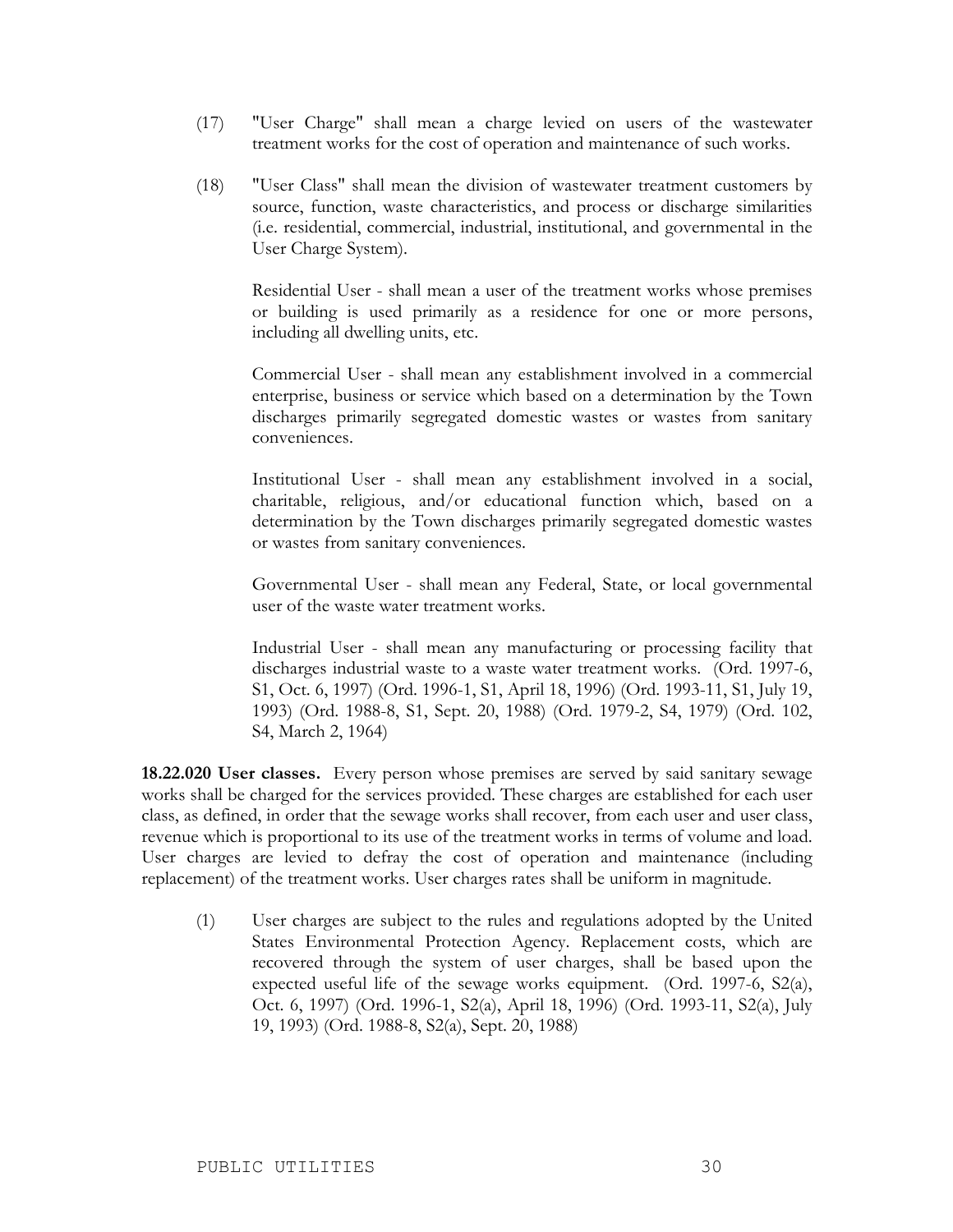- (2) The various classes of users of the treatment works for the purposes of this ordinance, shall be as follows:
	- Residential
	- Commercial
	- Governmental
	- Institutional
	- Industrial

(Ord. 1997-6, S2(b), Oct. 6, 1997) (Ord. 1996-1, S2(b), April 18, 1996) (Ord. 1993-11, S2(b), July 19, 1993) (Ord. 1988-8, S2(b), Sept. 20, 1988)

**18.22.025 Deposit.** Whenever an application is made by a person who is not the owner of the premises to be supplied, collect a deposit of One Hundred Dollars (\$100.00) for water services and One Hundred Dollars (\$100.00) for wastewater treatment services which shall be used as required by the Town to offset any and all delinquencies by the applicant. Said deposit payment shall only be accepted if made in the form of cash, certified check, cashier's check or money order. (Ord. 1990-1, Mar. 5, 1990) (Res. 1989-1, Mar. 6, 1989)

**18.22.030 User rates and charges.** For the use of and the services rendered by the sewage works, rates and charges shall be collected from the owners of each and every lot, parcel of real estate or building that is connected with the Town's sanitary sewage system or otherwise discharges sanitary sewage, industrial waste, water or other liquids, either directly or indirectly, into the sanitary sewage system of the Town, such rates and charges include User Charges, debt service costs, excessive strength surcharges and other service charges, which rates and charges are payable as hereinafter provided and shall be in an amount determinable as follows: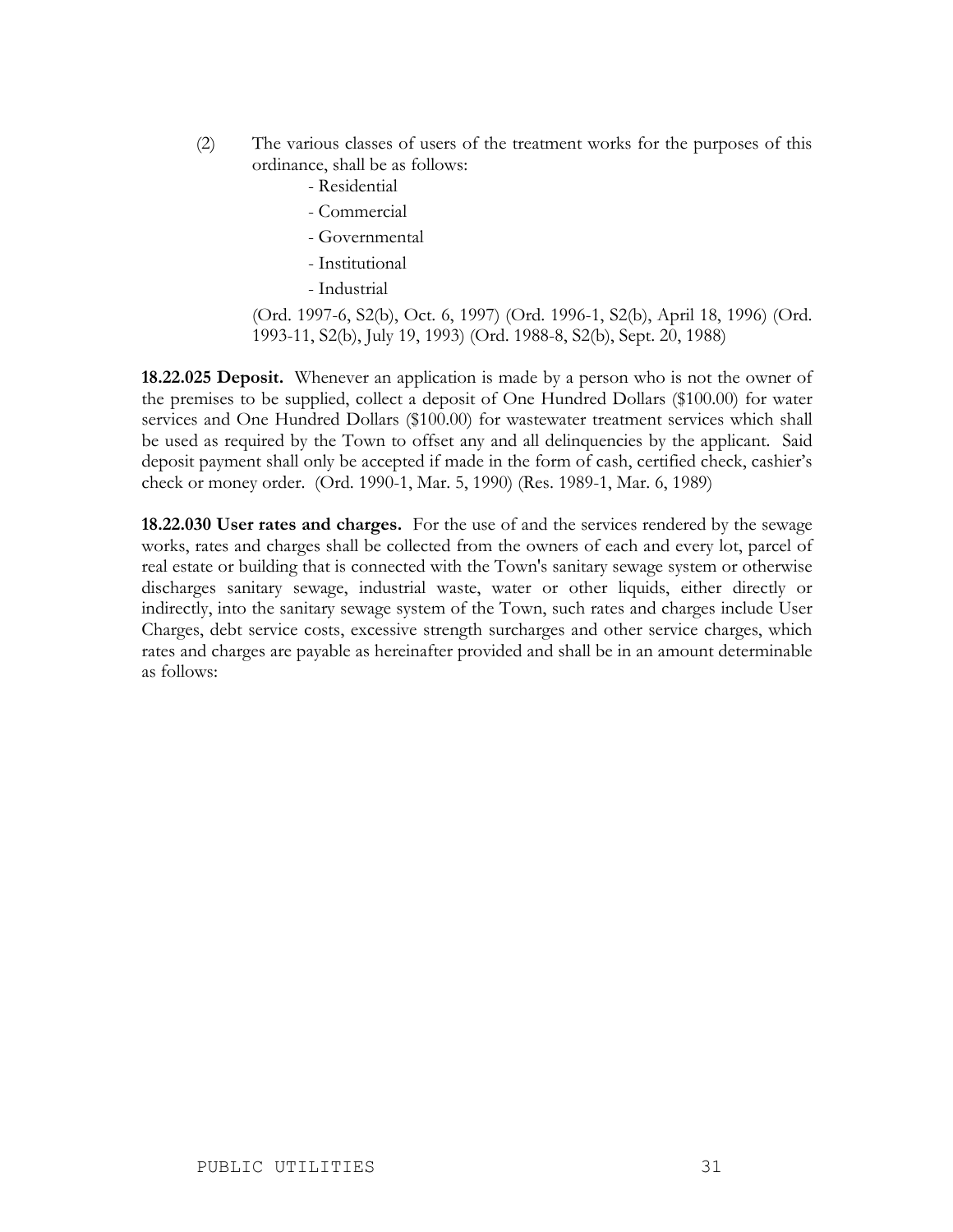(1) The sewage rates and charges shall be based on the quantity of water used on or in the property or premises subject to such rates and charges as the same may be measured by the water meter there in use, plus a base charge based on the size of the water meter installed, except as otherwise provided in this ordinance. For the purpose of billing and collecting and charges for sewage service, the water meters shall be read monthly and the users shall be billed monthly (or period equaling a month). The water usage schedule on which the amount of said rates and charges shall initially be determined as follows:

#### A. The Treatment Rate per 1,000 gallons of usage per month:

| User Charge | Debt Service | Total  |
|-------------|--------------|--------|
| \$3.87      | \$3.75       | \$7.62 |

plus

B. Base Rate is as follows:

|                  | User    |              |            |
|------------------|---------|--------------|------------|
| Meter Size       | Charge  | Debt Service | Total      |
| $5/8 - 3/4$ inch | \$12.24 | 6.90         | 19.14<br>S |
| 1 inch           | 26.21   | 19.65        | 45.86      |
| $11/4$ inch      | 40.17   | 32.41        | 72.58      |
| $11/2$ inch      | 56.92   | 47.74        | 104.66     |
| $2$ inch         | 96.02   | 83.43        | 179.45     |
| $3$ inch         | 217.02  | 193.91       | 410.93     |
| 4 inch           | 375.24  | 338.34       | 713.58     |
| 6 inch           | 849.91  | 771.64       | 1,621.55   |

(Ord. 2014-3, S1, Sept. 8, 2014) (Ord. 2002-7, S3A, July 24, 2002) (Ord. 1997-6, S3(a), Oct. 6, 1997) (Ord. 1996-1, S3(a), April 18, 1996) (Ord. 1993- 11, S3(a), July 19, 1993) (Ord. 1988-8, S3a, Sept. 20, 1988) (Ord. 1988-1, S1, Mar. 21, 1988) (Ord. 1981-8, S1, Nov. 2, 1981) (Ord. 1979-2, S1, 1979) (Ord. 102, S1, March 2, 1964)

(2) For users of the sewage works that are unmetered water users or accurate meter readings are not available, the monthly charge shall be determined as an average of single family dwelling units, except as herein provided. Sewage service bills shall be rendered once each month (or period equaling a month). The schedule on which said rates and charges shall be determined is as follows:

Residential, Single-family residence/unit:

| USER CHARGE | <b>DEBT SERVICE</b> | TOTAL   |
|-------------|---------------------|---------|
| \$27.72     | \$21.90             | \$49.62 |

Unmetered non-residential, single family dwellings/units shall be charged a rate to be determined by the Town on an individual basis by applying the above metered-rates to estimated usage and meter size.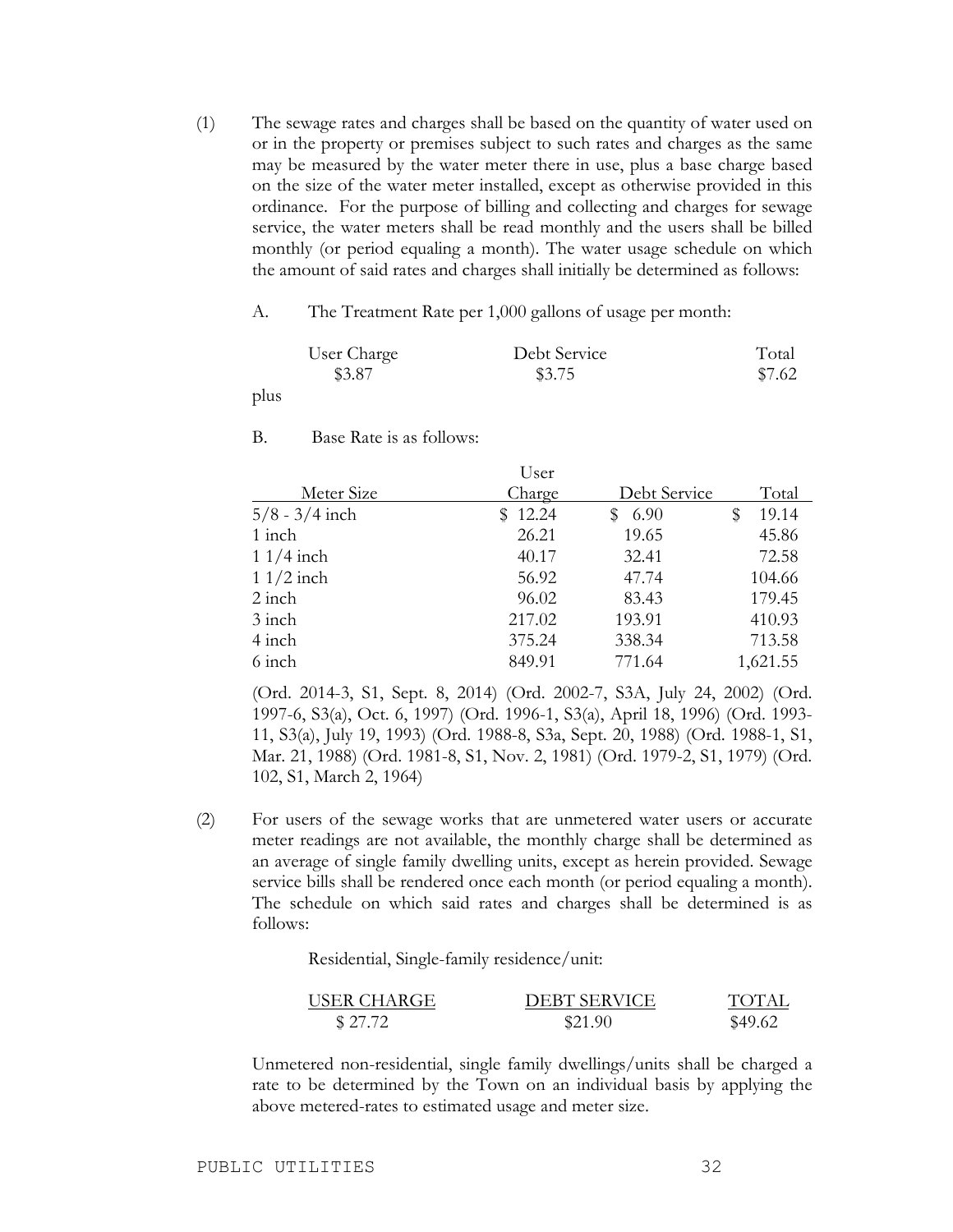- (3) For the services rendered to the Town, said Town shall be subject to the same rates and charges hereinabove provided or to charges and rates established in harmony therewith.
- (4) For services rendered to users located outside the corporate limits of the Town of Dale a surcharge of twenty-five percent (25%) shall be paid on the debt service portion of said rate.
- (5) In order to recover the cost of monitoring industrial wastes the Town shall charge the user the actual cost of monitoring but not less than \$27.50 per sampling event. This charge will be reviewed on the same basis as all other rates and charges in the ordinance. (Ord. 2014-3, S1, Sept. 8, 2014) (Ord. 2002-7, S3, July 24, 2002) (Ord. 1997-6, S3, Oct. 6, 1997) (Ord. 1996-1, S3, April 18, 1996) (Ord. 1993-11, S3, July 19, 1993) (Ord. 1988-8, S3, Sept. 20, 1988) (Ord. 1988-1, S2h, March 21, 1988) (Ord. 1981-8, S2h, Nov. 2, 1981) (Ord. 1979-2, S2h, 1979) (Ord. 102, S2i, March 2, 1964)

#### **18.22.035 Sewer Availability Fee (SAF).**

- (1) Effective September 1, 2002, in addition to any other fees charges or costs, and prior to discharging sewage into the town's sanitary sewers, the owner, lessee, or developer of any real estate:
	- A. requesting a new connection to the public sanitary sewers;
	- B. needing additional estimated wasteload allocation or capacity because of an increased use resulting in a greater classification of estimated wastewater flows:
	- C. needing additional estimated wasteload allocations or capacity as a result of a changed use resulting in a greater classification of estimated wastewater flows;
	- D. providing a projected classification for an estimated wasteload allocation that is less than the actual developed classification; or
	- E. requesting a reservation of capacity of estimated wasteload allocation,

shall pay to the Town a sewer availability fee (SAF) based upon the investigation into the capacity and needs of the Town's sewer system in the amount of One Thousand Two Hundred Dollars (\$1,200.00) per Equivalent Domestic Unit (EDU). The classification set forth in the Table For Estimating Wastewater Flows shall be used to calculate the estimated wasteload allocations or capacity and for determining the number of EDU's. (Ord. 2002-8, S1(A), July 24, 2002)

(2) The owner, lessee, or developer shall pay the SAF according to the following schedule: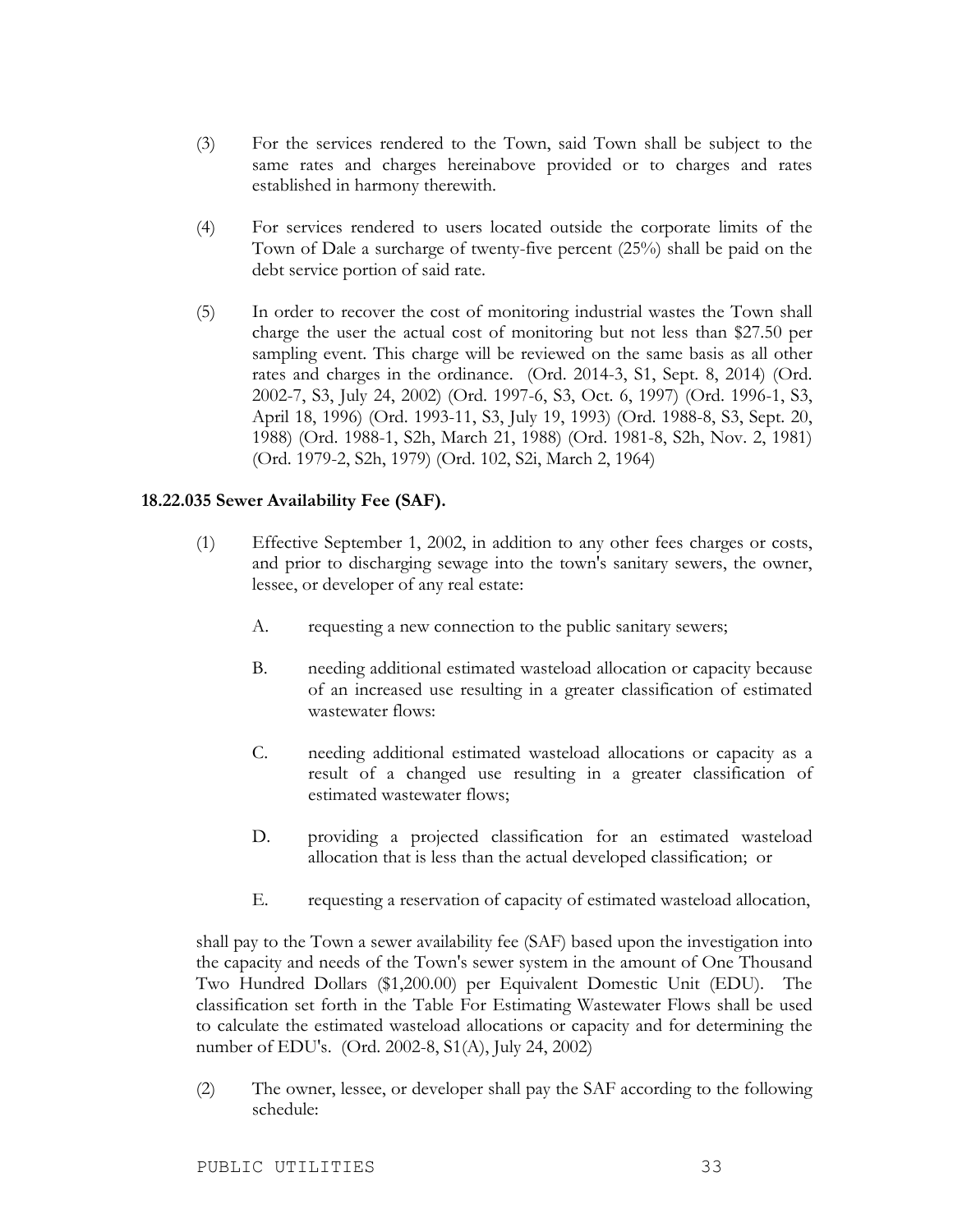A. PLATS - OUTSIDE TOWN LIMITS - one-third (1/3) of the SAF, upon the execution by the Town of a subdivision plat for all or part of the real estate to which the Town is providing sewer service located outside the town limits, with the balance of the SAF due per EDU upon the application of a sewer connection permit for each EDU that a permit is being requested; or

#### B. DEVELOPMENTS - INSIDE TOWN LIMITS - either

- 1. one-third  $(1/3)$  of the SAF upon the execution by the Dale Town Council of a plat for real estate located inside the Town Limits or being annexed, with the balance of the SAF due per EDU upon the application of a sewer connection permit for each EDU that a permit is being requested; or
- 2. one-third  $(1/3)$  of the SAF, upon the either of  $(i)$  the approval by the Dale Plan Commission of a commercial site plan for real estate located inside the Town Limits or being annexed or (ii) the acceptance of performance or maintenance bonds for public sanitary sewer improvements, if any, with the site plan approval, with the balance of the SAF due per EDU upon the application of a sewer connection permit for each EDU that a permit is being requested; or
- C. OTHER DEVELOPMENTS INSIDE OR OUTSIDE TOWN LIMITS - one-third  $(1/3)$  of the SAF, upon an approval by the Dale Town Council for sewer service or a reservation of capacity, if none of the above applies, with the balance of the SAF due per EDU upon the application of a sewer connection permit for each EDU that a permit being requested; or
- D. MISCELLANEOUS all of the SAF, upon an application for a sewer connection permit when no portion of a SAF has been paid for said connection of the real estate; or
- E. CLASSIFICATION CHANGE all of the SAF, upon the application for a remodeling or like permit or from an increased or changed use on the real estate resulting in a greater classification or estimated wastewater flows; or
- F. PROJECTED CLASSIFICATION CHANGE the balance of the SAF, upon the application for an occupancy permit for real estate in which the provided projected wasteload allocation is less than the estimated wasteland allocation upon occupancy.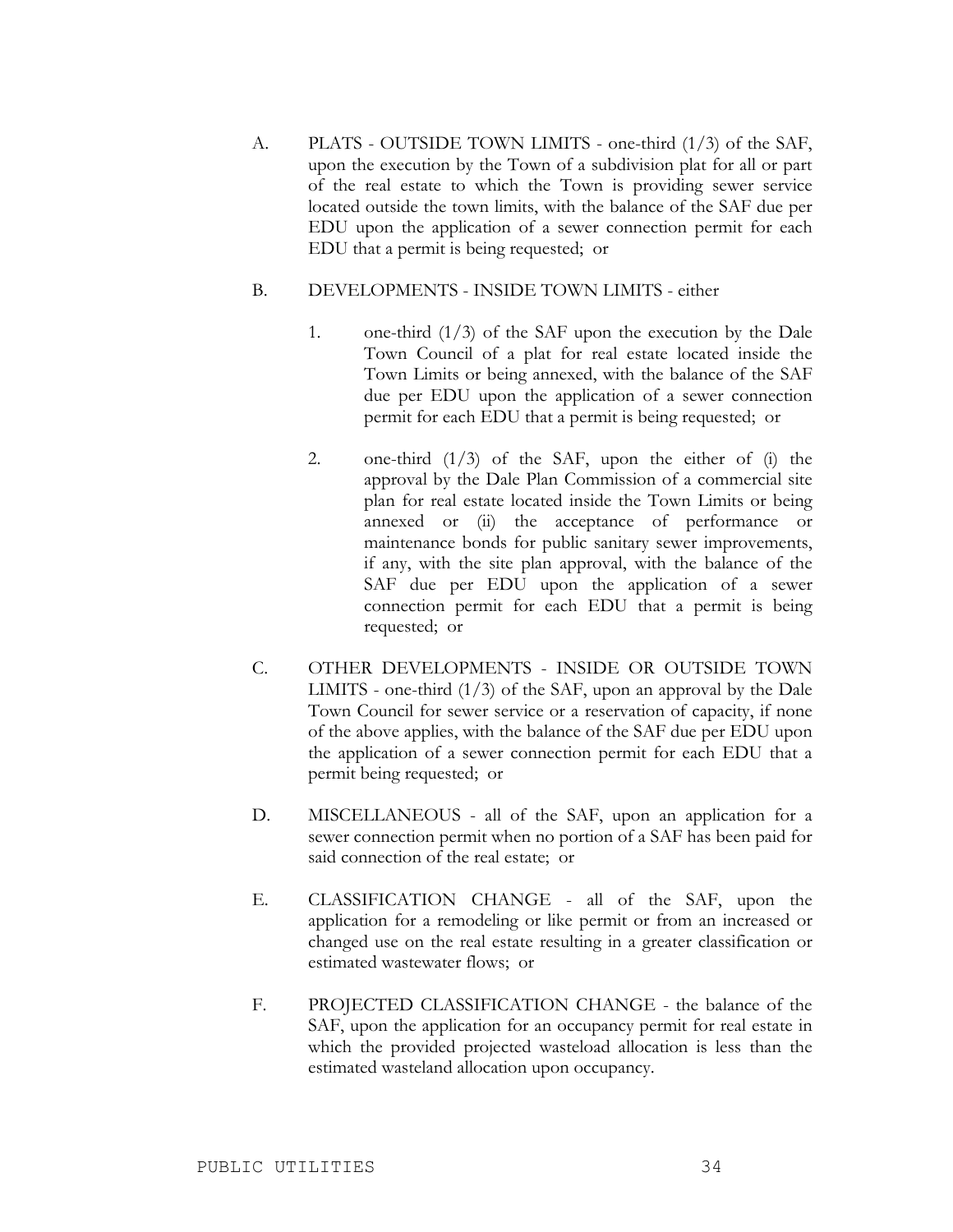The balance of the SAF due shall mean the amount due based upon the estimated wasteload as outlined in this Section and the SAF in existence at the time payment is due to be made. The Council shall be permitted to round figures to express the SAF in whole dollars. (Ord. 2002-8, S1(B), July 24, 2002)

- (3) Equivalent Domestic Unit (EDU); Table of Estimated Flow; SAF Calculation.
	- A. One EDU is equivalent to the estimated average daily sewage flow for a standard single family residence within the Town's sanitary sewer system, which is three hundred and ten (310) gallons per day (gpd).
	- B. For purposes of determining the estimated average flow in gallons per day for users other than a standard single family residence and for purposes of calculating the SAF, the number of EDU's for a user, other than a standard single family residence, shall be determined according to the table below, which estimated flow shall be divided by three hundred ten (310) gpd to derive the number of EDU's and to calculate the resulting SAF:

#### **Flow Calculation Factors (FCF)**

| Service Connection Description                       | FCF (gallons per day)                                             |  |
|------------------------------------------------------|-------------------------------------------------------------------|--|
| Agricultural labor camp                              | 50 per occupant                                                   |  |
| Airport                                              | 3 per passenger plus 20 per employee                              |  |
| Assembly hall                                        | 3 per seat                                                        |  |
| Athletic field (baseball,<br>soccer, football, etc.) | 1 per participant and spectator with<br>additions for concessions |  |
| Auction and flea market: with<br>full kitchen        | 5 per customer                                                    |  |
| Auction and flea market: with<br>warming kitchen     | 4 per customer                                                    |  |
| Auction and flea market: with-<br>out kitchen        | 3 per customer                                                    |  |
| Automatic self-cleaning bath-<br>room                | 20 per cycle (3 per day)                                          |  |
| <b>Banquet caterer</b>                               | 10 per person                                                     |  |
| Bar (without food)                                   | 10 per seat                                                       |  |
| Beauty salon: perm or color<br>changes               | 35 per customer                                                   |  |
| Beauty salon: cut with wash                          | 10 per customer                                                   |  |
| Beauty salon: cut without wash                       | 5 per person                                                      |  |
| Bed and breakfast                                    | 150 per bedroom                                                   |  |
| Bowling alley (with bar and/or<br>food)              | 125 per lane                                                      |  |
| Bowling alley (without food)                         | 75 per lane                                                       |  |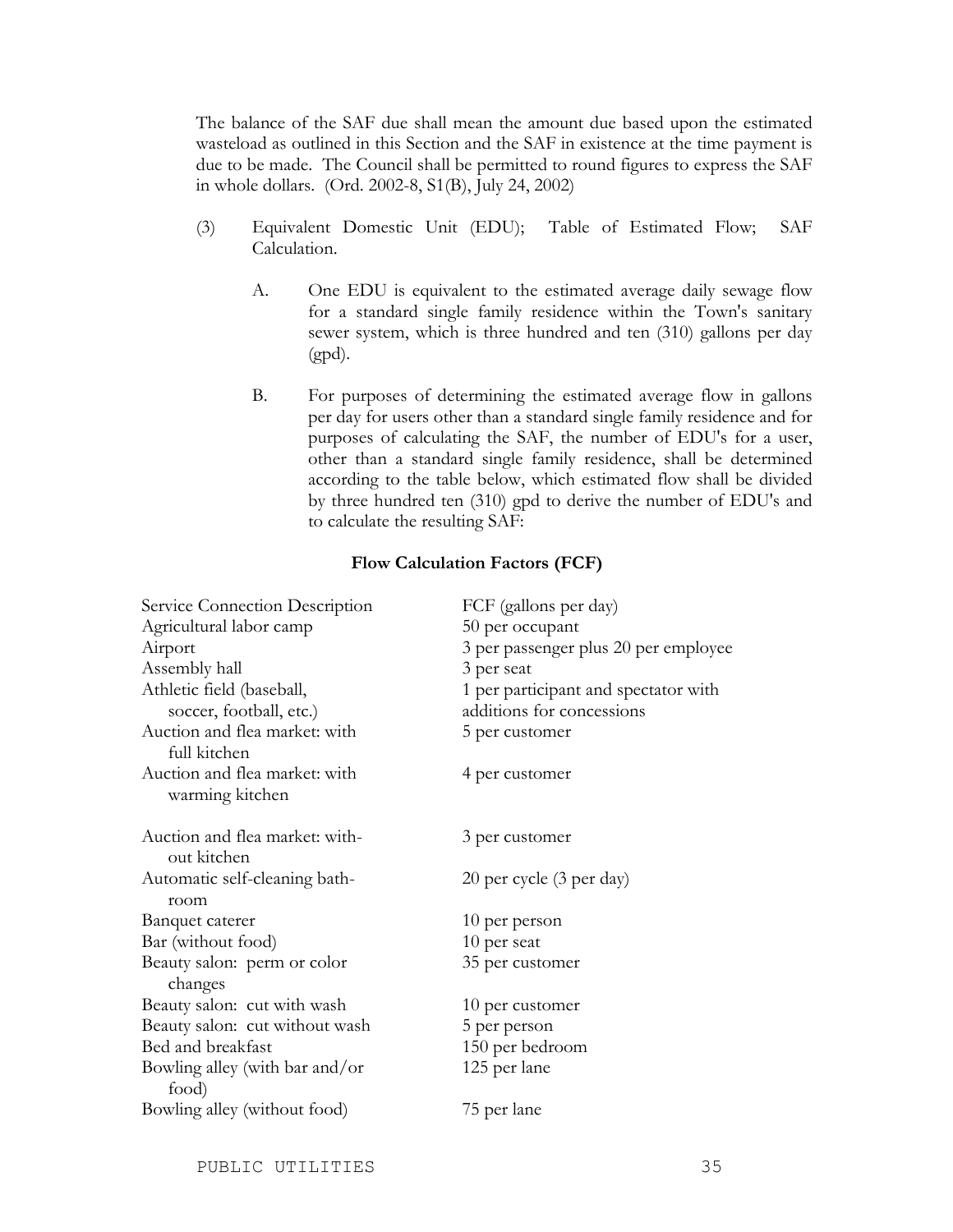Bus station 3 per passenger Campground (organizational) with 40 per camper flush toilets, showers, central kitchen Campground (organizational) 20 per camper without flush toilets, privy use, central dining hall, no showers, handwashing Campground (recreational) with 100 per campsite individual sewer connection Campground (recreational) 50 per campsite without individual sewer connection Church with full kitchen 5 per sanctuary seat Church with warming kitchen 4 per sanctuary seat Church without kitchen 3 per sanctuary seat Condominium, multi-family 200 per unit dwelling: one bedroom Condominium, multi-family 300 per unit dwelling: two bedroom Condominium, multi-family 350 per unit dwelling: three bedroom Condominium, one and two family 150 per bedroom dwelling Conferences 10 per attendee Correctional facilities 120 per inmate Day care center 20 per person Dentist 200 per chair plus 75 per employee Factory with showers 35 per employee Factory without showers 20 per employee Fire station: manned 75 per firefighter Fire station: unmanned 35 per firefighter Food service operations: cock-<br>35 per seat tail lounge or tavern Food service operations: res- 35 per seat taurant (not open 24 hours) Food service operations: res- 50 per seat taurant (open 24 hours) Food service operations: res- 50 per seat taurant (not open 24 hours but located along an interstate) Food service operations: res- 70 per seat taurant (open 24 hours and located along an interstate)

Doctor's office 75 per doctor, plus 75 per nurse, plus 20 per support staff Food service operations: tavern 35 per seat

Food service operations: curb 50 per car space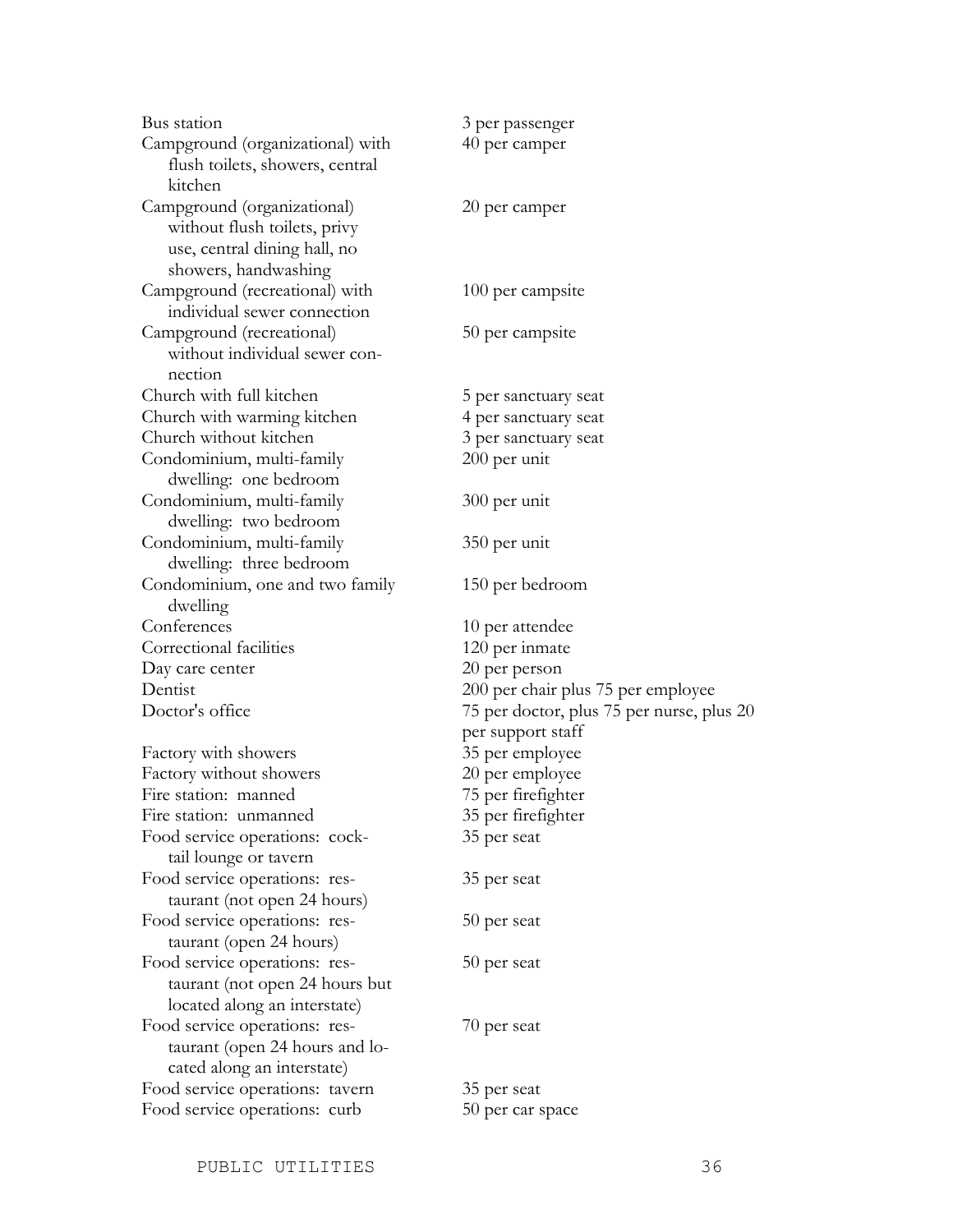service (drive-in) Golf comfort station 3 per 50% of maximum number of golfers Golf main clubhouse 5 per golfer with additions for food service and showers Hospital, medical facility 200 per bed Hotel 100 per room Kennels and vet clinics (sum of all of the following services at a facility): 1) a. cages; 5 per cage b. inside runs; 10 per run c. outside runs; 20 per run d. grooming; 10 per animal e. surgery; plus 50 per surgery room 2) staff 75 per veterinary doctor, plus 75 per staff Mental health facility 100 per patient Mobile home park 200 per lot Motel 100 per room Nursing home 100 per bed Office building without show-<br>20 per employee ers Office building with showers 35 per employee Outpatient surgical center 50 per patient Picnic area 5 per visitor Race tracks 5 per attendee, 20 per staff School: elementary 15 per pupil School: secondary 25 per pupil School with dormitory 100 per bed Service station: convenience 1,000 with additions for food preparation store/service center and seating Service station with only two 400 per restroom (2) restrooms Service station with only 600 per restroom unisex restroom Service station: automatic 60 per day Self-cleaning bathroom Shopping center 0.1 per square foot of floor space, plus 20 per employee Swimming pool bathhouse 10 per swimmer Theater; drive-in 5 per car space Theater: inside building 5 per seat

veterinary assistant, plus 20 per support

(Ord. 2002-8, S1(C), July 24, 2002)

(4) The SAF paid may be refunded to the owner, lessee, or developer when paid the SAF, in the amount paid, less a reasonable fee to cover the Council and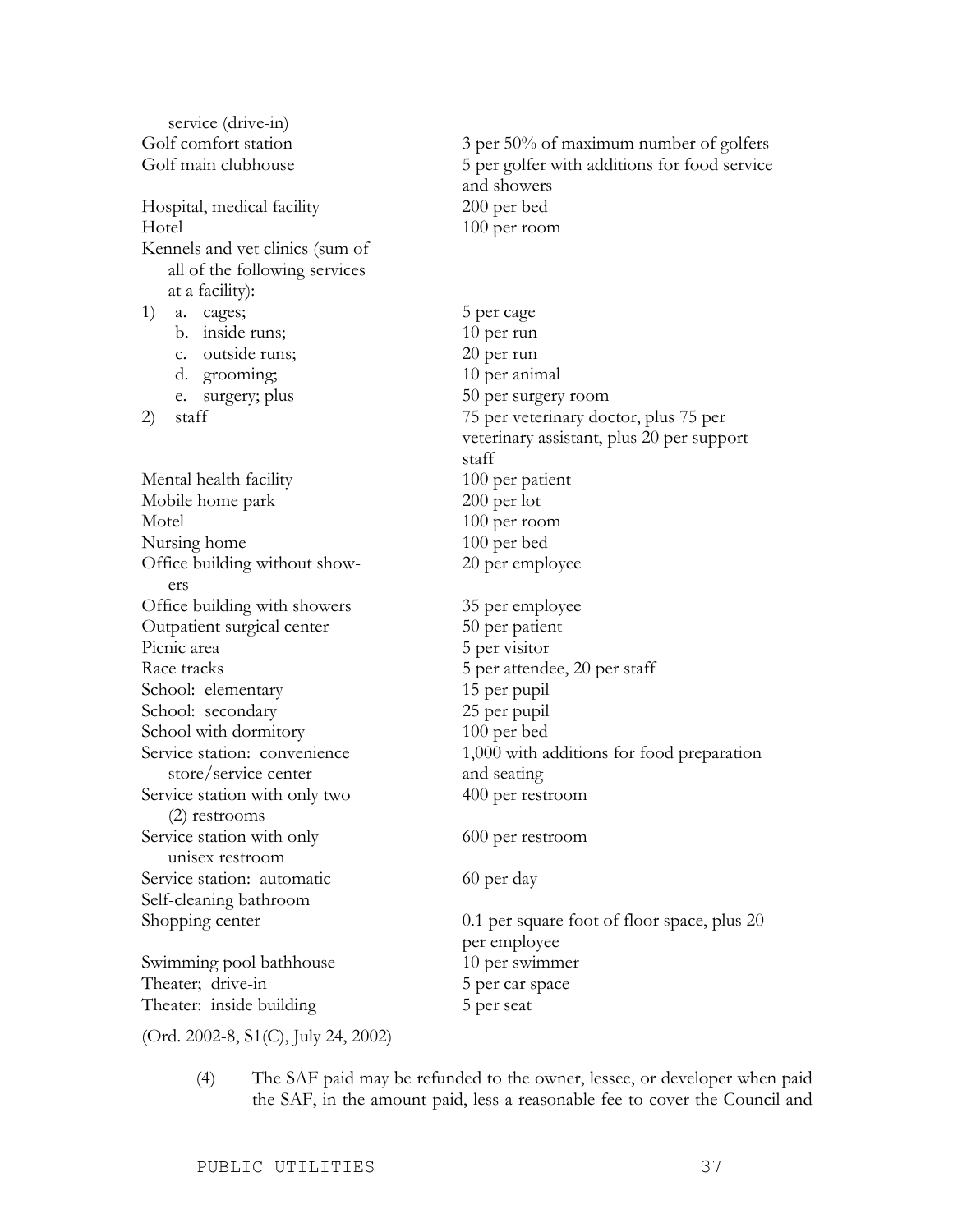its staff's administrative costs, if the approvals for the project expire or the sewer service agreement becomes void because the sanitary sewer facilities are not timely constructed or accepted. (Ord. 2002-8, S1(D), July 24, 2002)

(5) The Town Council is hereby authorized to review the SAF required by this Section every two years thereafter. Any such review shall be conducted by (i) a firm of certified public accountants and a firm of consulting engineers or employees of the Town, or (ii) officers or employees of the Town. (Ord. 2002-8, S1(E), July 24, 2002)

#### **18.22.036 Allowance for Credit For Sewer Availability Fee (SAF).**

- (1) If, when the determination that a SAF is due, the owner, lessee or developer of any real estate, or a related or affiliated entity or group, who owes the SAF fee (hereinafter (Fee Payer) is obligated to construct and dedicate to the Town a sanitary sewer or other facilities designated by Town, or is an equivalent or better alternative or addition for which a portion of the SAF is due (hereinafter "the INFRASTRUCTURE"). The Fee Payer may file a request for a credit towards the total SAF due under this ordinance. No credit will be entertained or made unless the request for a credit is filed in writing with the Town Council (hereinafter "the Council") at least ten (10) days prior to the date the first portion of the SAF is due without the prior approval of the Council at a public meeting. The amount of the credit towards the SAF shall be determined by the Council. The Council may credit the Fee Payer for the cost of the INFRASTRUCTURE being provided to the Town by the Fee Payer and shall be rounded so its expressed in whole figures. In no event shall a SAF credit exceed the SAF determined to be due. (Ord. 2002-8, S2(A), July 24, 2002)
- (2) Appeal Procedure: If, in the opinion of any Fee Payer, the amount of the credit is disputed, the Fee Payer shall have the right to contest said calculation in the following manner:
	- A. The Fee Payer shall file a petition to appeal the amount of the credit, which shall be returned to the Town or its designee with a copy of an engineering report or other verifiable documentation supporting the Fee Payer's claim.
	- B. Upon review of the Fee Payer's claim, the Town or its designee shall render a written determination that either the original calculation should be affirmed or the Fee Payer should be assigned a new credit figure.
	- C. If the Fee Payer receives a new figure for the credit which is greater than the original amount assigned to such Fee Payer, the Fee Payer shall be credited accordingly and any amount over paid refunded. If the Fee Payer's petition is denied, said opinion shall be forwarded to the Fee Payer by certified mail, return receipt requested. The Fee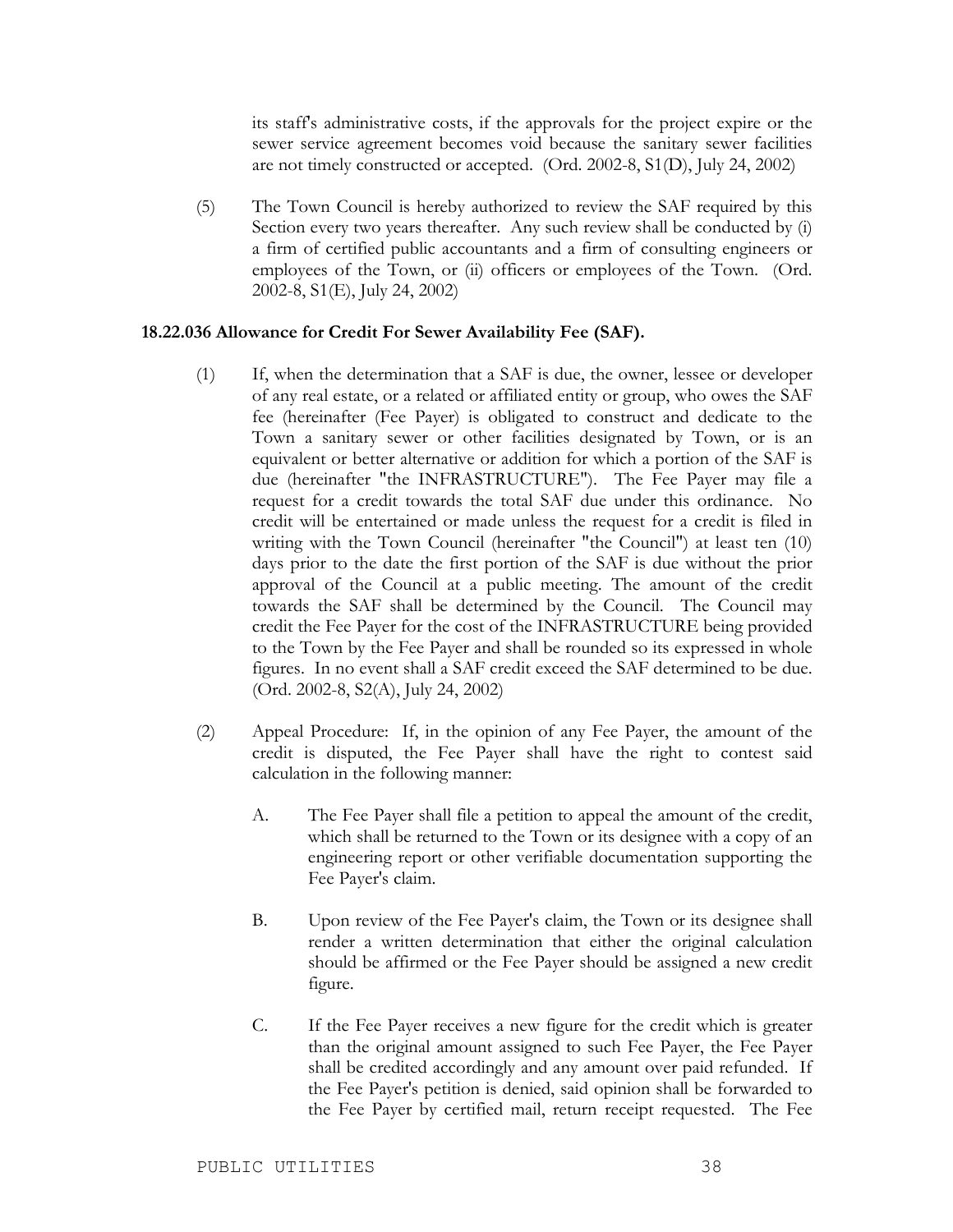Payer shall then have seven days from date of receipt to request a reconsideration by the Council. The Fee Payer shall submit a copy of the original petition and supporting documents to the Council and any additional acts concerning the dispute. The Town shall submit a copy of the determination denying the Fee Payer's claim, along with any supporting documents. Thereafter, the Council or its designated hearing officer, shall conduct, as soon as practicable, an informal hearing to determine and resolve the dispute based upon the documentation submitted and oral testimony of the Fee Payer. The Council or its hearing officer shall render a written decision at the close of the hearing or within thirty (30) days thereafter. The determination by the Council or hearing officer shall constitute the final administrative determination and shall be binding on both parties.

- D. A party or person aggrieved by the final administrative determination shall have the right to a judicial review of such determination in accordance with the provision of the Indiana Administrative Adjudication Act.
- E. Dispute or appeal of the amount of credit attributable to a Fee Payer shall not be a valid reason for non-payment of the SAF.
- F. If the Fee Payer does not prevail upon his appeal, the Fee Payer shall pay all costs incurred by the Town. (Ord. 2002-8, S2(B), July 24, 2002)

**18.22.037 Procedures for Sewer Availability Fee.** The Town Council is hereby authorized to make rules and regulations for the determination, processing, implementation and collection of the SAF and allowances for a credit, which includes, but is not limited to, establishing procedures and approving forms and agreements for the SAF and allowance for a credit. (Ord. 2002-8, S3, July 24, 2002)

**18.22.040 Quantity of water discharged into the Sanitary Sewage System.** The quantity of water discharged into the sanitary sewage system and obtained from sources other than the utility that serves the Town shall be determined by the Town in such manner as the Town shall reasonable elect, and the sewage service shall be billed at the above appropriate rates, except, as is hereinafter provided in this section, the Town may make proper allowances in determining the sewage bill for quantities of water shown on the records to be consumed, but which are also shown to the satisfaction of the Town that such quantities do not enter the sewage system.

(1) In the event a lot, parcel of real estate or building discharging sanitary sewage, industrial wastes, water or other liquids into the Town's sewage system, either directly or indirectly, is not a user of water supplied by the water utility serving the Town and the water used thereon or therein is not measured by a water meter, or is measured by a water meter not acceptable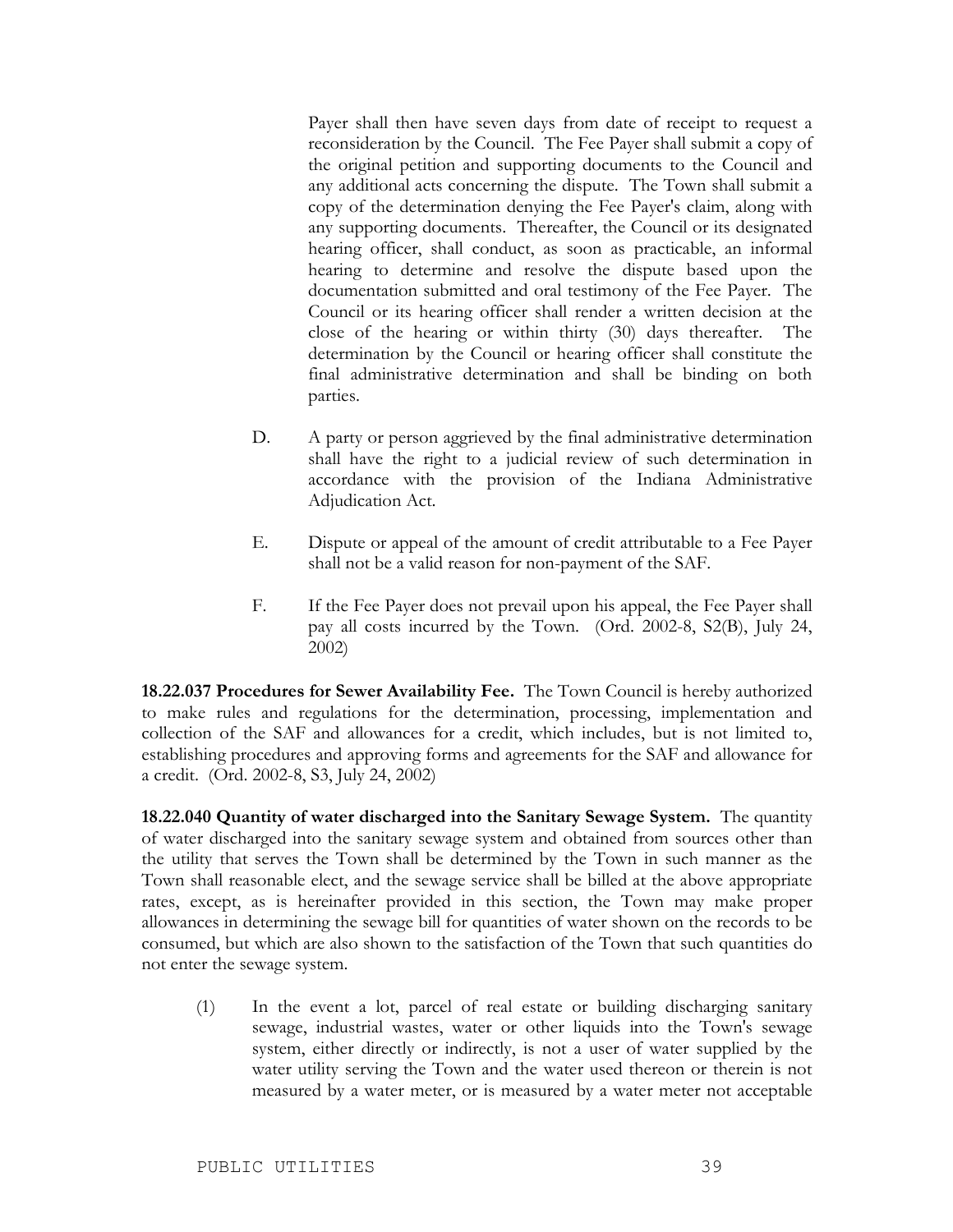to the Town the amount of water used shall be otherwise measured or determined by the Town. In order to ascertain the rate or charge provided in this ordinance, the owner or other interested party shall at his expense, install and maintain meters, weirs, volumetric measuring devices or any adequate and approved method of measurement acceptable to the Town for the determining of sewage discharge. Residential (single-family) users may be exempted from the requirement. (Ord. 1997-6, S4(a), Oct. 6, 1997) (Ord. 1996-11, S4(a), April 18, 1996) (Ord. 1993-11, S4(a), July 19, 1993) (Ord. 1988-8, S4(a), Sept. 20, 1988) (Ord. 1988-1, S2a, 2b, Mar. 21, 1988) (Ord. 1981-8, S2a, 2b, Nov. 2, 1981) (Ord. 1979-2, S2a, 2b, 1979) (Ord. 102, S2a, 2b, Mar. 2, 1964)

- (2) In the event a lot, parcel of real estate or building discharging sanitary sewage, industrial wastes, water or other liquids into the Town's sewage system, either directly or indirectly, is a user of water supplied by the water utility serving the Town, and in addition, is a user of water from another resource which is not measured by a water meter, or is measured by a meter not acceptable to the Town, then the amount of water used shall be otherwise measured or determined by the Town. In order to ascertain the rates or charges, the owner or other interested parties shall, at his expense, install and maintain meters, weirs, volumetric measuring devices or any adequate and approved method of measurement acceptable to the Town for the determination of sewage discharge. (Ord. 1997-6, S4(b), Oct. 6, 1997) (Ord. 1996-11, S4(b), April 18, 1996) (Ord. 1993-11, S4(b), July 19, 1993) (Ord. 1988-8, S4(b), Sept. 20, 1988) (Ord. 1988-1, S2c, Mar. 21, 1988) (Ord. 1981-8, S2c, Nov. 2, 1981) (Ord. 1979-2, S2c, 1979) (Ord. 102, S2c, Mar. 2, 1964)
- (3) In the event two or more residential lots, parcels of real estate, or buildings discharging sanitary sewage, water or other liquids into the Town's sewage system, either directly or indirectly, are users of water and the quantity of water is measured by a single water meter, then in each such case, for billing purposes, the quantity of water used shall be averaged for each user and the base charge and the flow rates and charges shall apply to each of the number of residential lots, parcels of real estate or buildings served through the single water meter. (Ord. 1997-6, S4(c), Oct. 6, 1997) (Ord. 1996-11, S4(c), April 18, 1996) (Ord. 1993-11, S4(c), July 19, 1993) (Ord. 1988-8, S4(c), Sept. 20, 1988) (Ord. 1988-1, S2e, Mar. 21, 1988) (Ord. 1981-8, S2e, Nov. 2, 1981) (Ord. 1979-2, S2e, 1979) (Ord. 102, S2e, Mar. 2, 1964)
- (4) In the event a lot, parcel of real estate or building discharges sanitary sewage, industrial waste, water or other liquids into the Town's sewage system, either directly or indirectly, and uses water in excess of 10,000 gallons per month, and it can be shown to the satisfaction of the Town that a portion of water as measured by the water meter or meters does not and cannot enter the sanitary sewage system, then the owner or other interested party shall, at his expense, install and maintain meters, weirs, volumetric measuring devices or any adequate and approved method of measurement acceptable to the Town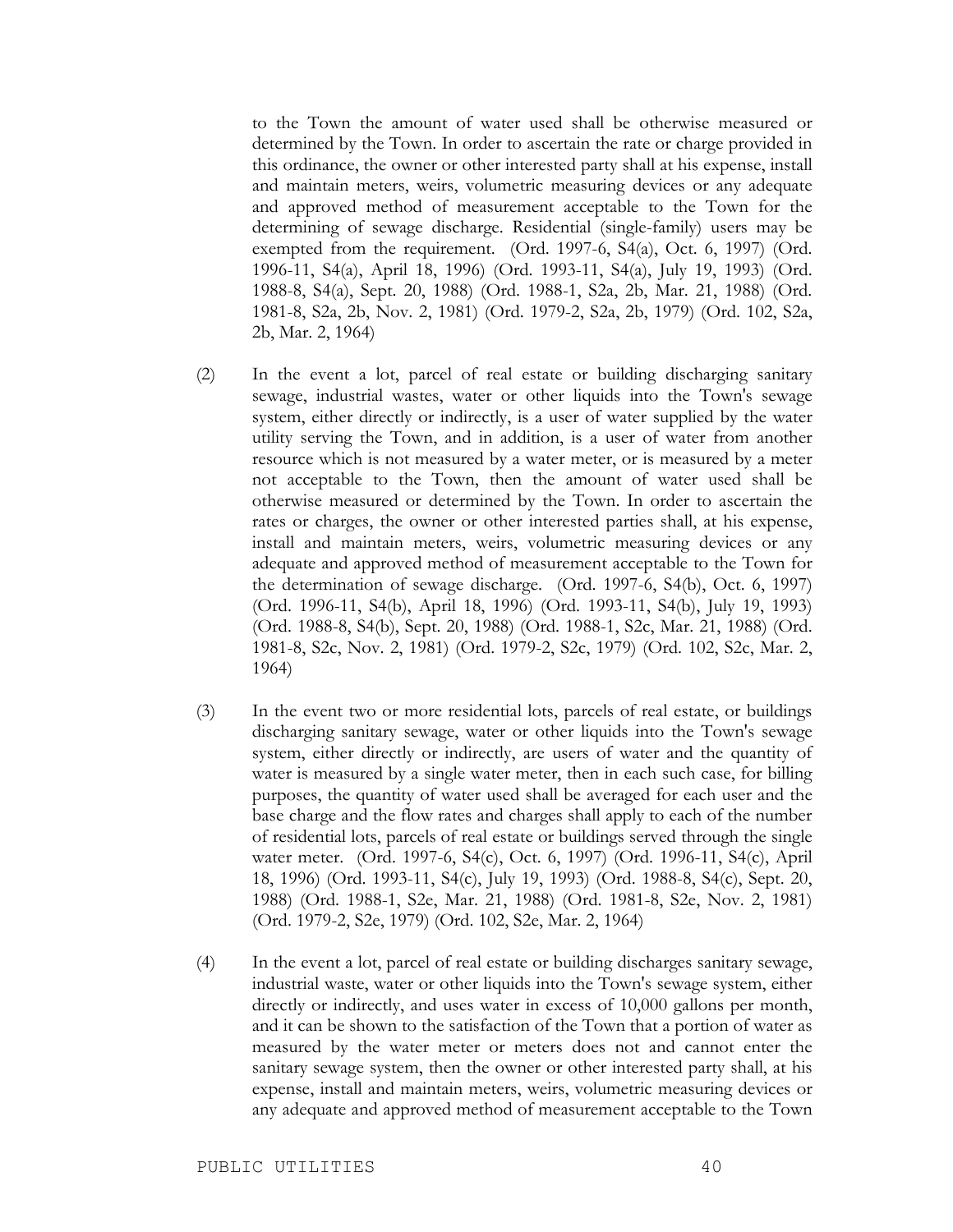for their determination of sewage discharge. (Ord. 1997-6, S4(d), Oct. 6, 1997) (Ord. 1996-11, S4(d), April 18, 1996) (Ord. 1993-11, S4(d), July 19, 1993) (Ord. 1988-8, S4(d), Sept. 20, 1988) (Ord. 1988-1, S2d, Mar. 21, 1988) (Ord. 1981-8, S2d, Nov. 2, 1981) (Ord. 1979-2, S2d, 1979) (Ord. 102, S2d, Mar. 2, 1964)

- (6) Where a metered water supply is used for fire protection as well as for other uses not entering the sewer system, the Town may, in its discretion, make adjustments in the user charge as may be equitable. (Ord. 1997-6, S4(e), Oct. 6, 1997) (Ord. 1996-11, S4(e), April 18, 1996) (Ord. 1993-11, S4(e), July 19, 1993) (Ord. 1988-8, S4(e), Sept. 20, 1988) (Ord. 1988-1, S2g, Mar. 21, 1988) (Ord. 1981-8, S2g, Nov. 2, 1981) (Ord. 1979-2, S2g, 1979) (Ord. 102, S2h, Mar. 2, 1964)
- (6) In the event two or more dwelling units such as trailers, apartments or housekeeping rooms discharging sanitary sewage, water or other liquids into the Town's sewage works, either directly or indirectly, are users of water and the quantity of water is measured by a single water meter, then in such case billing shall be for a single service in the manner set out elsewhere herein, except that an additional charge shall be added thereto in the amount of \$2.50 per month for each dwelling unit over one served through the single water meter. In the case of trailer parks, the number of dwelling units shall be computed and interpreted as the total number of trailers located and installed in said park, plus any other dwelling units served through the meter. A dwelling unit shall be interpreted as a room or rooms or other living space or spaces in which cooking facilities are provided. (Ord. 2010-12, SF, Dec. 29, 2010)
- (7) The Town Council of the Town of Dale, Indiana, shall not negotiate a reduction in wastewater treatment fees for any water leaks not entering the Town's wastewater treatment facilities that exceeds two leaks, per water meter, in any one calendar year. (Res. 1989-3, 1989)

**18.22.050 Volume, strength, and character of sewage.** In order that the rates and charges may be justly and equitably adjusted to the service rendered to users, the Town shall base its charges not only on the volume, but also on strength and character of the strongerthan-normal domestic sewage and shall require the user to determine the strength and content of all sewage and wastes discharged, either directly or indirectly, into the sewage system, in such manner and by such method as the Town may deem practicable in the light of the conditions and attending circumstances of the case, in order to determine the proper charge. The user shall furnish a sampling point, as defined in the Sewer Use Ordinance, available to the Town at all times,

(1) Normal sewage domestic waste strength should not exceed a biochemical oxygen demand of 250 milligrams per liter of fluid or suspended solids in excess of 250 milligrams per liter of fluid or ammonia in excess of 25 milligrams per liter of fluid. Additional charges for treating stronger-thannormal domestic waste shall be made on the following basis: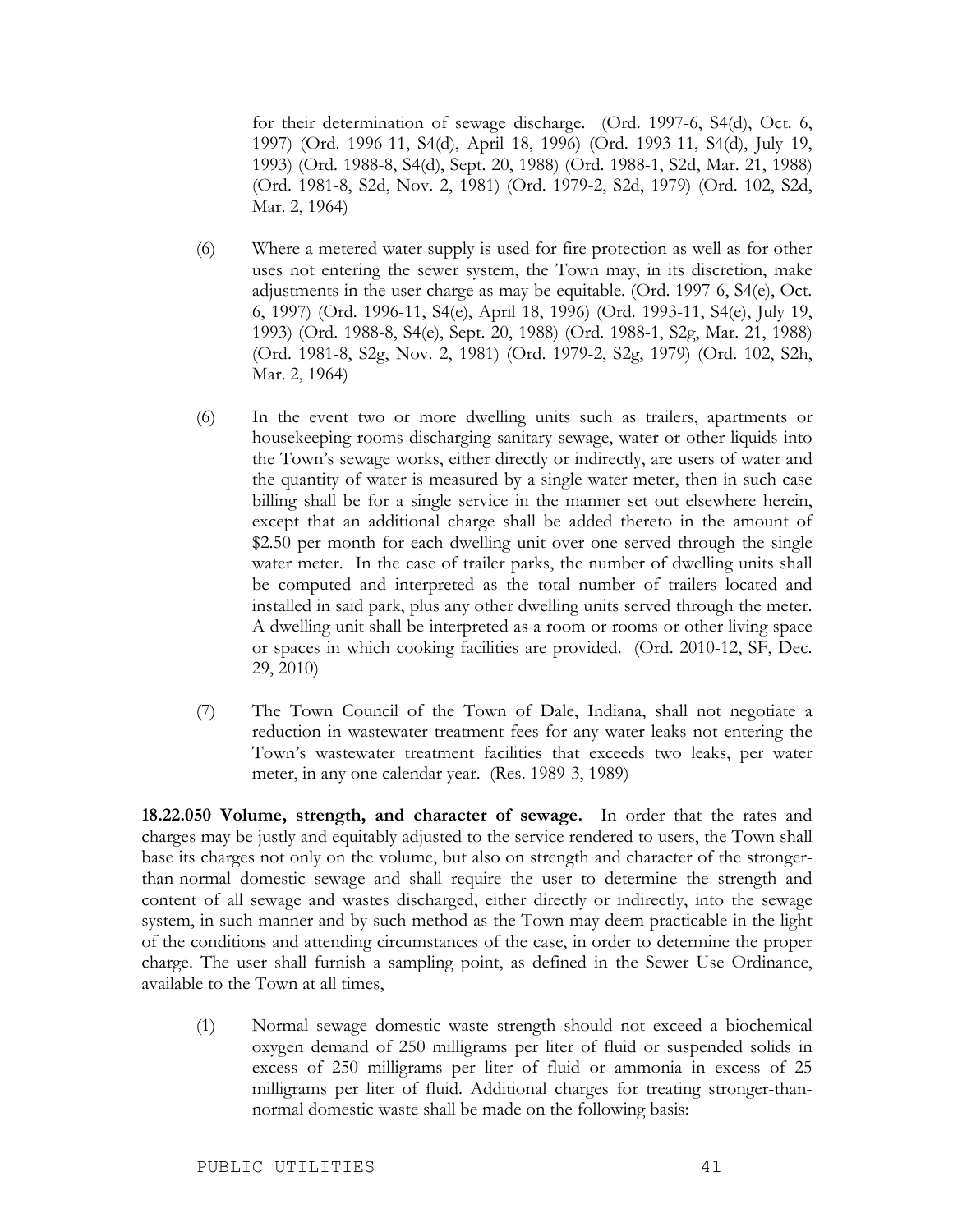- A. Rate Surcharge Based Upon Suspended Solids There shall be an additional charge of \$.20 per pound of suspended solids for suspended solids received in excess of 250 milligrams per liter of fluid.
- B. Rate Surcharge Based Upon BOD There shall be an additional charge of \$.20 per pound of biochemical oxygen demand for biochemical oxygen demand received in excess of 250 milligrams per liter of fluid.
- C. Rate Surcharge Based Upon NH3 There shall be an additional charge of \$.29 per pound of ammonia for NH3 received in excess of 25 milligrams per liter of fluid. (Ord. 1997-6, S5(a), Oct. 6, 1997) (Ord. 1996-11, S5(a), April 18, 1996) (Ord. 1993-11, S5a, July 19, 1993) (Ord. 1988-8, S5a, Sept. 20, 1988) (Ord. 1988-1, S3, Mar. 21, 1988) (Ord. 1981-8, S3, Nov. 2, 1981) (Ord. 1979-2, S3, 1979) (Ord. 102, S3, Mar. 2, 1964)
- (2) The determination of Suspended Solids, five-day Biochemical Oxygen Demand, and ammonia contained in the waste shall be in accordance with the current addition of "Standard Methods for the Examination of Water, Sewage and Industrial Wastes", as written by the American Public Health Association, the American Water Works Association and the Water Pollution Control Federation. (Ord. 1997-6, S5(b), Oct. 6, 1997) (Ord. 1996-11, S5(b), April 18, 1996) (Ord. 1993-11, S5(b), July 19, 1993) (Ord. 1988-8, S5(b), Sept. 20, 1988)

**18.22.060 Billing and collection procedure.** Such rates and charges shall be prepared, billed and collected by the Town in the manner provided by law and ordinance.

- (1) The rates and charges for all users shall be prepared and billed monthly. At the end of each year, each user shall be given a notice of the rates charged and the basis for the charges for operation, maintenance and replacement. (Ord. 1997-6, S6(a), Oct. 6, 1997) (Ord. 1996-11, S6(a), April 18, 1996) (Ord. 1993-11, S6a, July 19, 1993) (Ord. 1988-8, S6a, Sept. 20, 1988) (Ord. 1988-1, S4, Mar. 21, 1988) (Ord. 1981-8, S4, Nov. 2, 1981) (Ord. 1979-2, S6, 1979) (Ord. 102, S6, Mar. 2, 1964)
- (2) The rates and charges may be billed to the tenant or tenants occupying the properties served, unless otherwise requested in writing by the owner, but such billing shall in no way relieve the owner from the liability in the event payment is not made as herein required. The owners of properties served, which are occupied by a tenant or tenants, shall have the right to examine the collection records of the Town for the purpose of determining whether bills have been paid by such tenant or tenants, provided that such examination shall be made at the office at which said records are kept and during the hours that such office is open for business. (Ord. 1997-6, S6(b), Oct. 6, 1997)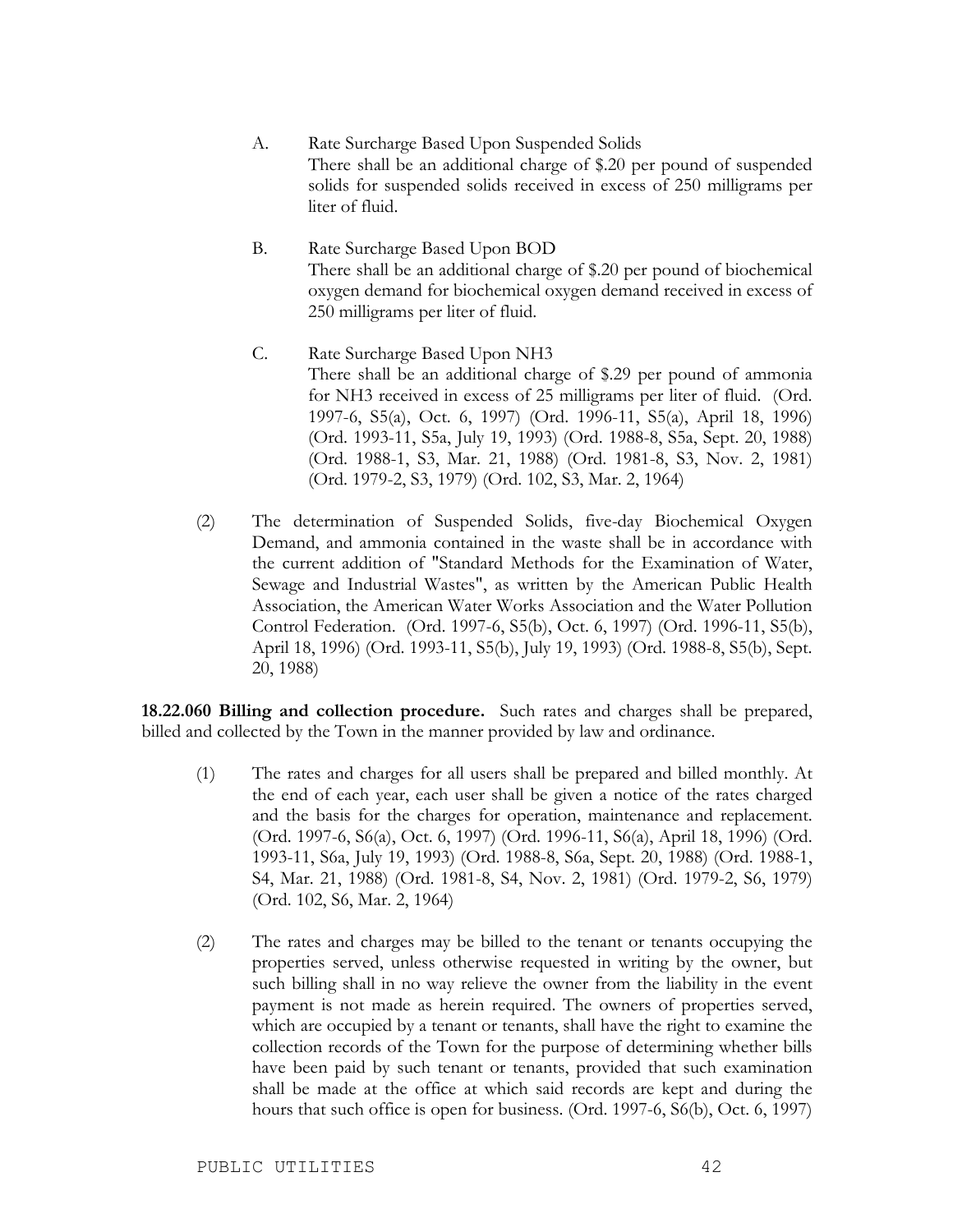(Ord. 1996-11, S6(b), April 18, 1996) (Ord. 1993-11, S6b, July 19, 1993) (Ord. 1988-8, S6b, Sept. 20, 1988) (Ord. 1988-1, S4, Mar. 21, 1988) (Ord. 1981-8, S4, Nov. 2, 1981) (Ord. 1979-2, S6, 1979) (Ord. 102, S6, Mar. 2, 1964)

(3) As provided by statute, all rates and charges not paid when due as hereby declared to be delinquent and a penalty of ten percent (10%) of the amount of the rates or charges shall thereupon attach thereto. The time at which such rates or charges shall be paid is now fixed at fifteen (15) days after the date of customer billing. (Ord. 1997-6, S6(c), Oct. 6, 1997) (Ord. 1996-11, S6(c), April 18, 1996) (Ord. 1993-11, S6(c), July 19, 1993) (Ord. 1988-8, S6c, Sept. 20, 1988) (Ord. 1979-2, S9, 1979)

**18.22.065 Reconnection fee.** When any water service has been discontinued by the Town of Dale, Indiana, for non payment of service fees, there shall be a Twenty Dollar (\$20.00) service charge imposed for the reconnection of said water service. (Res. 1990-1, Mar. 5, 1990) (Res. 1989-1, Mar. 6, 1989)

**18.22.070 Sewer rate study.** In order that the rates and charges for sewage services may remain proportional to the cost of providing services to the various uses of user classes and that said charges may remain sufficient to adequately fund the necessary replacement costs and other revenue and reserve requirements, the Town shall cause a study to be made no less than biannually, following the date on which this ordinance goes into effect. The Town shall, upon completion of said study, revise and adjust the rates and charges as necessary in accordance therewith, in order to maintain the proportionality and sufficiency of the rates. Such study shall include; but not be limited to, an analysis of the costs associated with the treatment of excessive strength effluents from industrial users, volume and delivery flow rate characteristics attributed to the various users or user classes, the financial position of the sewage works and the adequacy of its revenue to provide adequate funds for the operation and maintenance, replacements, debt service requirements and capital improvements to the waste treatment systems. The study shall be made for the purpose of (1) reviewing the sufficiency of the revenues to properly operate the waste water treatment facility and all appurtenances attached thereto; and (2) maintaining proportionality among the user classes of the rates and charges for sewage services.

Said studies shall be conducted by officers or employees of the Town, or by a firm of certified public accountants, or a firm of consulting engineers which firms shall have experience in such studies, or by such combination of officers, employees, certified public accountants or engineers as the Town shall determine to be best under the circumstances. (Ord. 1997-6, S7, Oct. 6, 1997) (Ord. 1996-11, S7, April 18, 1996) (Ord. 1993-11, S7, July 19, 1993) (Ord. 1988-8, S7, Sept. 20, 1988)

**18.22.080 Enforcement.** The Town shall make and enforce such by-laws and regulations as may be deemed necessary for the safe, economical efficient management of the Town's sewage system, pumping stations and sewage treatment works, for the construction and use of house sewers and connections to the sewage treatment works, for the construction and use of house sewers and connection to the sewage system, and for the regulation, collection,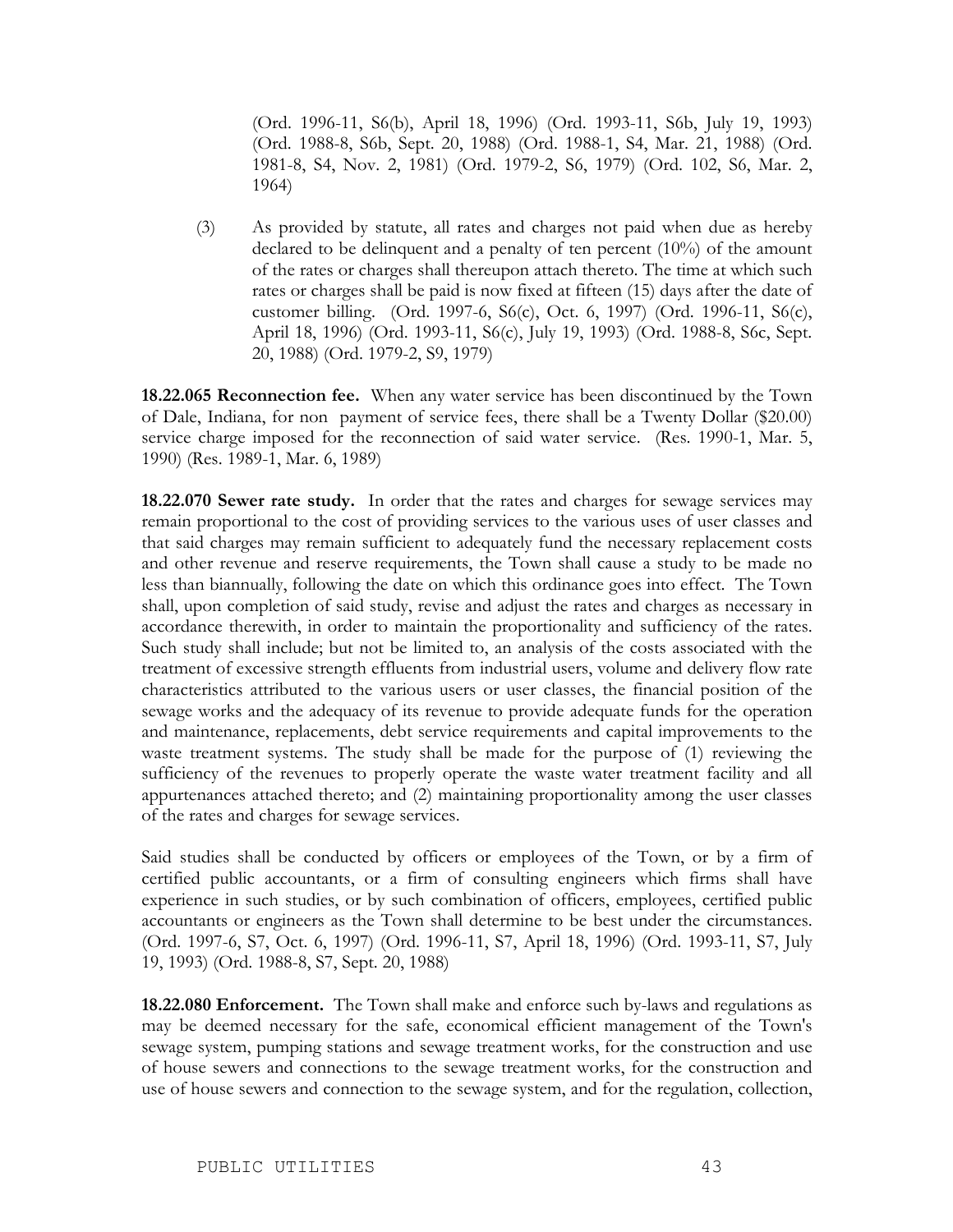rebating and refunding of such rates and charges. No free service shall be provided to any user of the waste water treatment facility.

The Town is hereby authorized to prohibit dumping of wastes into the Town's sewage system which, in its discretion, are deemed harmful to the operation of the sewage treatment works of the Town, or to require methods affecting pretreatment of said wastes to comply with the pretreatment standards included in the National Pollution Discharge Elimination System (NPDES) permit issued to the sewage works. (Ord. 1997-6, S8, Oct. 6, 1997) (Ord. 1996-11, S8, April 18, 1996) (Ord. 1993-11, S8, July 19, 1993) (Ord. 1988-8, S8, Sept. 20, 1988) (Ord. 1988-1, S5, Mar. 21, 1988) (Ord. 1981-8, S5, Nov. 2, 1981) (Ord. 1979-2, S7, S10, 1979) (Ord. 102, S7, S9, Mar. 2, 1964)

**18.22.090 Separability.** The invalidity of any section, clause, sentence or provision of this ordinance shall not affect the validity of any other part of this ordinance which can be given effect without such invalid part or parts. (Ord. 1997-6, S9, Oct. 6, 1997) (Ord. 1996-11, S9, April 18, 1996) (Ord. 1993-11, S9, July 19, 1993) (Ord. 1988-8, S9, Sept. 20, 1988)

**18.22.100 Special rate contracts.** The Board is hereby further authorized to enter into special rate contracts with users of the sewage works where clearly definable cost to the sewage works can be determined, and such special rates shall be based on such costs. (Ord. 1997-6, S10, Oct. 6, 1997) (Ord. 1996-11, S10, April 18, 1996) (Ord. 1993-11, S10, July 19, 1993) (Ord. 1988-8, S9, Sept. 20, 1988)

**18.22.110 Rates effective when.** The rates and charges as herein set forth shall become effective on the first full billing period occurring after the adoption of this ordinance. (Ord. 1997-6, S11, Oct. 6, 1997) (Ord. 1996-11, S11, April 18, 1996) (Ord. 1993-11, S12, July 19, 1993) (Ord. 1988-8, S11, Sept. 20, 1988)

**18.22.120 Right to appeal.** That the rules and regulations promulgated by the Town, after approval by the Town Council shall, among other things, provide for an appeal procedure whereby a user shall have the right to appeal a decision of the administrator of the sewage system and user charge system to the Town Council and that any decision concerning the sewage system or user charges of the Town Council may be appealed to the circuit court of the county under the appeal procedures provided for in the Indiana Administrative Adjudication Act. (Ord. 1993-11, S11, July 19, 1993) (Ord. 1988-8, S11, Sept. 20, 1988)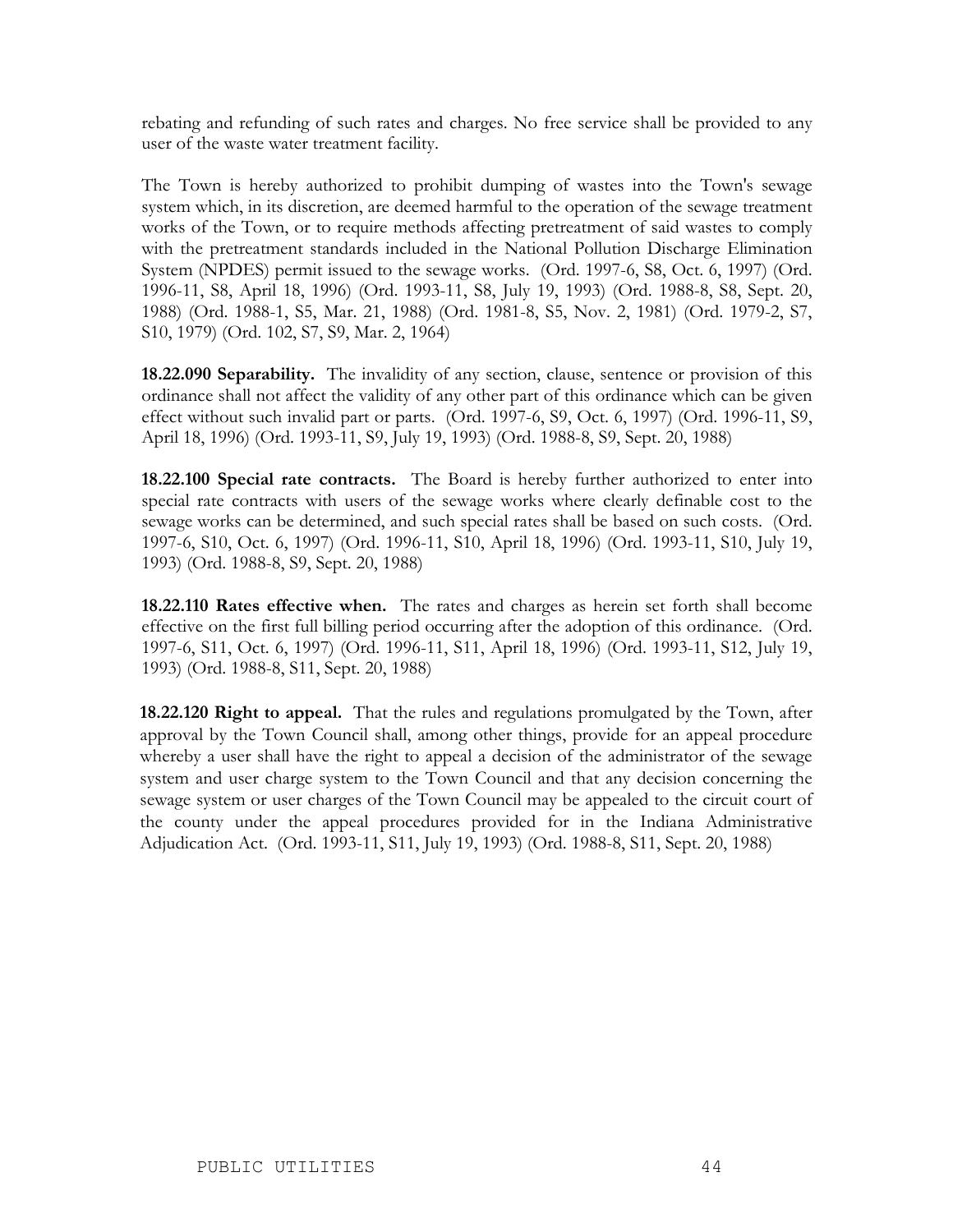#### **Chapter 18.43**

#### **STORMWATER MANAGEMENT POLICY**

**Sections:**

**18.43.010 Stormwater runoff concern 18.43.020 Indiana Code 18.43.030 Subdivision Ordinance 18.43.040 Consideration of Stormwater**

**18.43.010 Stormwater runoff concern.** The Town of Dale, Indiana, is concerned about the adverse effects of stormwater runoff to adjoining property owners and, indeed, to all property owners in the watershed including but not limited to flooding, erosion, and other damages. (Res. 2001-5, Whereas, Mar. 20, 2001)

**18.43.020 Indiana Code.** I.C. 36-9-28.5 requires all city and towns to have a stormwater management policy but which said policy does not have to actually manage stormwater runoff from developed real property. (Res. 2001-5, Whereas, Mar. 20, 2001)

**18.43.030 Subdivision Ordinance.** The Town of Dale, Indiana, already addresses some of the adverse effects of stormwater runoff through existing ordinances, such as the Subdivision Ordinance. (Res. 2001-5, Whereas, Mar. 20, 2001)

**18.43.040 Consideration of Stormwater.** The Dale Town Council hereby resolves that the impact of stormwater runoff from all developed or developing territory located within the town should be considered in public and private projects alike within the Town by weighing the risks, benefits and costs to the property owners affected and general public as a whole. (Res. 2001-5, Whereas, Mar. 20, 2001)